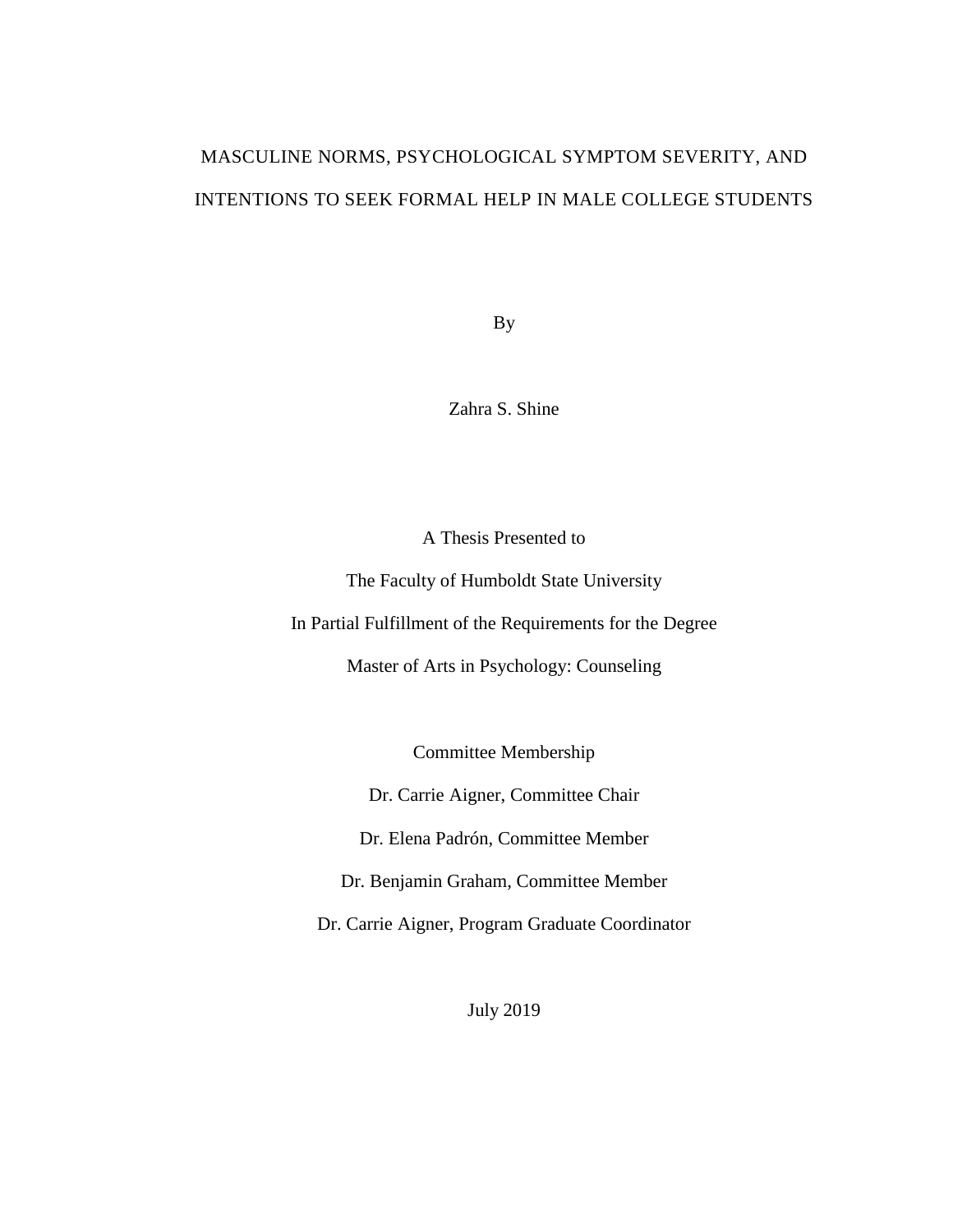#### **Abstract**

## <span id="page-1-0"></span>MASCULINE NORMS, PSYCHOLOGICAL SYMPTOM SEVERITY, AND INTENTIONS TO SEEK FORMAL HELP IN MALE COLLEGE STUDENTS

### Zahra S. Shine

Research has consistently found men to be less likely than women to seek help for mental health symptoms. Additionally, greater symptom severity is related to higher levels of help-seeking, although this relationship is less clear among men. Greater conformity to masculine norms may help to explain the relationship between symptom severity and help-seeking among men. The present study aimed to further research on men's help-seeking by examining whether conformity to masculine norms would moderate the relationship between symptom severity and help-seeking intentions in male college students  $(N = 89)$ . A multiple regression analysis was conducted with all three predictors entered into the same model. Inconsistent with hypotheses, results did not find conformity to masculine norms, psychological symptom severity, or their interaction to significantly predict intentions to seek formal help for mental or emotional problems. Given that the study was underpowered, the chance that the nonsignificant findings are due to Type II errors is high in the present study. Future research should aim to recruit a larger sample including men experiencing a wider range of symptom severity.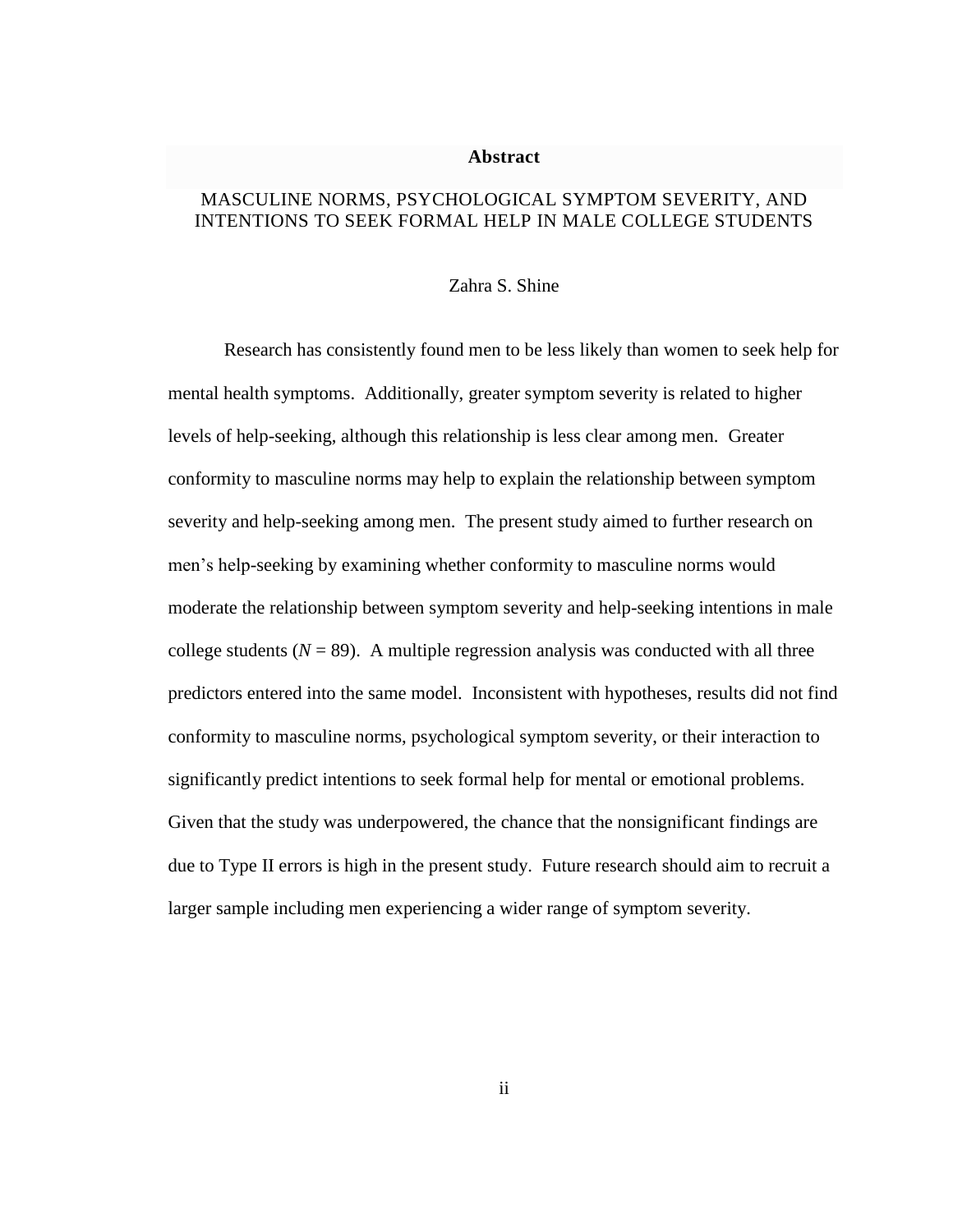#### **Acknowledgements**

<span id="page-2-0"></span>I would like to thank my committee chair, Dr. Carrie Aigner, and my committee members, Dr. Elena Padrón and Dr. Benjamin Graham, for all of their support and guidance throughout the thesis writing process. This project would not have been possible without their valuable attention and feedback. In addition, I would like to acknowledge all of my many professors and advisers that have taught, mentored, and encouraged me throughout my educational journey. I would also like to thank my family and friends for being my support network throughout the years of this long, challenging, and rewarding educational journey. Lastly, I would like to give a special thank you my counseling psychology cohort members for all of their friendship and comradery during the arduous and valuable process of graduate school.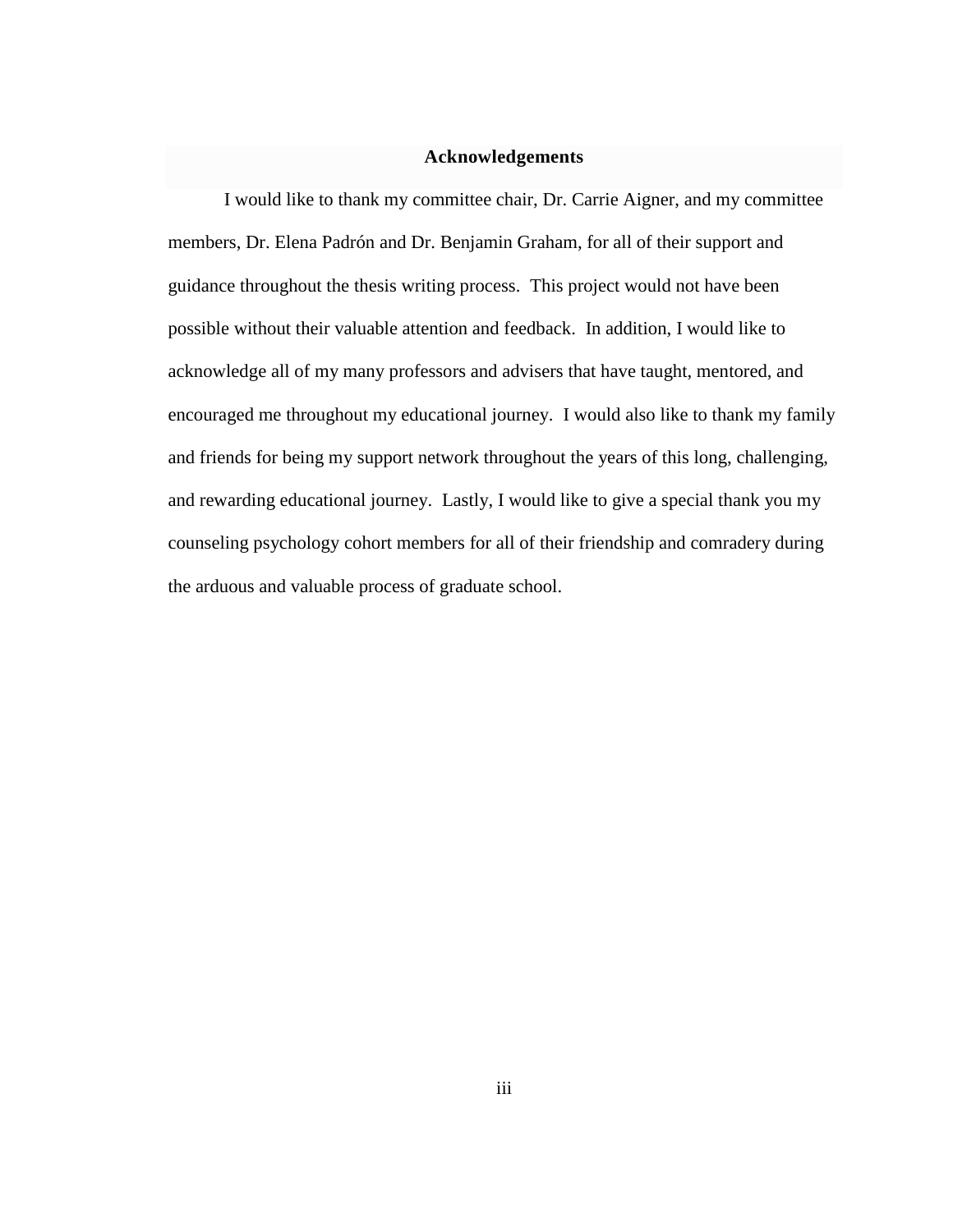| <b>Table of Contents</b> |  |  |
|--------------------------|--|--|
|                          |  |  |
|                          |  |  |
|                          |  |  |
|                          |  |  |
|                          |  |  |
|                          |  |  |
|                          |  |  |
|                          |  |  |
|                          |  |  |
|                          |  |  |
|                          |  |  |
|                          |  |  |
|                          |  |  |
|                          |  |  |
|                          |  |  |
|                          |  |  |
|                          |  |  |
|                          |  |  |
|                          |  |  |
|                          |  |  |
|                          |  |  |
|                          |  |  |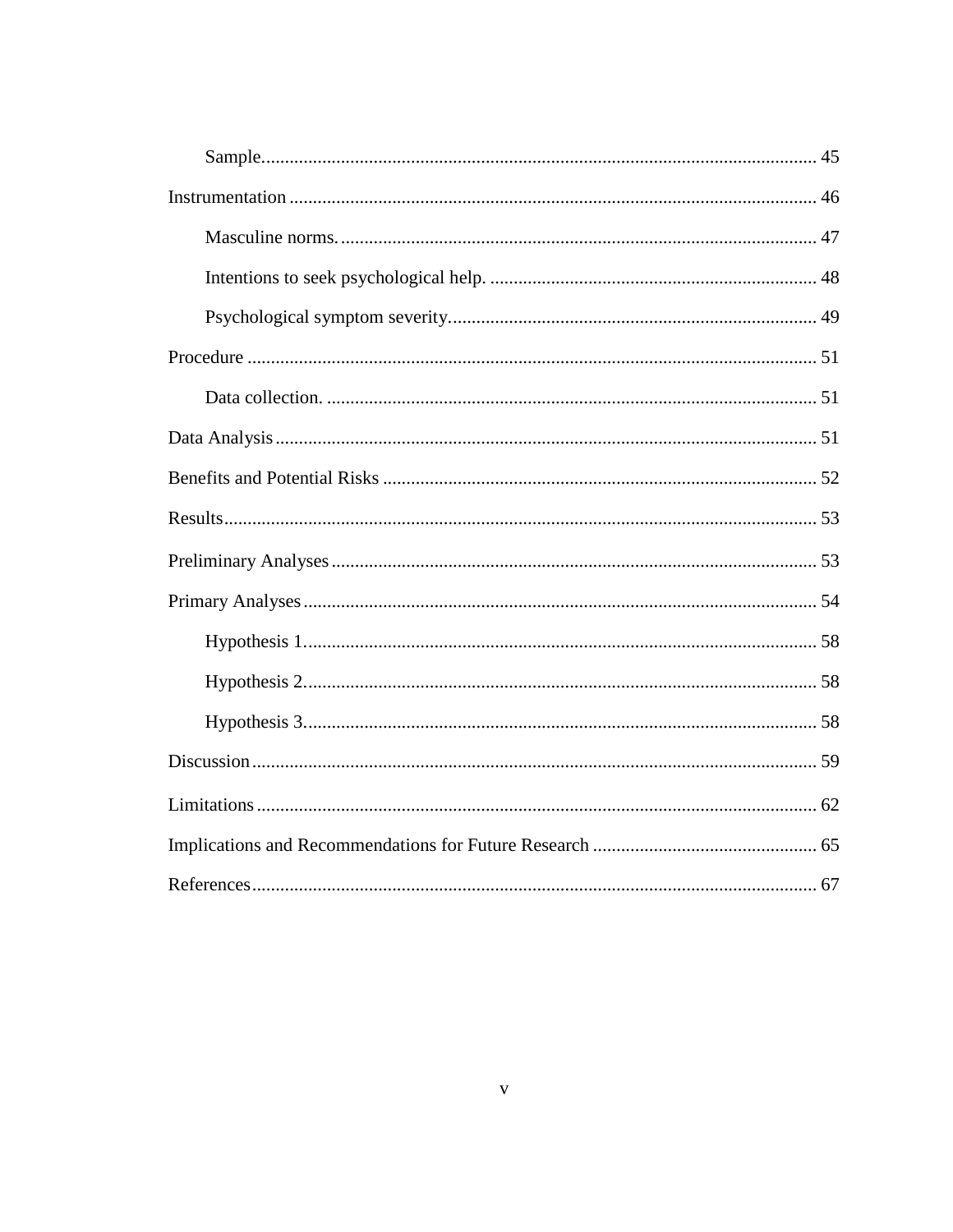# **List of Tables**

<span id="page-5-0"></span>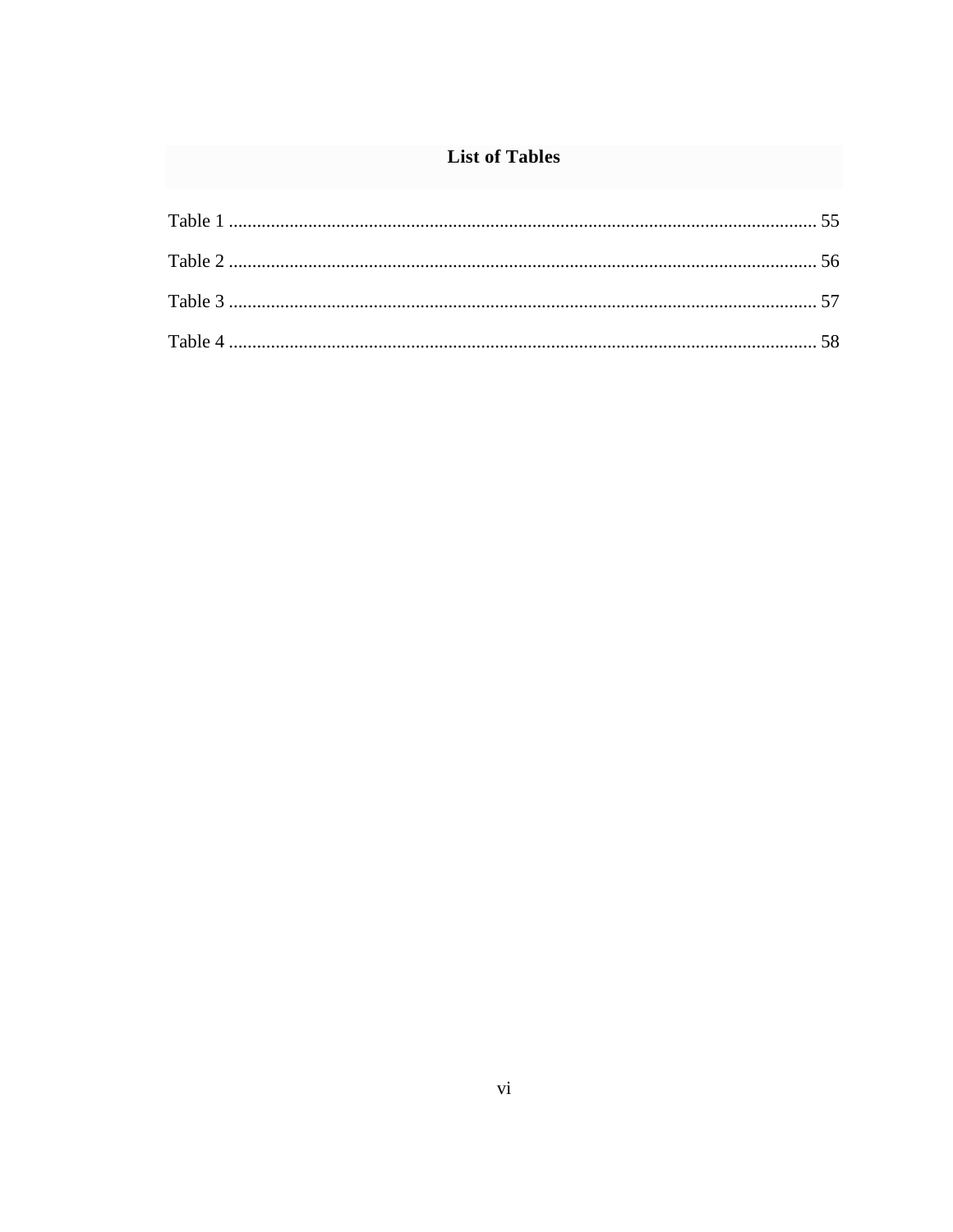# **List of Appendices**

<span id="page-6-0"></span>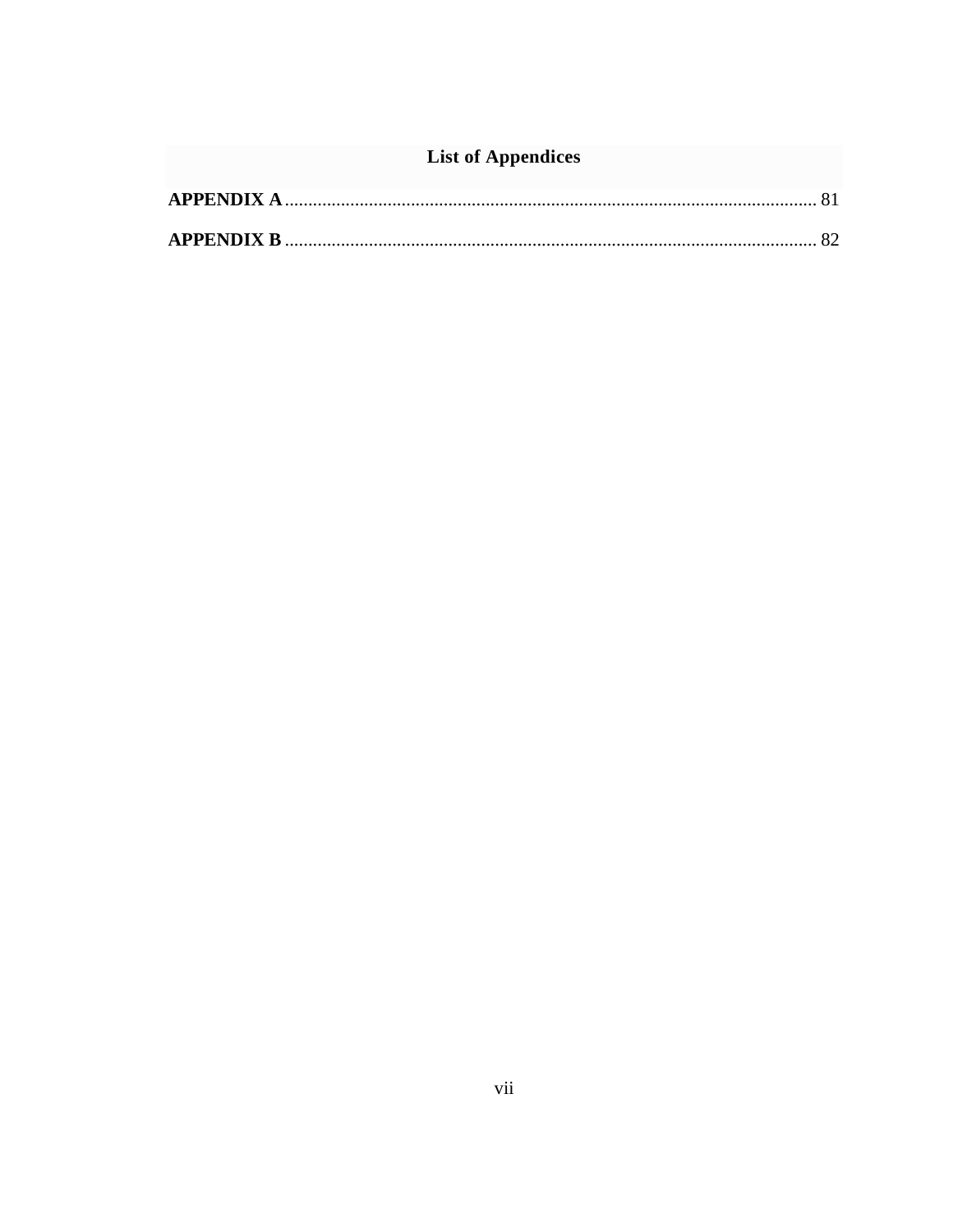#### **Introduction**

<span id="page-7-0"></span>Gender and sex are two deeply intertwined yet distinct constructs. In popular culture, many still conflate the concepts of gender and sex, therefore, they are important to define in order to properly discuss masculinity. While sex represents the biological components that make up physical male and femaleness, such as the presence of X or Y chromosomes and sex hormones, gender is considered to be a social construction influenced mainly by culture (American Psychological Association, 2015). These social constructions are constantly reinforced and influenced by society at large and our daily interactions with one another (Lorber  $\&$  Moore, 2002). The process of gender socialization refers to the expectations, rules, behaviors, and personal qualities that make up a person's gender identity (American Psychological Association, 2015). These socialization processes are then internalized as cognitive schemas that serve as templates for enacting socially expected portrayals of masculinity (Carter, 2014). It is important to note that individual men display variation in the degree to which they agree with and conform to these traditional ideas of masculinity, and that there are many definitions of specific masculine norms depending on culture, age, socioeconomic status, and time in history (Vogel & Heath, 2016). Nonetheless, in the dominant culture of the contemporary U.S., there exists a prevailing set of expectations and standards commonly referred to as traditionally masculine (Good & Wood, 1995).

An important aspect of gender to address is that gender is commonly thought of as synonymous with biological sex and thus structured as a strict binary of categories consisting of only man and woman. However, biological sex and socially constructed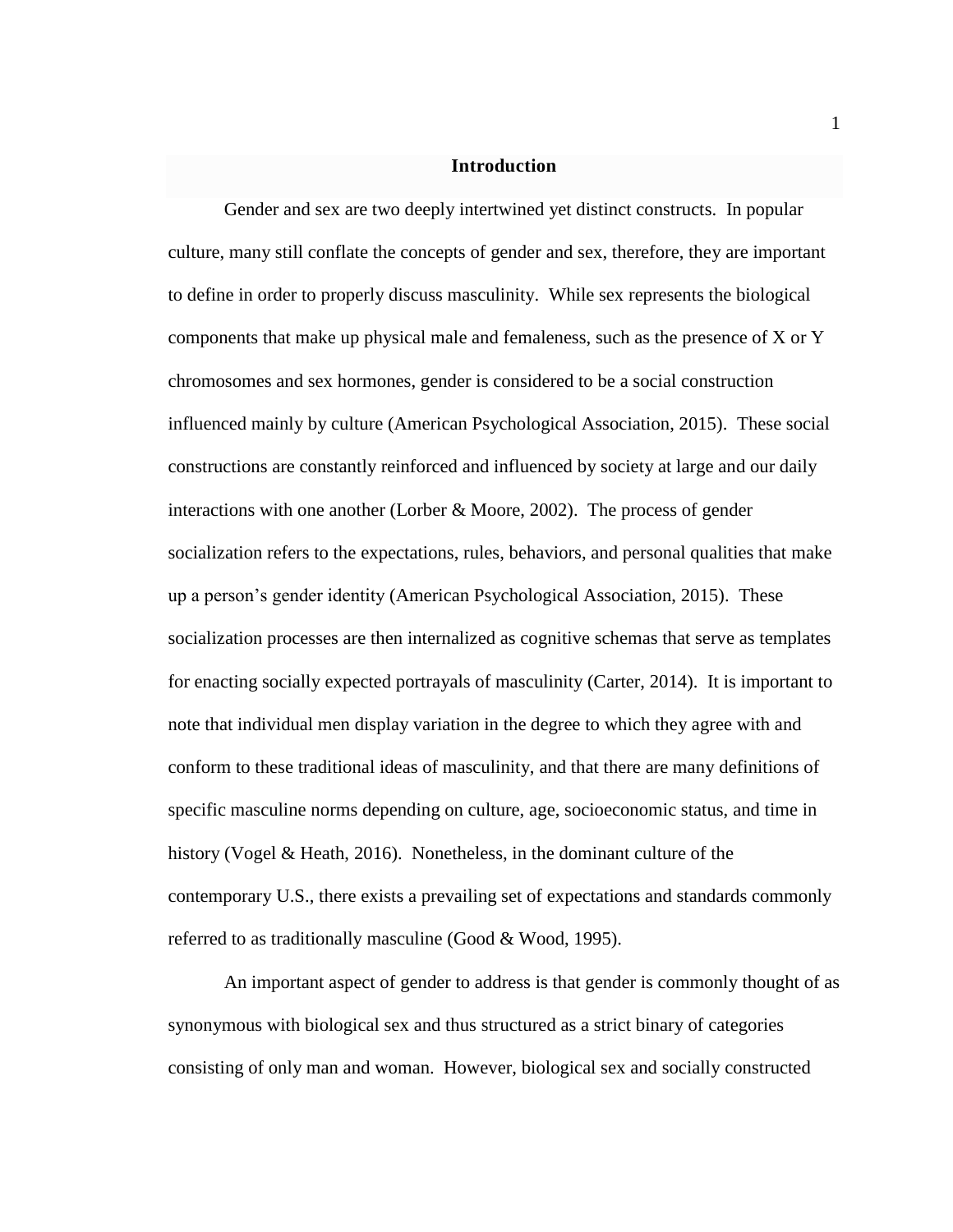gender are two separate aspects of an individual. Many people consider themselves to be "cisgender," meaning their biological sex aligns with the traditional gender identity that is normally assigned to that biological sex. However, other biological males and females consider themselves to be non-binary, meaning their gender identity does not align with their biological sex in the traditionally assigned way. Individuals may also identify as gender fluid, meaning their gender identity is flexible and changes in salience, or transgender, meaning their gender identity aligns with the traditional opposite of their biological sex. Additionally, about 0.1-0.2% of infants are born with ambiguous external genitalia and receive "corrective" genital surgery, as officially documented by hospitals. However, as many as 2 % of live births are considered biologically intersex, meaning their genitals, genes, or sex hormones do not conform to categories identifiable as distinctly male or female (Blackless et al., 2000).

This concept of gender as binary is often mirrored in research, and generalizations based on this binary lens are a limitation found in the literature on men and masculinity. The majority of masculinity research is conducted with cisgender, heterosexual men. The use of gender binary in help-seeking research results in a failure to examine factors related to within-person, or within-group variability among men's help-seeking, and can serve to further reinforce gender stereotypes that can be harmful or restrictive to both genders (Addis & Mahalik, 2003). Another weakness of current research on masculinity is that existing measures of masculinity are intended to be used by individuals who identify as male, therefore, they are not appropriate for measuring socialized masculinity across the spectrum of gender identities. These issues point to the need for more diverse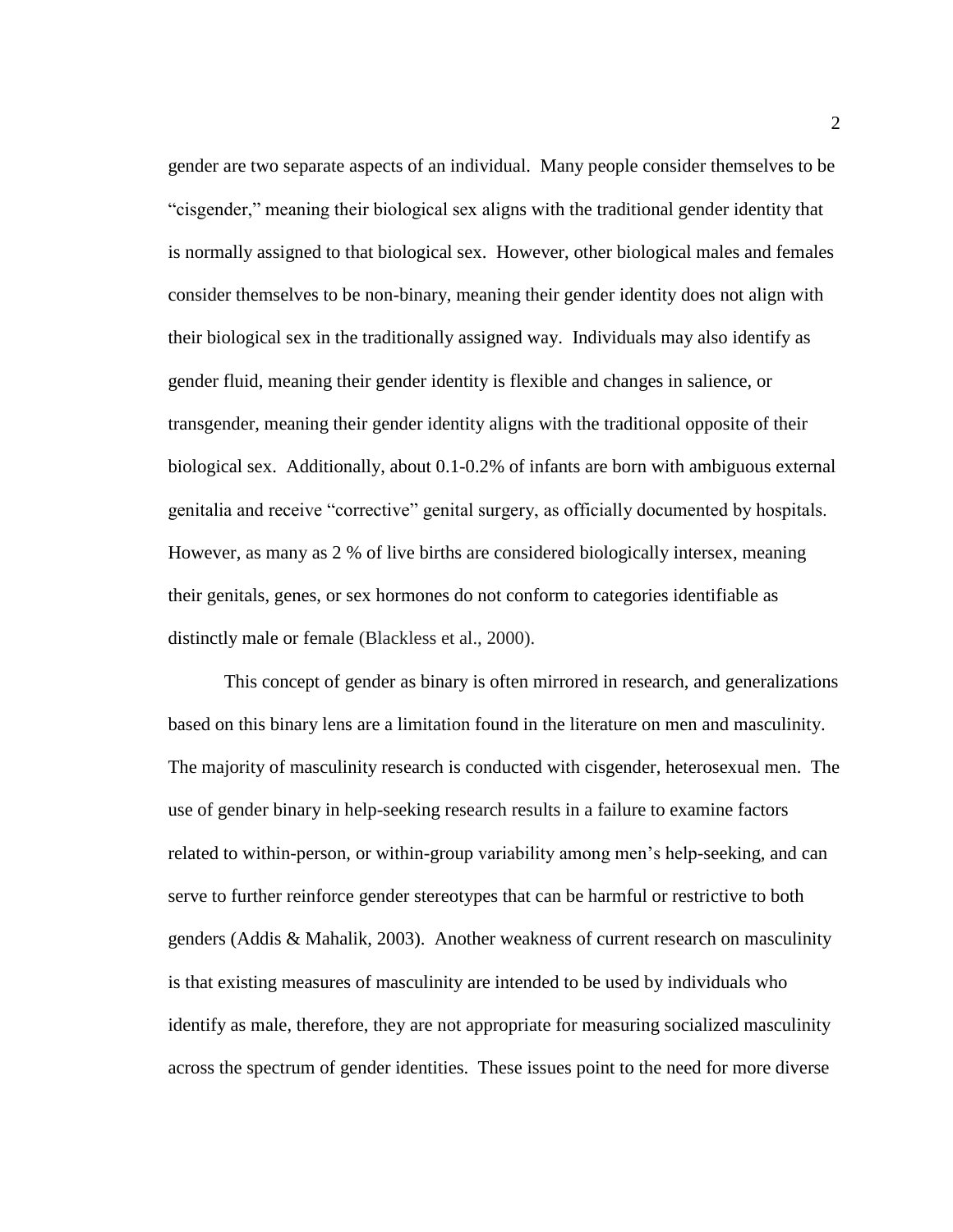samples and inclusive measures so that future research findings can differentiate between groups of men, be generalizable to a larger variation of men, and examine masculinity in more diverse samples. The research discussed here on masculinity and health outcomes largely represents research on individuals identifying as 'male.'

Despite holding largely privileged positions in society regarding leadership positions, legal rights, and financial compensation, when compared to women, research suggests that men experience poorer health outcomes across a variety of domains. Men have an average life expectancy that is 4.9 years shorter, on average, than women in the U.S. In addition, men experience higher rates of the three leading causes of death and exhibit higher rates of many chronic diseases, suicide, risky behaviors, and violent behaviors when compared to women (Murphy et al., 2017).

Differences in mental health outcomes between men and women are less clear. Men are often reported to have lower rates of certain mental health problems including depression and anxiety, (e.g. Eaton, Chen, & Bromet, 2011; McLean, Asnaani, Litz, & Hofmann, 2011; Piccinelli & Wilkinson, 2000). However, men have consistently higher rates of substance abuse, antisocial behaviors, and behavioral problems (Eaton, Chen, & Bromet, 2011), as well as higher rates of diagnosed ADHD (American College Health Association, 2017). In fact, when behavioral problems, substance abuse, and antisocial behaviors are included in total rates of mental health issues, overall prevalence of psychological problems actually becomes higher for men when compared with women (Eaton et al., 2011).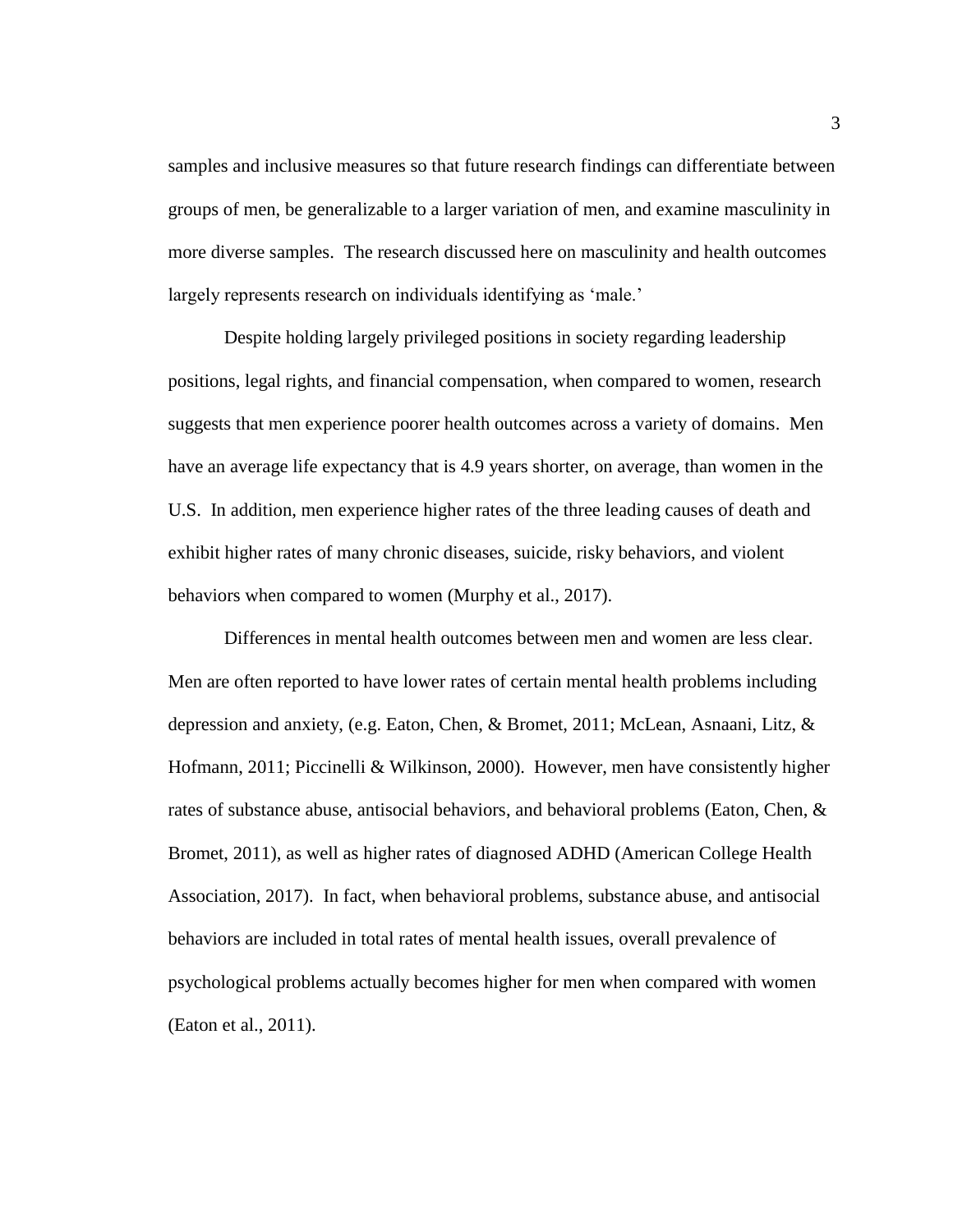Unfortunately, men are significantly less likely to seek the help they need to address these problems. Generally, only 30 to 50% of individuals with mental health problems will access professional help (Brown et al., 2014), and delays in treatment exacerbate conditions making them more difficult to treat, while prompt treatment can reduce the burden of mental health problems. Research on men's health has consistently found men to be less likely than women to seek help for medical care (O'Hara  $\&$ Caswell, 2012) and mental health issues (Nam, et al., 2010), even when they endorse similar levels of distress or dysfunction (Mansfield, Addis, & Mahalik, 2003). In fact, disparities in men's help-seeking rates stand out as one of the most stable findings in the field of help-seeking research (e.g. Addis & Mahalik, 2003; Nam, et al., 2010). In addition, men display a pattern of not seeking professional help until problem severity becomes very high, whereas women seek more help at lower levels of severity (Biddle et al., 2004). Gender differences in delays to contact treatment are especially unfortunate because therapy has been shown to be comparatively effective for both men and women (de Jonghe et al., 2001).

In the research on masculinity and health, higher endorsement of traditional masculine norms may help to explain men's lower rates of help-seeking. Psychological research on masculinity has identified themes making up masculinity such as emotional restriction, self-reliance, achieving social status, physical toughness, and adhering to antifemininity in feelings and behavior (e.g. Thompson & Pleck, 1986; Courtenay 2000, Mahalik et al., 2003b). An expanding body of research has found degree of endorsement of traditional Western masculinity to be an important predictor of both higher rates of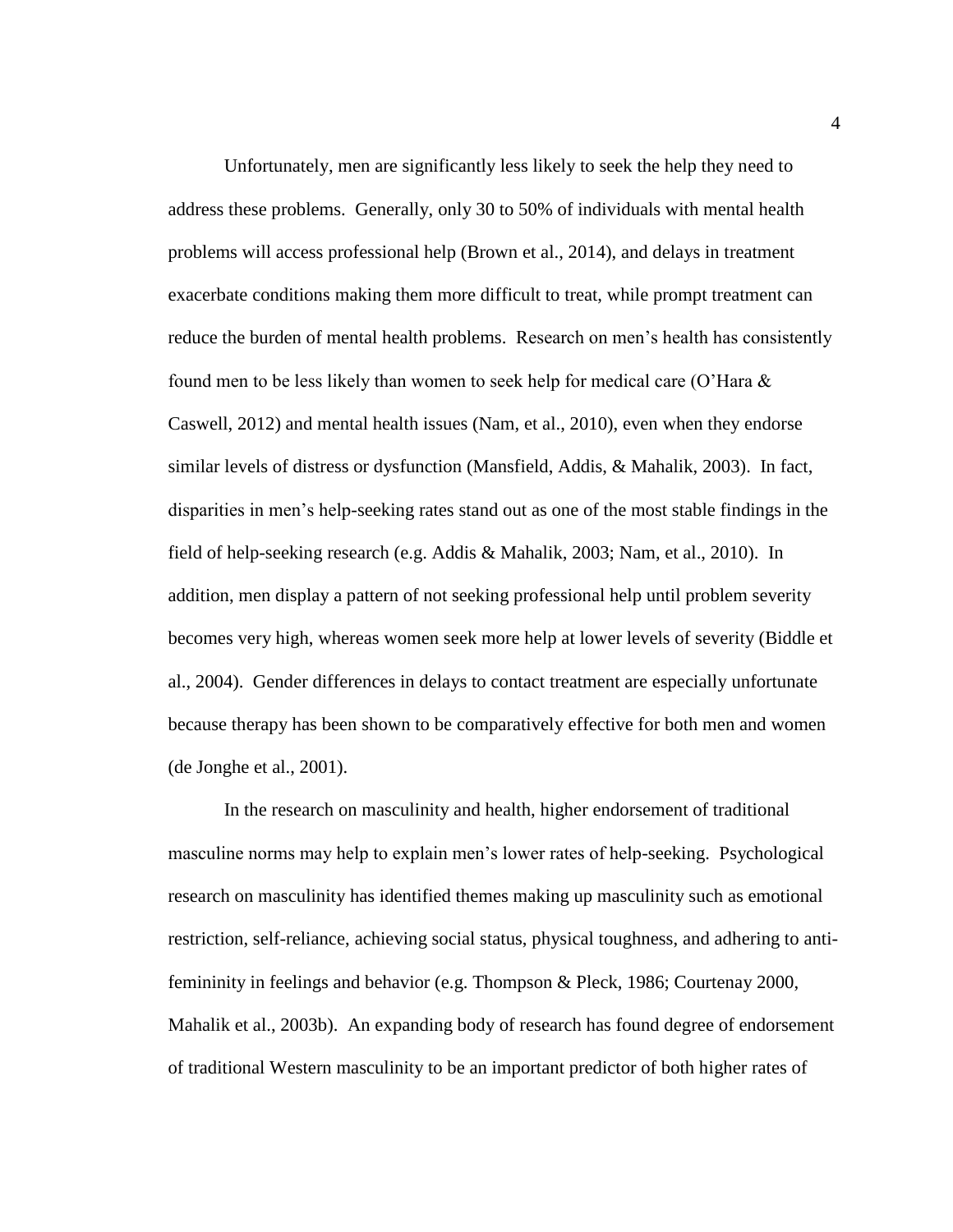psychological and behavioral problems and lower rates of help-seeking in men. A wide array of research has consistently found higher endorsement of traditional masculine norms to be associated with a broad range of negative outcomes including higher depression, anxiety, substance abuse, interpersonal violence, intimacy problems, overall psychological distress, and lower self-esteem (Mahalik, Good, & Carlson, 2010; Sloan, Conner, & Gough, 2015).

The Precarious Manhood Theory (PMT) helps to explain why masculinity is associated with men's health and willingness to seek help. PMT posits that the social status of manhood is both elusive and tenuous when compared to womanhood (Vandello, Bosson, Cohen, Burnaford, & Weaver, 2008). In order to fully attain and defend manhood, men are expected to repeatedly prove a sufficient level of "gender-typicality" in both behaviors and personality. To do this, men must overcome exceedingly difficult and sometimes contradictory social hurdles to prove that a masculine status has been achieved. However, this arduous process is never over because men must also avoid the expression of un-masculine traits or behaviors that could diminish this achievement (Bosson et al., 2009).

The continuous process of proving oneself as a "real man" makes attaining and maintaining the social status of manhood a sometimes volatile, isolating, and anxiety producing experience for many men (Vandello & Bosson, 2013). Courtenay (2000), argues that in some cases, men demonstrate their masculinity by rejecting health care and healthy behaviors. For example, Mahalik et al. (2003b) argue that the masculine norms of self-reliance, emotional control, and physical toughness conflict with the key help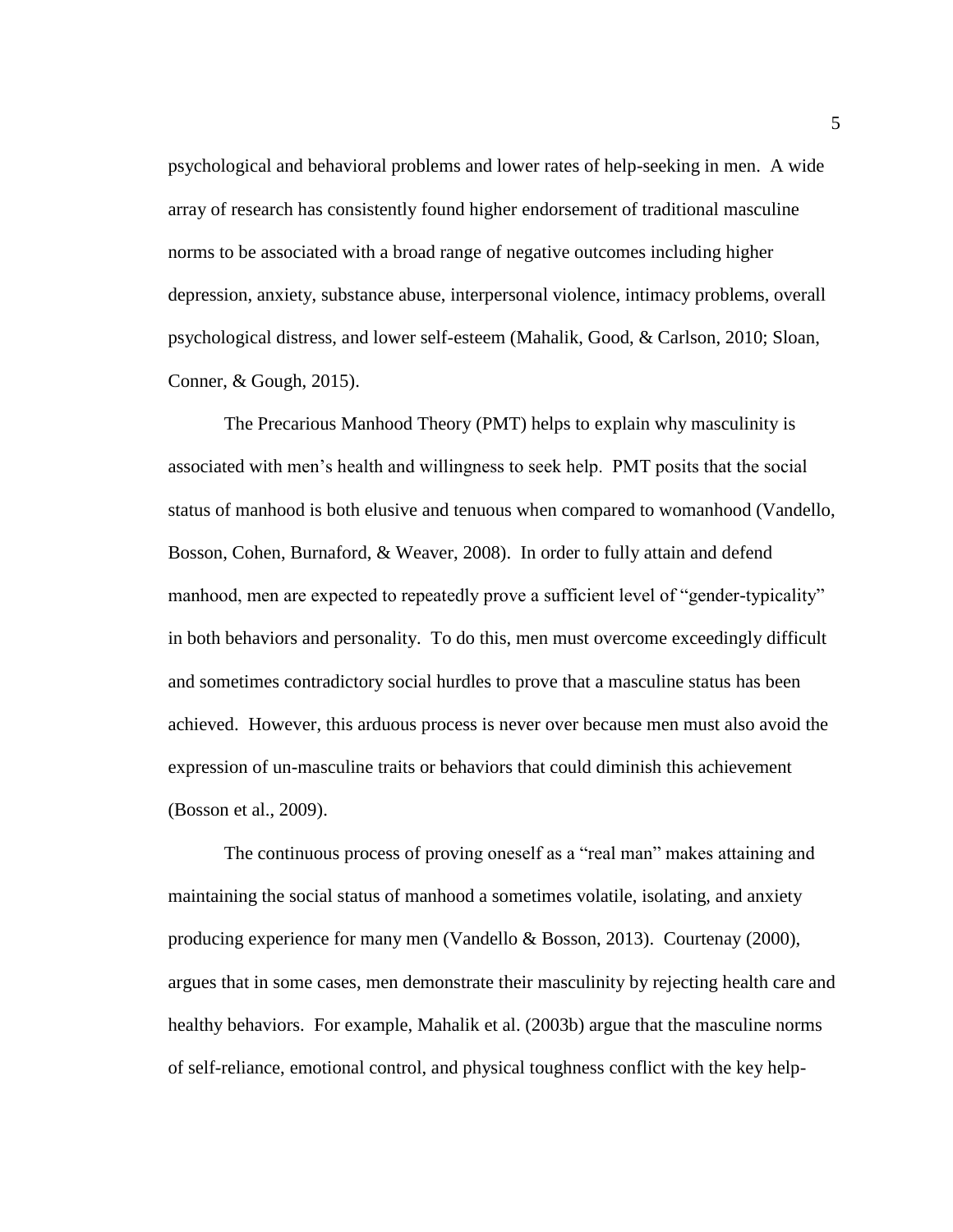seeking skills of admitting when help is needed, relying on others, and being able to identify and name an emotional issue. The fundamental precariousness of manhood may serve to explain why higher endorsement of traditional masculine norms is linked to increases in physical and mental health problems and decreases in help-seeking attitudes, intentions, and behaviors.

Although research on the relationships between higher masculinity and lower help-seeking has been replicated many times, few studies have included the effects of contextual factors such as level of psychological distress when examining this relationship. Research has found that individuals experiencing higher psychological distress and problem severity are more likely to seek mental health care (e.g. Brown et al., 2014; Sullivan, Ramos-Sánchez, & McIver, 2007). However, this relationship appears to be more nuanced in men, considering that higher levels of distress do not consistently predict the higher rates of help-seeking seen in other groups. Therefore, the variability among help-seeking in men experiencing distress may be explained by the moderating effect of masculinity.

In the absence of available research simultaneously examining psychological distress, masculinity, and help-seeking, PMT provides theoretical support for the hypothesis of the present study, that higher conformity to masculine norms will be associated with reduced help-seeking intentions in men, even when psychological distress is present. According to PMT, men will be more reluctant to seek mental health care if they endorse traditional masculine gender norms, even if symptoms are present, because seeking help threatens their masculine status. Therefore, even the threat of experiencing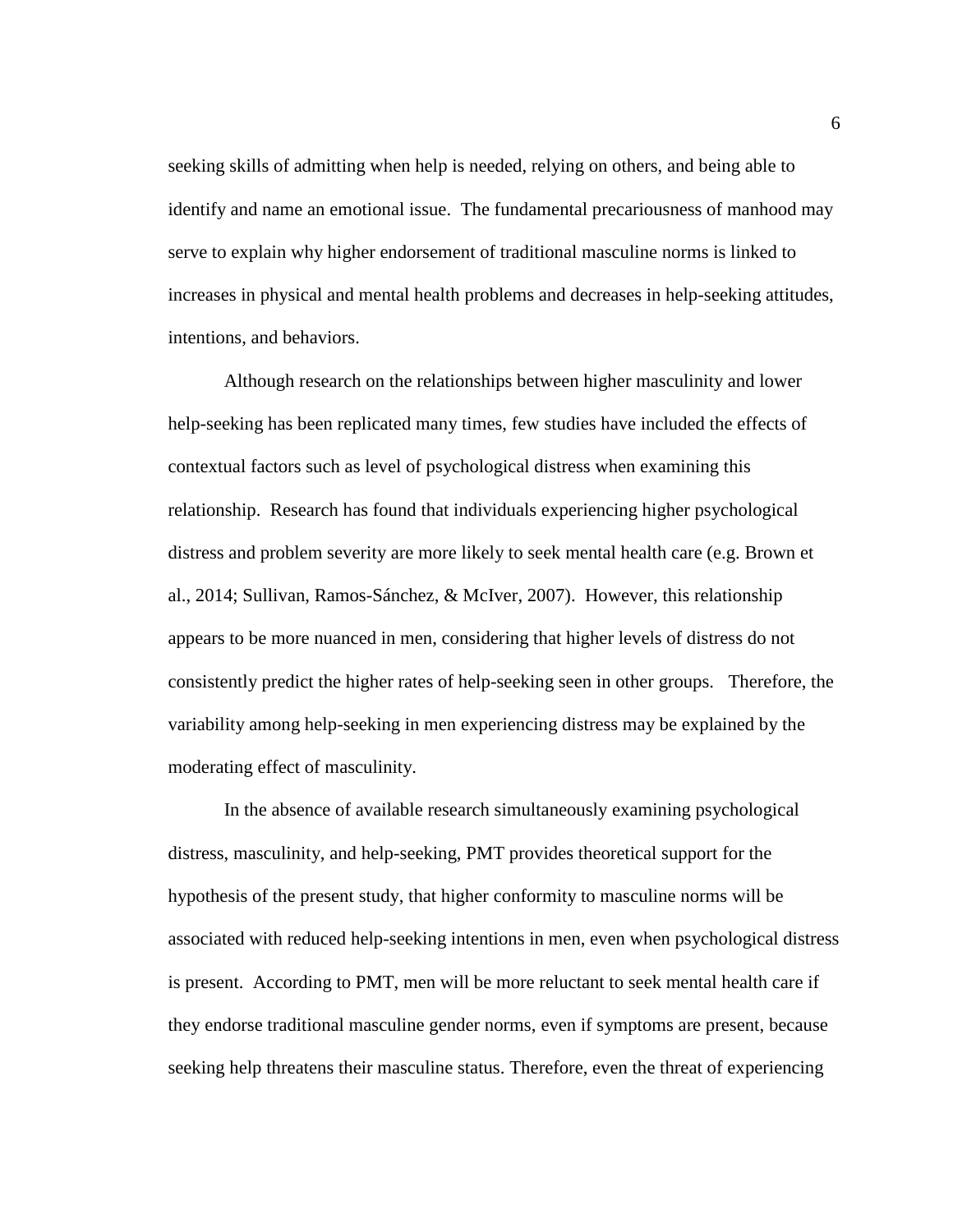significant mental health symptoms may not outweigh the threat of seeking help for men who highly conform to traditional masculinity. The present study will help increase understanding in this important area by examining the potential moderating effect of masculinity on the relationship between psychological symptom severity and formal help-seeking among men.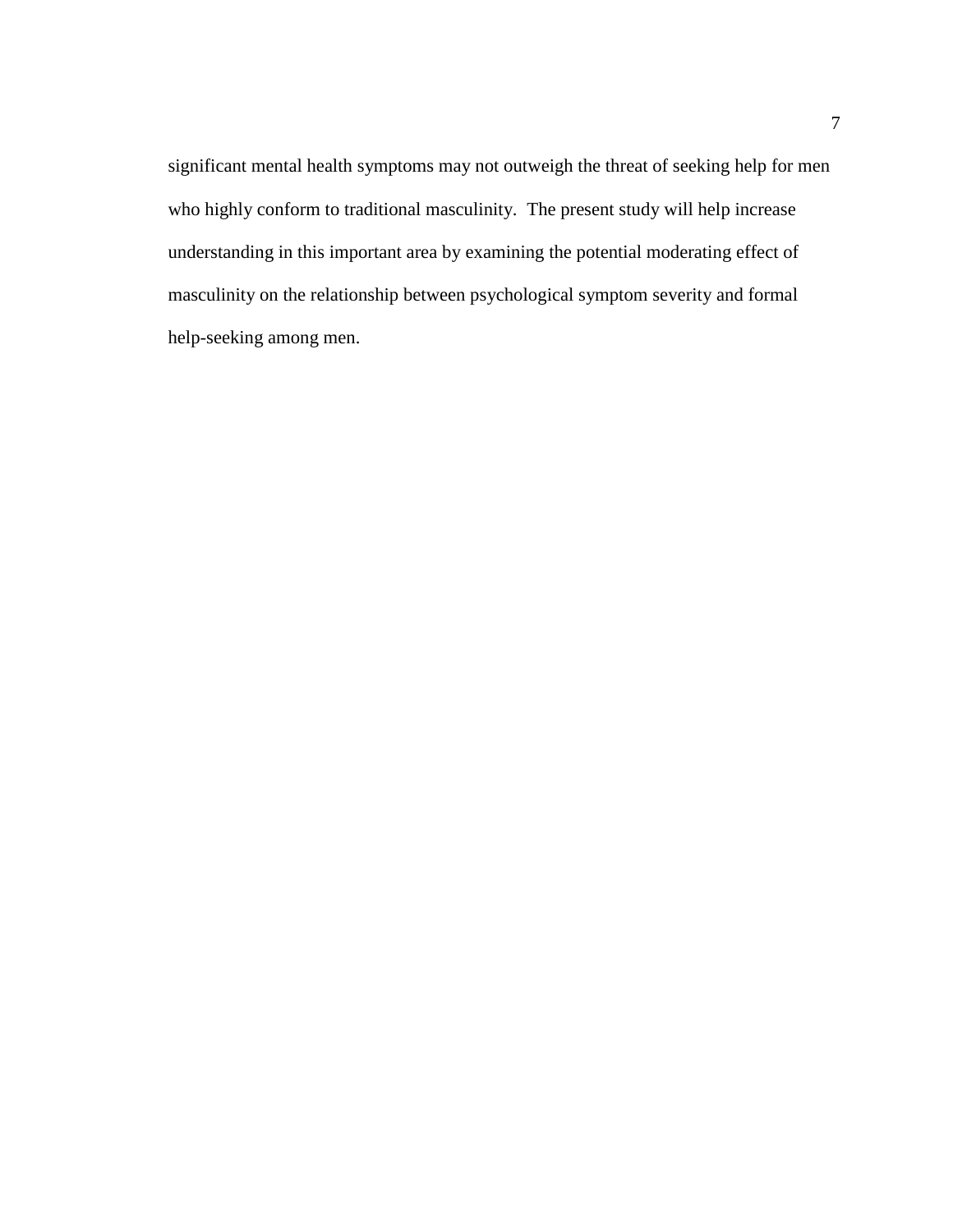#### **Literature Review**

#### <span id="page-14-1"></span><span id="page-14-0"></span>**Men's Health Disparities**

Men experience significantly higher rates of many of the most common and harmful physical health issues. According to the National Vital Statistics Report of the Centers for Disease Control and Prevention (Murphy et al., 2017), men experienced higher rates of the leading causes of death in the US, cancer and heart disease, and are more likely to be overweight when compared to women. In the 20 to 24 age group, the leading causes of death are accidents, suicide, and assaults, which are also overwhelmingly higher in men compared to women (Murphy et al., 2017).

In many countries, men live significantly shorter lives than women. For example, Russian men live on average 13 years less than their female counterparts, living to be only 59 instead of 72 (Haub, 2007). In Japan, where life expectancy is very high, disparities in men's longevity are still apparent, with men's average life expectancy at 79 and women's at 86, a substantial seven year difference. In the US, the average life expectancy was 4.9 years shorter for men in 2015 (Murphy et al., 2017).

There are many factors that have been identified that may explain these disparities, ranging from biology to participation in various health behaviors. For men, premature death and chronic disease have been largely attributed to higher rates of risky and unhealthy behavior patterns (Murphy et al., 2017). According to the Surgeon General, improving health behaviors is considered the single most important factor for improving health and wellbeing (Benjamin, 2010). Health behaviors include engaging in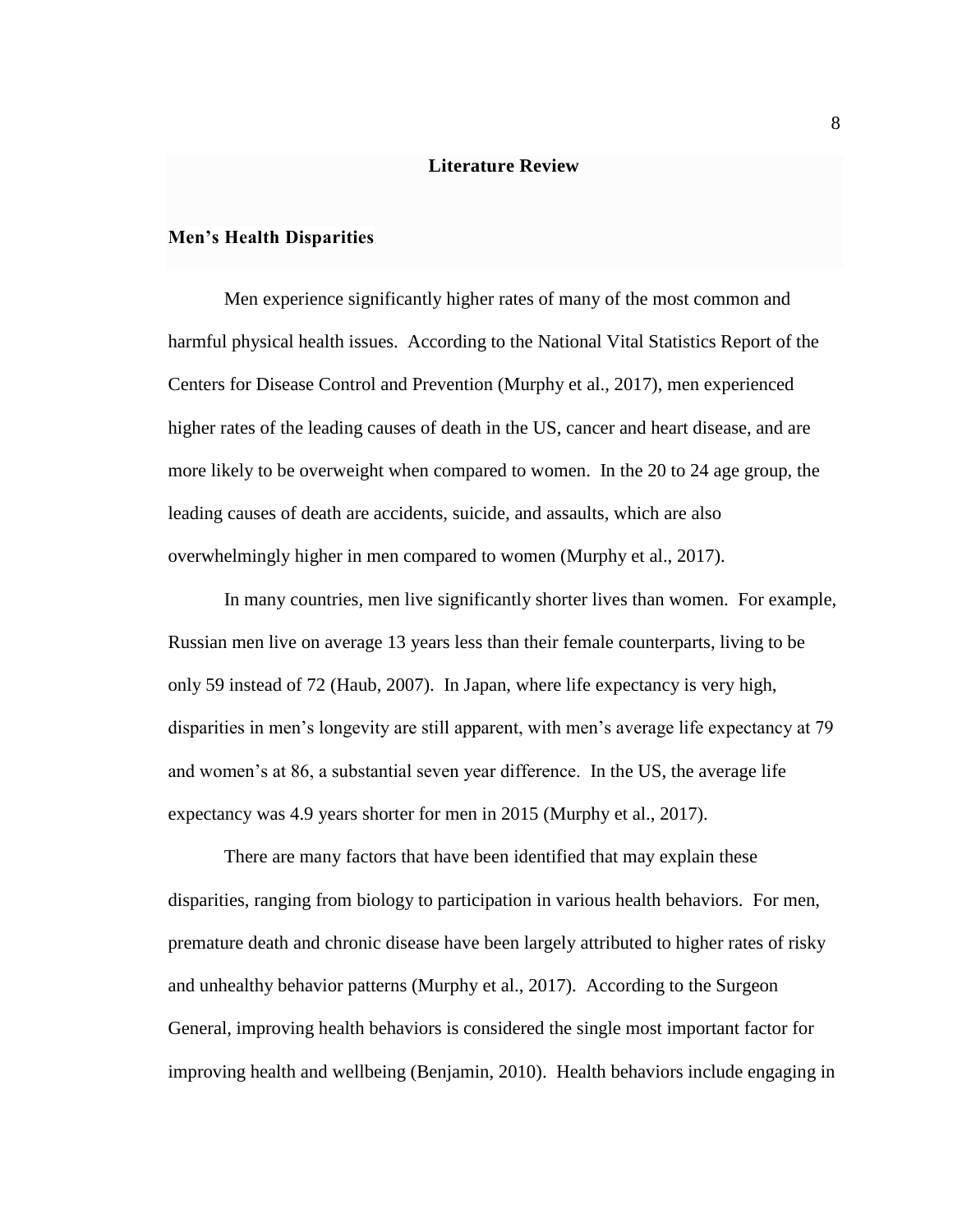healthy diet and exercise, seeking help for physical and mental health issues, and avoiding risky behaviors and the use of alcohol, tobacco, and other substances. These findings indicate the importance of understanding factors related to improving rates of men's engagement in health behaviors.

#### <span id="page-15-0"></span>**Men's Mental Health**

Men's physical and mental health have been found to influence each other across various dimensions. In a survey study examining the health behaviors of men, researchers found that men who were experiencing mental health issues had higher rates of substance use and higher engagement in risky behaviors, compared to men who were not experiencing mental health problems (Acevedo, Lowe, Griffin, & Botvin, 2013). Mental health problems that remain untreated can exacerbate medical issues and are linked to shorter life expectancy. For example, research has linked symptoms of depression to cardiovascular disease (the number one cause of death in men) and hypertension (Scherrer et al., 2003). Also, distressing emotional states of loneliness and bereavement have been associated with increased risk for mortality among men (Folden, 1996). In some cases, untreated mental health issues such as depression can tragically contribute to higher rates of completed suicide in men (Flaskerud, 2014). In other words, men's mental health is intimately related to their physical health in many ways.

Although the negative impacts of gender disparities in physical health have been well documented, the findings are less clear in regards to mental health. Men are less likely than women to report common mental health issues including depression and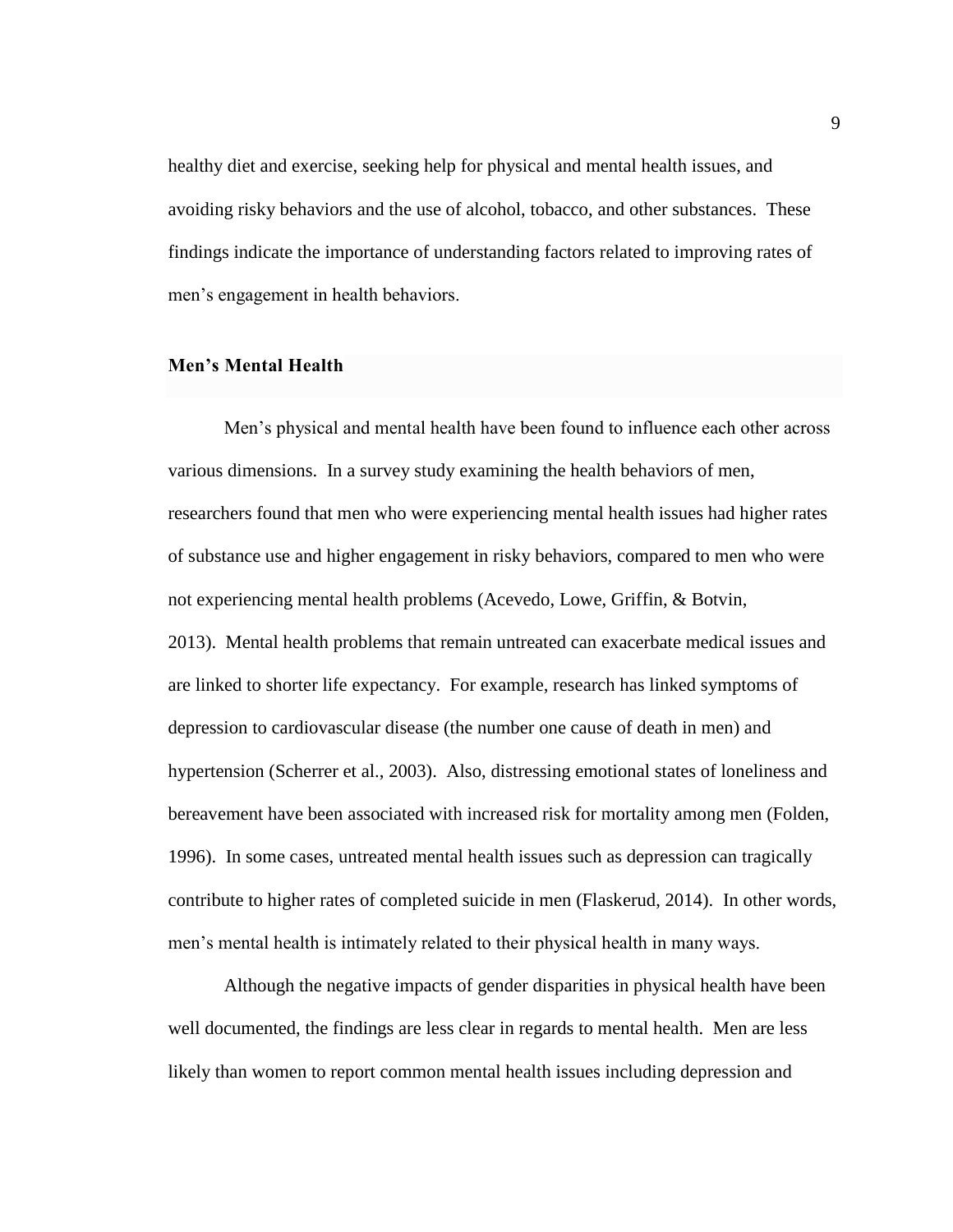anxiety (e.g. Piccinelli & Wilkinson, 2000; Eaton et al., 2011; McLean, Asnaani, Litz, & Hofmann, 2011). However, suicide rates among men are 3.5 to 4 times higher when compared to women (Flaskerud, 2014; Murphy et al., 2017). According to the National Institute of Mental Health (2019), this disparity is in part related to the more lethal ways in which men attempt suicide (for example, with firearms), while women often attempt with less lethal means (for example, through poisoning). In some circumstances men display similar, or higher rates, of less common mental health disorders when compared to women. For example, researchers have found that while men are less likely than women to meet diagnostic criteria for anxiety and depression, there were no gender differences in rates of bipolar disorder (Piccinelli & Wilkinson, 2000). Additionally, McLean et al. (2011), reported that while the ratio of lifetime prevalence of all anxiety disorders were 1:1.7 (male: female), there were no differences in chronicity of anxiety symptoms or age of onset (McLean et al., 2011).

When taking a closer look at the evidence, it becomes clear that comparing men's mental health as globally better than women's mental health is not accurate. Men have consistently higher rates of substance abuse, behavioral problems, and antisocial behaviors (Eaton, Chen, & Bromet, 2011), as well as higher rates of diagnosed ADHD (American College Health Association, 2017). In fact, when behavioral problems, substance abuse, and antisocial behaviors are included in total rates of mental health issues, overall prevalence of psychological problems is higher for men compared with women (Eaton et al., 2011).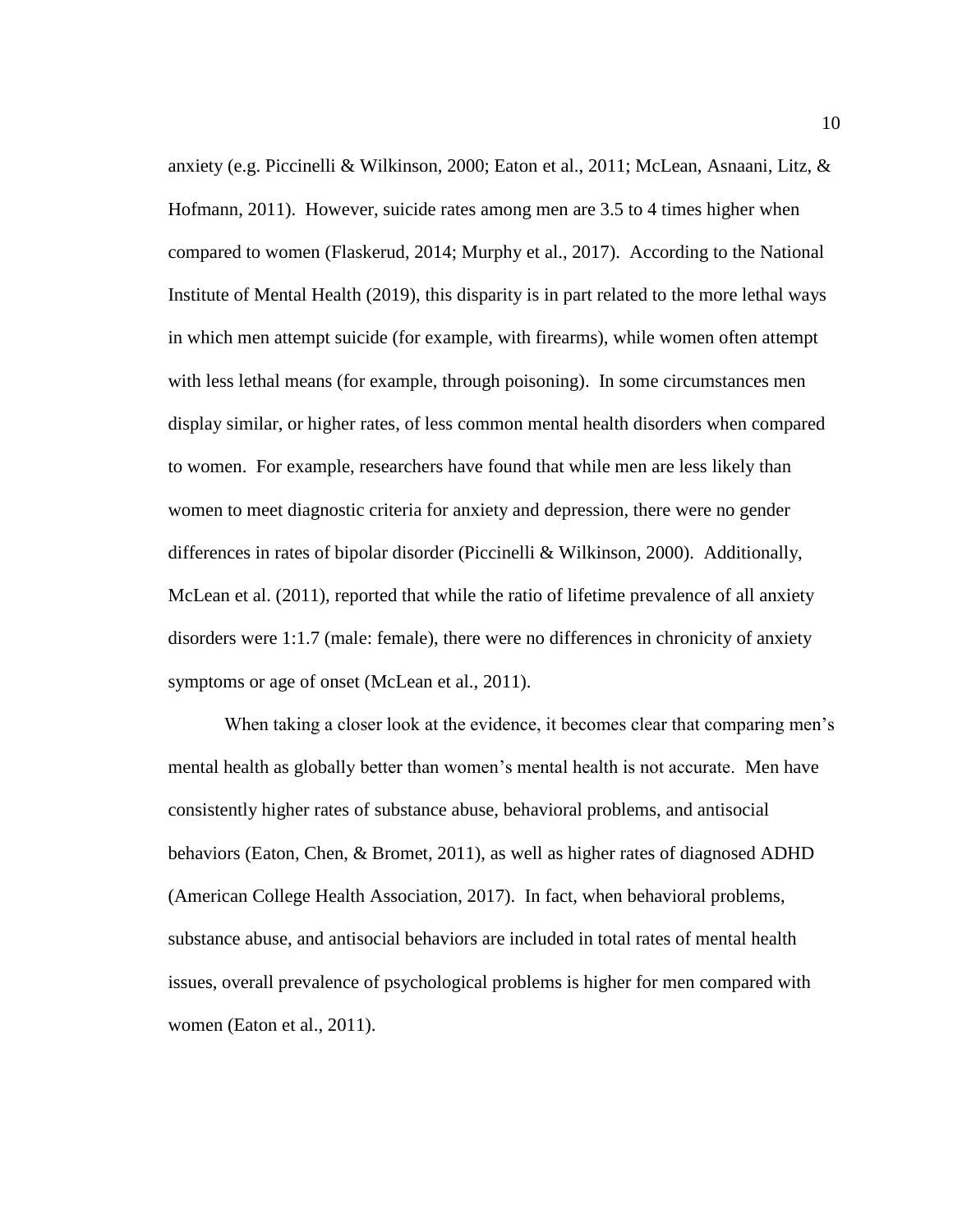Multiple studies have cited additional factors that may specifically be contributing to the underdiagnosis of depression in men. Flaskerud (2014) reports that depression may manifest differently across genders. This hypothesis is supported by a number of significant differences between men and women, including that men tend to report more irritability, fatigue, somatic symptoms, loss of interest in once enjoyable activities, and sleep problems when compared to symptoms more reported by women which include feelings of worthlessness, sadness, and excessive guilt (Flaskerud, 2014). These gender differences in depression symptoms might indicate the need to update diagnostic criteria to be more sensitive to detecting depression in men. As it stands, this oversight likely contributes to underdiagnosis of depression in men. For example, Potts, Burnam, and Wells (1991), found that mental health clinicians were more likely to correctly identify depression in women, failing to correctly diagnose almost two thirds of men who were actually depressed. Additionally, gender stereotypes regarding symptomology can impact the perceptions of providers and lead clinicians to underdiagnose depression in men and overdiagnose it in women (Salk, Hyde, & Abramson, 2017). For these reasons, some researchers argue prevalence rates of mental health issues might not accurately capture distress in men (Salk et al., 2017).

Another factor to consider in the current field of research, which relies largely on self-reported correlational studies, is that studies have shown men to be generally less effective than women at identifying nonspecific feelings of distress as signs that they have emotional or psychological problems (Wang et al., 2005). This tendency indicates the likelihood of a generally diminished self-perception of distress in men, and may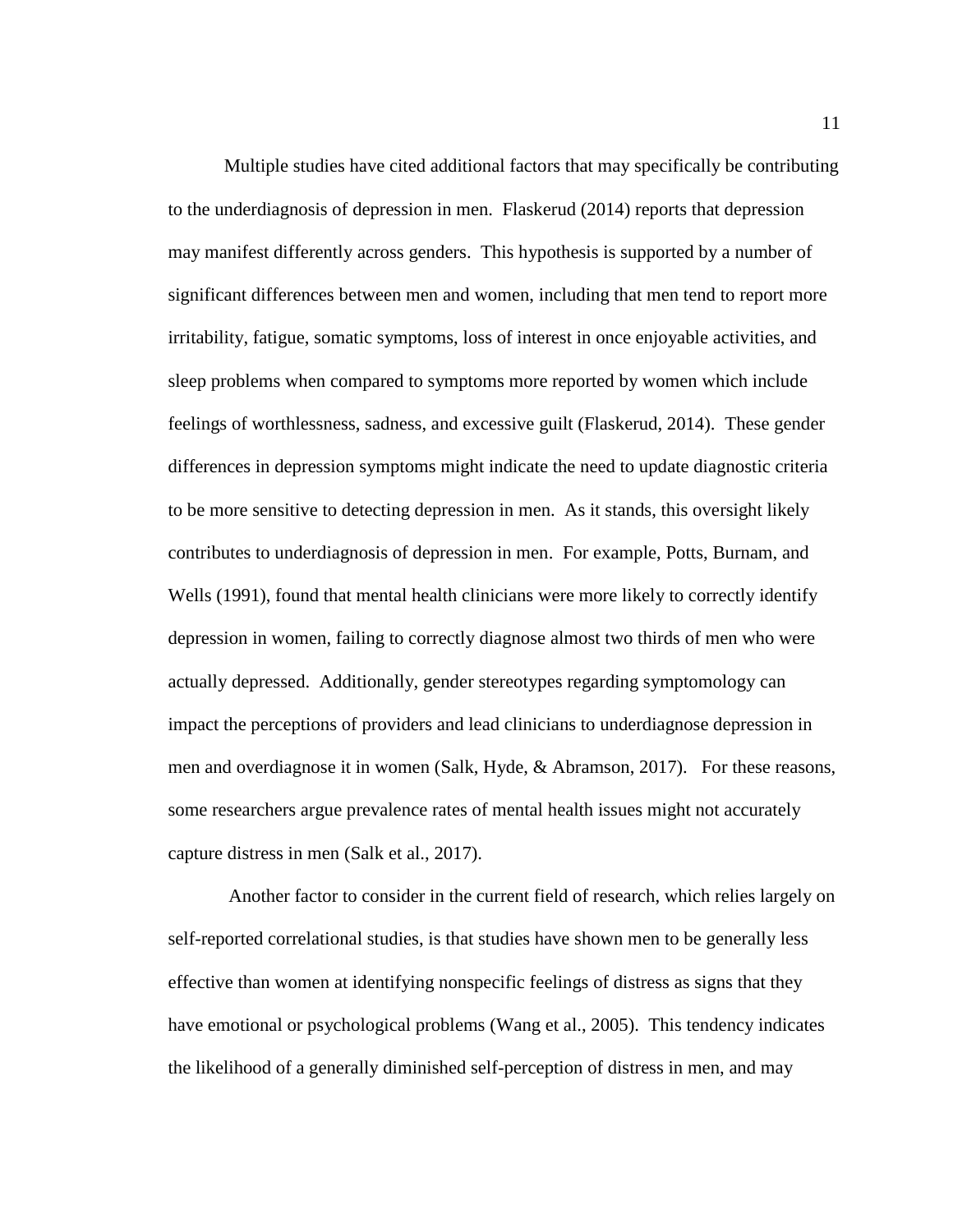contribute to lower rates of reported mental health symptoms in general. These gender disparities in the recognition of emotions and acknowledgement of problem severity could partially explain observed gender differences in the prevalence of psychological issues.

In summary, research reports that men's physical health and mental health are closely related, influencing each other across many dimensions. While men display higher rates of the most common physical health problems, many studies report lower mental health problems in men compared to women. However, other researchers argue that methodological issues, such as differences in men and women's ability to identify problems as emotional and willingness to report symptoms, cloud our view of true differences in prevalence rates of mental health problems. Moreover, studies show that men have higher rates of overall psychological problems when substance use and behavioral problems are included. Understanding and improving health behaviors, such as seeking help, have been identified as key factors in responding to these disparities in men's well-being. In order to effectively research help-seeking behaviors, it is important to integrate theory in the understanding of how to measure and predict help-seeking.

#### <span id="page-18-0"></span>**The Theory of Planned Behavior and Help-Seeking**

Help-seeking behavior has been defined as a series of interrelated behaviors and cognitions beginning with the detection of a problem, judgment of need for assistance, appraisal of personal and social attitudes toward help-seeking, and choosing actions to access various helping services (Downs & Eisenberg, 2012; Lee, Friesen, Walker,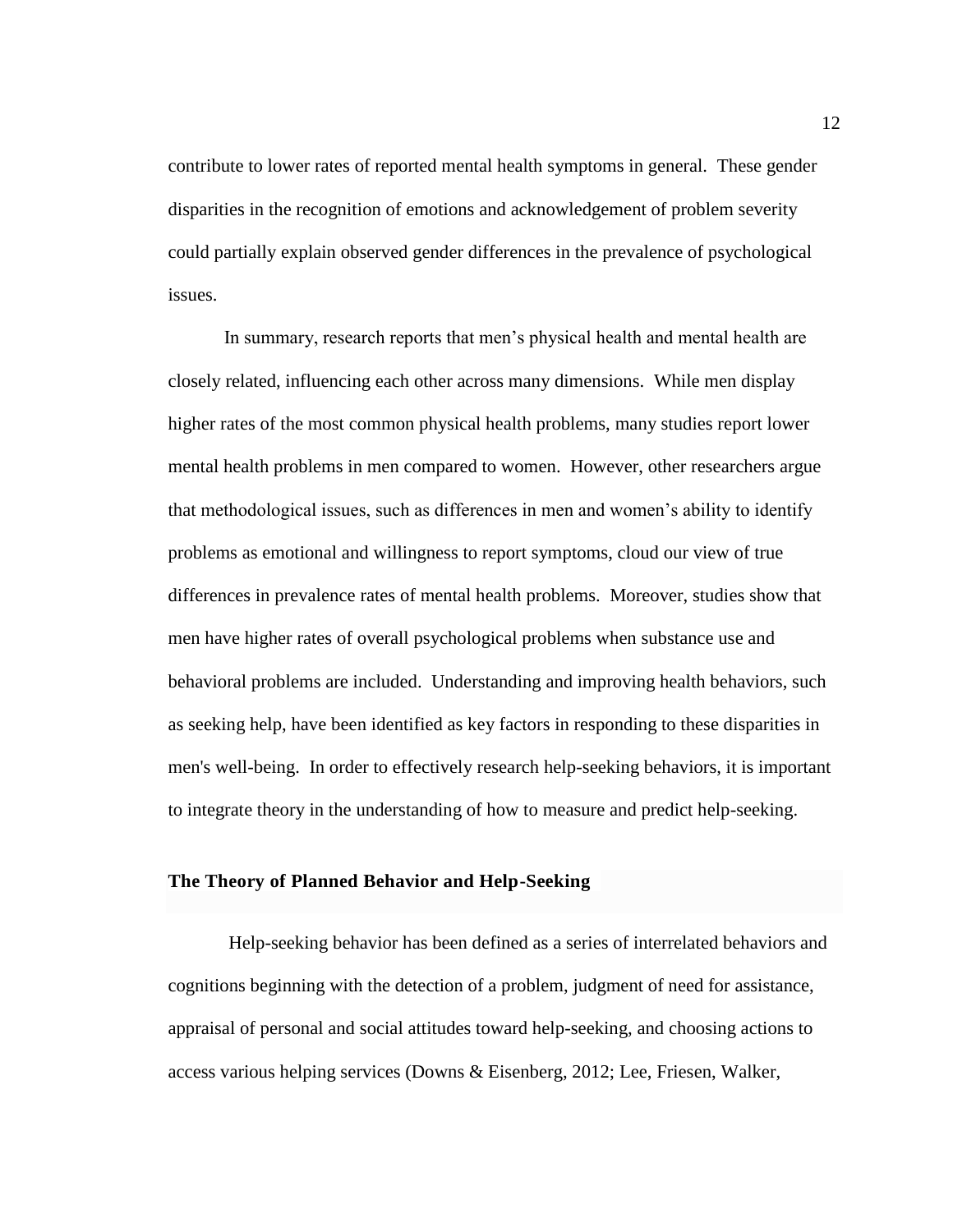Colman, & Donlan, 2014). Yousaf, Grunfeld, and Hunter (2015), found a general order of preference when it comes to when and with whom help is sought. Initially, most people solicit help from family and close friends, while organizations, relief agencies, and other professional resources are typically used as a final resort. Hinson and Swanson (1993), also found that for personal problems, family and friends are asked first with professional counselors last.

Understanding help-seeking behavior is important for developing interventions to improving men's access to care and increased physical and mental health. One of the most widely used theories used to predict health behaviors is the Theory of Planned Behavior (e.g. Ajzen, 1991; Kauer, Buhagiar, & Sanci, 2017; Schomerus, Matschinger, & Angermeyer, 2009; Smith, Tran, & Thompson, 2008). The Theory of Planned Behavior (TPB) posits that subjective social norms, attitudes toward a behavior, and the perception of behavioral control serve to explain and predict intention, which in turn predicts behavior. Subjective social norms include the ways in which an individual believes others in their social group might positively or negatively evaluate their behavior, whereas attitudes represent the individual's own negative or positive evaluation of their behavior. Perceived behavioral control encompasses an individual's beliefs about any internal or external barriers to engaging in the behavior such as risks, benefits, and level of personally agency associated with an outcome (Ajzen, 1991). Demonstrated predictors of help-seeking behavior align with the predictive components of TPB and include attitudes and intentions regarding help-seeking, subjective norms, and personal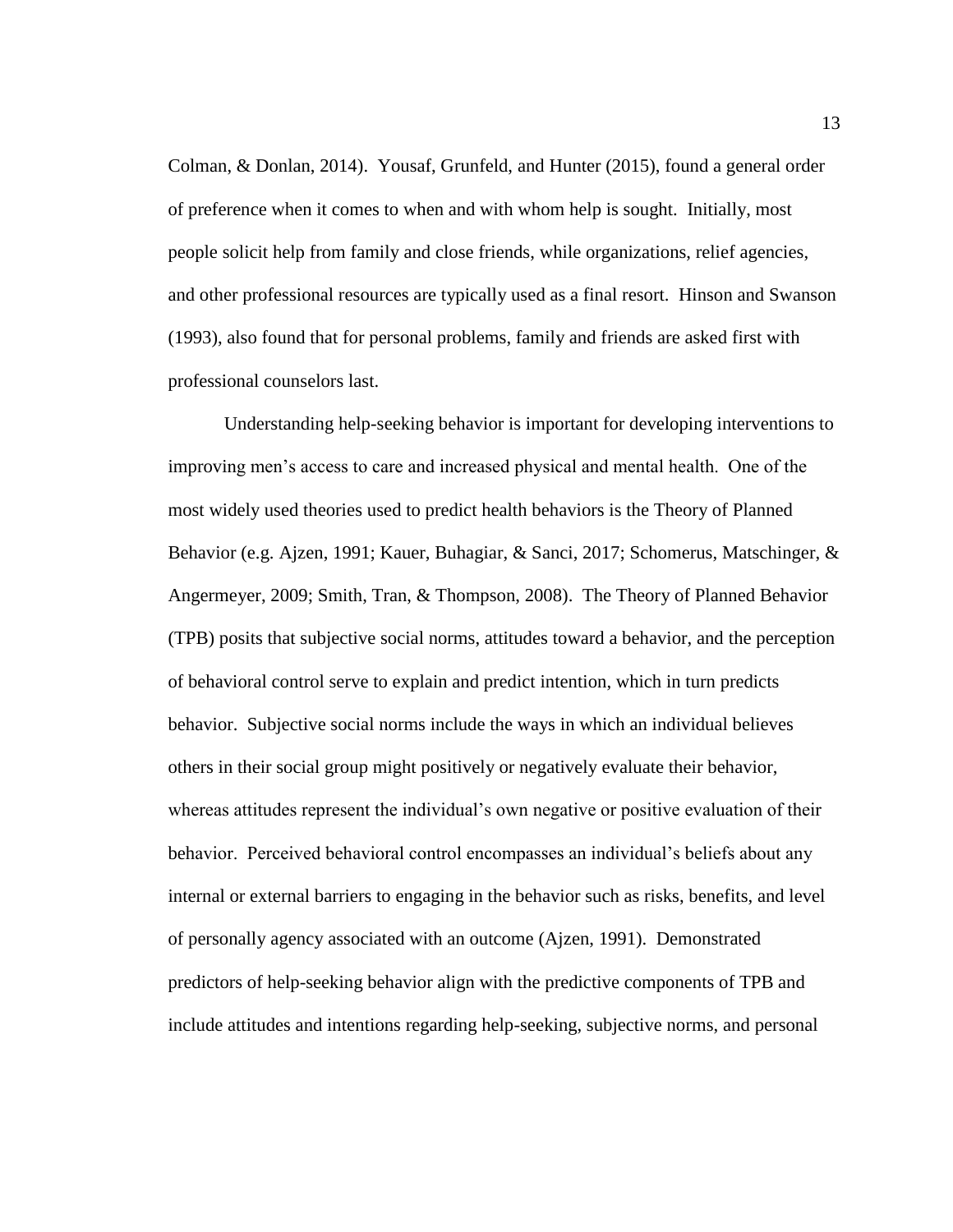and social stigma for psychological help-seeking, which are closely related to TPB's social norms (Rogers, 2009).

Research specifically testing the components of TPB supports its utility as an effective model to predict intention and behavior change related to help-seeking. For example, Bohon et al. (2016) tested components of TPB regarding help-seeking for depression. Results indicated that TPB was an good fit in that more affirmative attitudes about seeking help and perceptions about behavioral control predicted higher intentions to seek professional help for depression among college students. Additionally, Goddard (2002) evaluated the utility of TPB to predict psychological help-seeking in college students. In support of the TPB model, help-seeking attitudes and subjective norms in regards to help-seeking were significant predictors of intentions to seek psychological help. Lastly, in a sample of high school participants, intentions to seek help for personal and emotional problems were found to significantly correlate with self-reported actual help-seeking behavior three weeks later (Wilson et al, 2005).

In a sample of German adults, Schomerus, Matschinger, and Angermeyer (2009), tested the utility of TPB in predicting mental health help-seeking among people with depression. Results demonstrated that attitudes toward seeking-help for mental health care, perceived control in seeking help, and the perceived attitudes of peers' about mental health care were unique predictors of intentions to seek help for mental health care for depression. Likewise, in a survey study with Chinese adults, more positive attitudes toward mental health help-seeking, behavioral control, and perceived social norms were all predictive of intentions to seek psychological health care (Mak & Davis, 2009).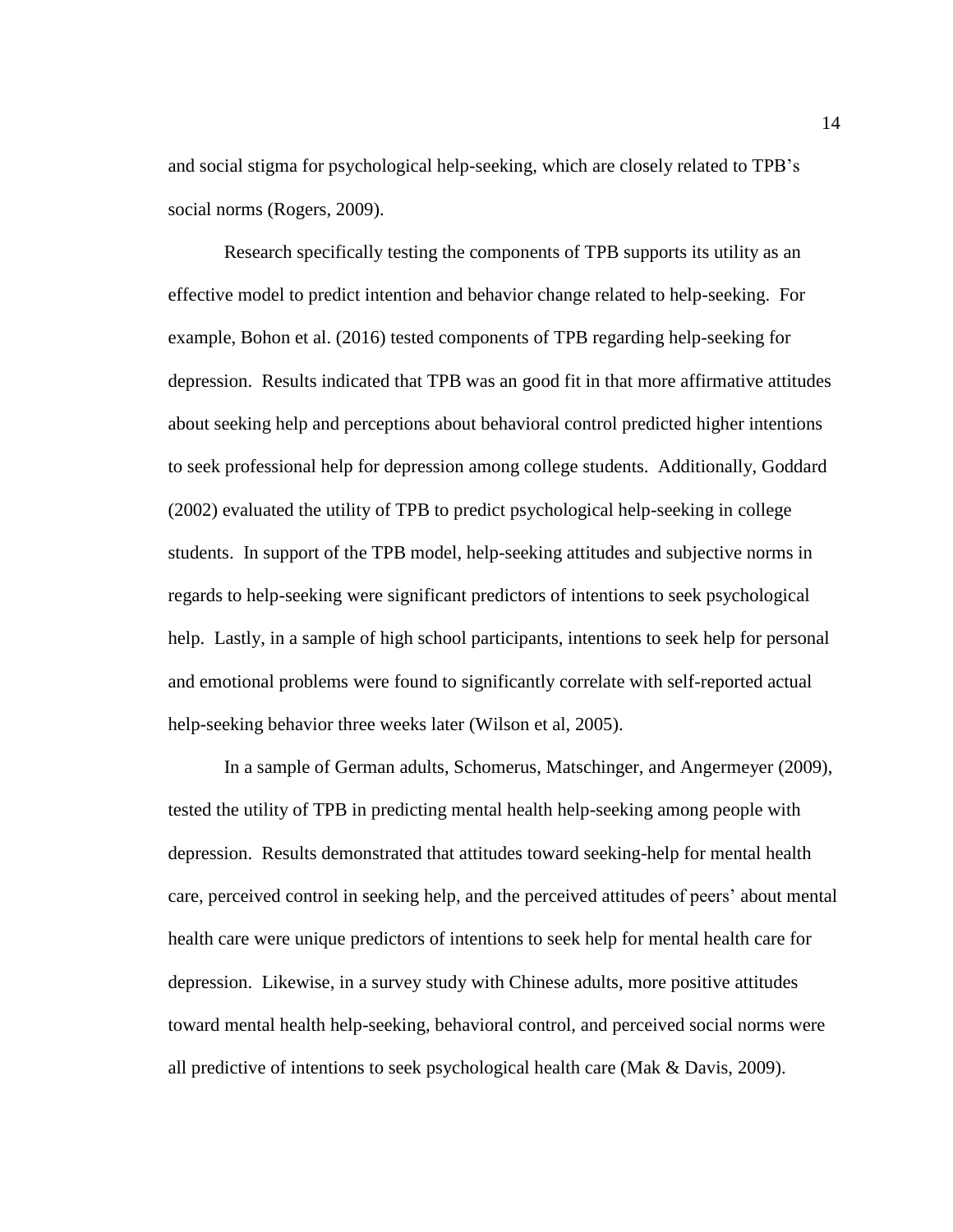TPB has also been identified as an efficacious model specifically in understanding the role of masculinity in predicting help-seeking among men. In a review of the psychology of men, masculinity, and help-seeking, Vogel and Heath (2016), list TPB as one of three main theories used to understand masculinity's effects on help-seeking. Smith, Tran, and Thompson (2008), tested the mediational power of attitude in regards to explaining the relationship between help-seeking intentions and masculine ideology. Using structural equation modeling they found that the relationship between traditional masculine ideology and psychological help-seeking intentions was mediated by attitudes toward psychological help-seeking, lending further support to the use of TBP in predicting help-seeking behavior among men.

The current body of research provides ample support for the utility of TPB in predicting help-seeking intentions. Within TPB, attitude is seen as the main antecedent to intention and intention is seen as the main antecedent to behavior. Many studies utilize either attitude or intentions as dependent variables, especially when there are methodological limitations to measuring help-seeking behavior. When considering that intentions are considered a more closely related construct in relation to predicting behaviors, in the present study, help-seeking intentions rather than attitudes, will be measured as the primary outcome variable.

Although TBP has been used extensively in research, limitations of its use are important to note. Firstly, intention and attitude are widely accepted proxy variables to actual help-seeking behaviors, however, there is no substitute for true longitudinal studies that can measure the degree to which attitudes and intentions actually predict help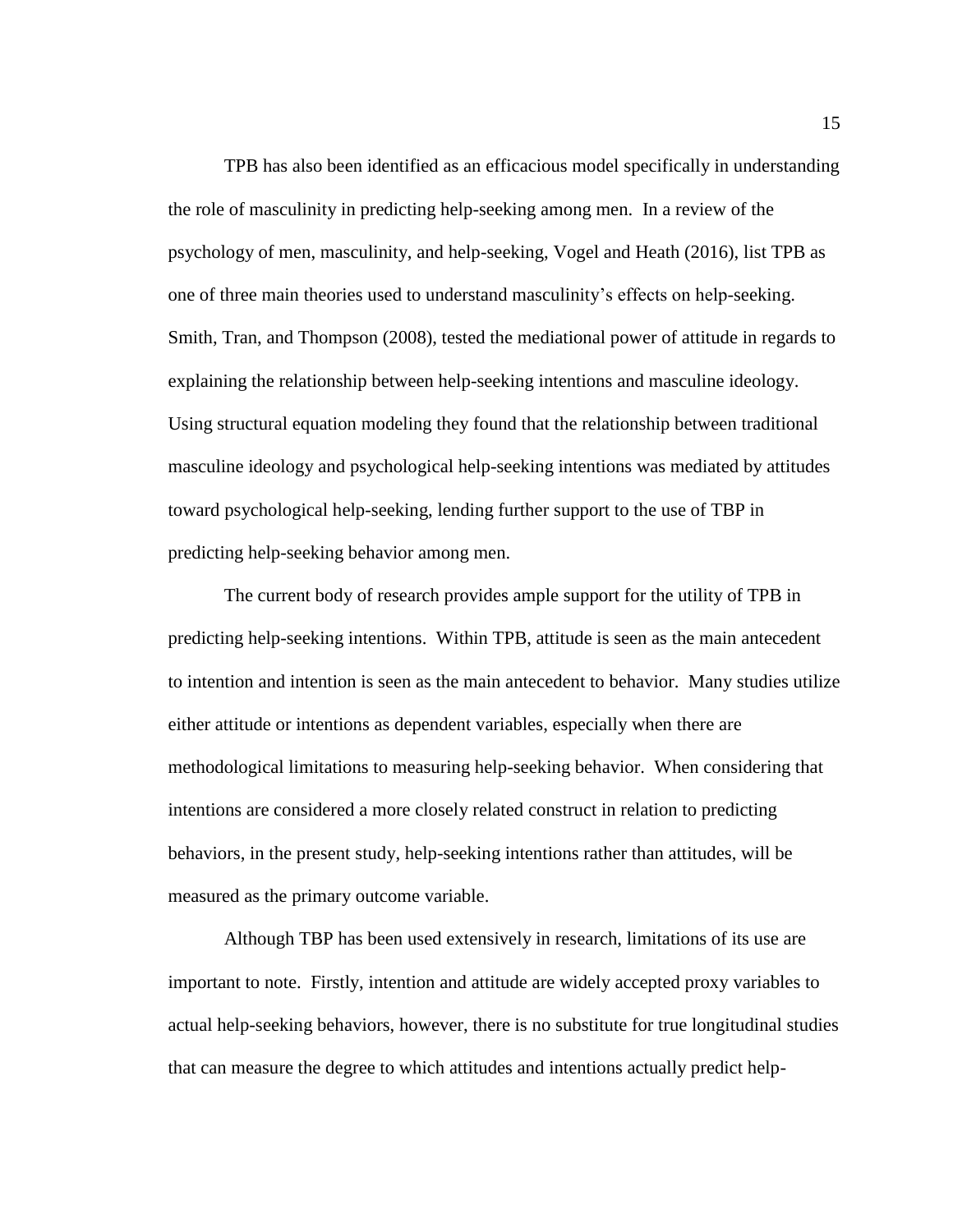seeking behavior. Such studies are important in better understanding the directionality of these relationships. Another noteworthy limitation is the over-use of college student samples in the current body of research. While the availability of this population makes research easier to conduct, this practice poses a threat to the generalizability of these findings.

### <span id="page-22-0"></span>**Help-Seeking and Symptom Severity**

The Theory of Planned Behavior highlights the psychological and social factors that influence help-seeking behavior. Symptom severity is an additional factor that has been found to relate to mental health help-seeking. Symptom severity describes the overall severity or impact on functioning a person is experiencing related to psychological symptoms. Only 30 to 50% of individuals with mental health problems will access professional help, highlighting the need to better understand the factors that encourage people to seek help (Brown et al., 2014).

Symptom severity has been shown to be an important predictor of help-seeking in a number of studies. Hinson and Swanson (1993), investigated the effects of problem severity, self-disclosure, and self-disclosure flexibility on willingness to seek mental health care. Results indicated that the factor predicting the most variance in help-seeking were the interaction between being willing to self-disclose and problem severity. The direct effect of problem severity was the second best predictor of helpseeking. Participants considered the high severity problem condition as more appropriate for professional help compared with informal help (Hinson & Swanson, 1993).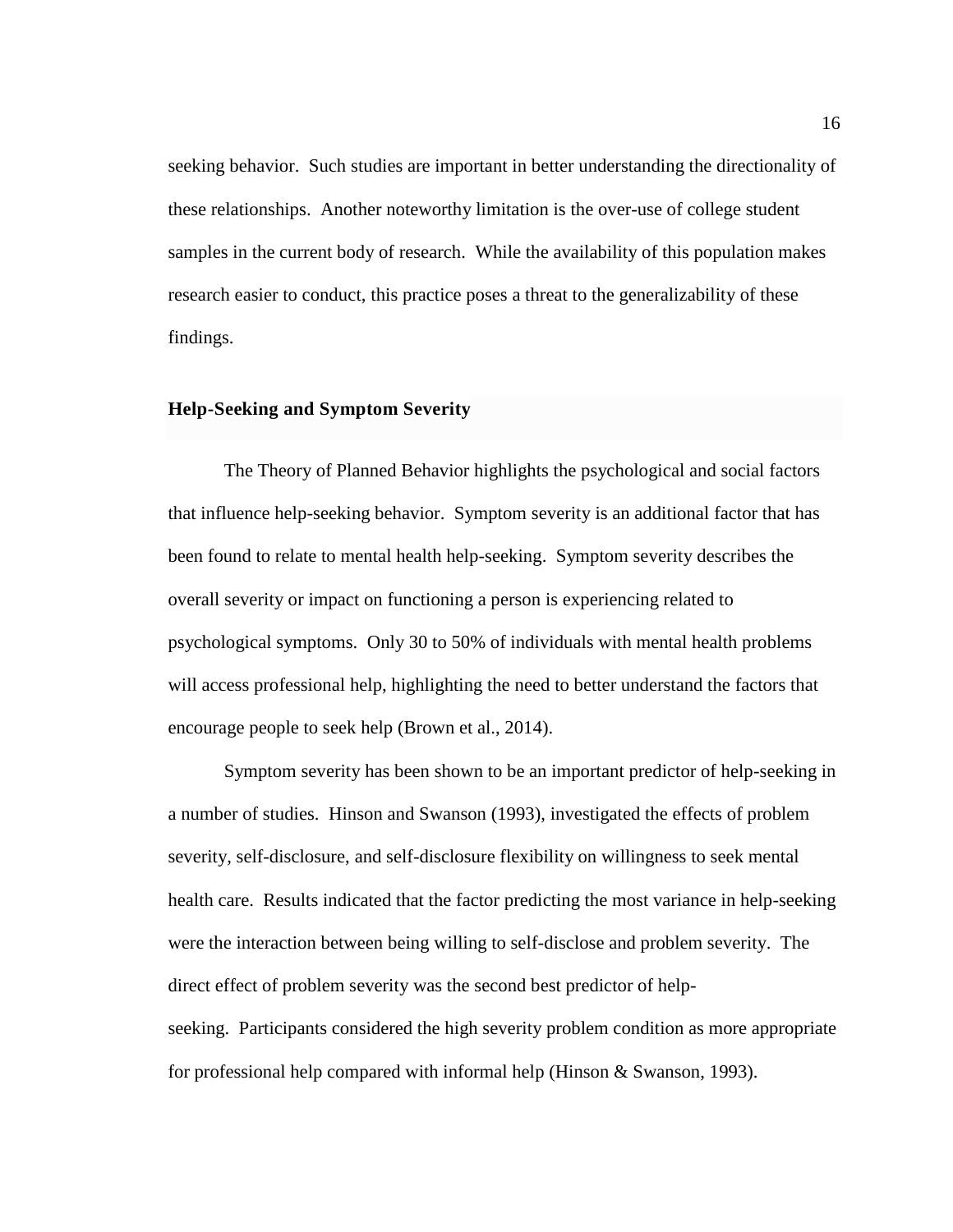Brown et al., (2014), utilized interview data from the South East London Community Health (SELCoH) study to examine divergent patterns related to formal and informal help-seeking. Researchers found that individuals who did not have suicidal ideation or depression, and had a lower overall clinical severity score, were more likely to exclusively use informal help. In contrast, individuals with suicidal ideation, a diagnosis of depression, or higher clinical severity scores were more likely to use formal help (Brown et al., 2014). Also, in a representative sample of young adults in Great Britain, Biddle, Gunnell, Sharpe, and Donovan (2004), found that symptom severity and past help-seeking behaviors were the best predictors of help-seeking for mental health problems.

Symptom severity has also been found to be related to help-seeking among diverse populations. Sullivan et al. (2007), identified that college counseling service use was predicted by symptom severity and gender in Asian/Pacific Islander and White students, while symptom severity was the only predictor for Latino students. Students experiencing more severe problems displayed double the likelihood of using counseling compared to those experiencing problems that were less severe (Sullivan et al., 2007).

Although severity of mental health problems has been generally shown to be an important predictor in help-seeking behaviors, some mixed findings have been reported. Lopez, Melendez, Sauer, Berger, and Wyssmann, (1998), examined symptom severity, internal working models, and willingness to seek counseling in college students. In this study, internal working model of others is defined as a cognitive schema of "core expectations" regarding the dependability and trustworthiness of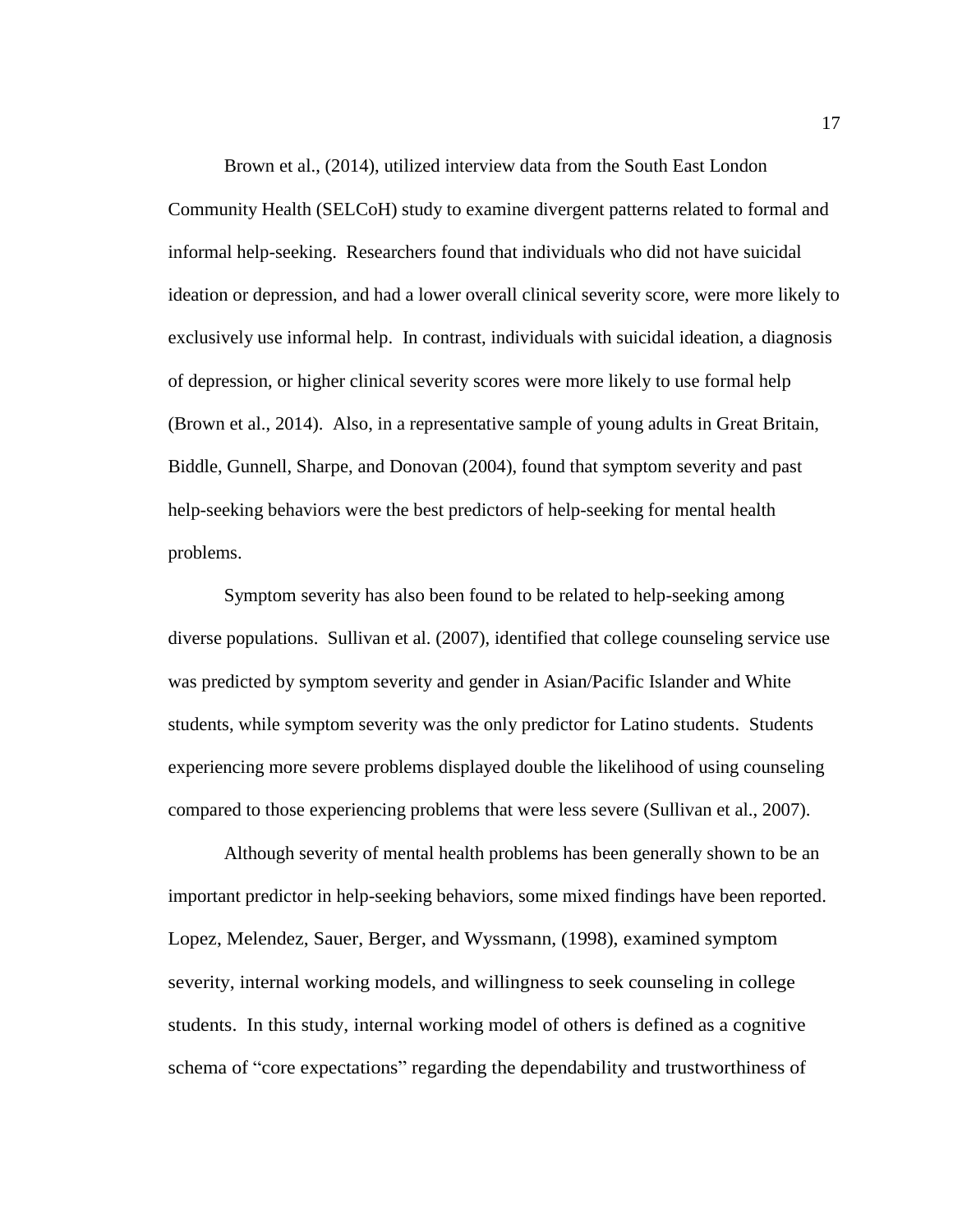others in close social relation and internal working model of self refers to the perception of the worth and lovability of the self. Results suggested a significant interaction between symptom severity, negative internal working model of others, and willingness to seek counseling,  $F(1, 241) = 5.18$ ,  $p < .05$ . No such interaction was detected regarding negative internal working model of the self. In other words, students' negative view of others and higher symptom severity significantly predicted lower willingness to seek counseling (Lopez et al., 2007).

The pattern of higher severity/higher help-seeking is even less clear among men. Few studies have examined this relationship specifically among men. Chang (2007), examined the relationship between psychological symptom severity, gender, and help-seeking attitudes in Chinese college students in Taiwan. Results indicated that higher depression scores significantly predicted lower help-seeking attitudes, and that a depression-gender interaction contributed significantly to predicting help-seeking attitudes ( $β = 0.35$ ,  $p = 0.02$ ). In other words, while all student experiencing more severe depression symptoms were less likely to be willing to seek counseling, this relationship was significantly stronger for male students (Chang, 2007). This provides some initial evidence that the relationship between symptom severity and help-seeking may be more complex than previously thought. More research is needed to explore this relationship, especially among men.

In summary, although many studies suggest that psychological distress is generally positively associated with help-seeking, findings are mixed. Moreover, this relationship appears to be even less clear in men. Considering how consistently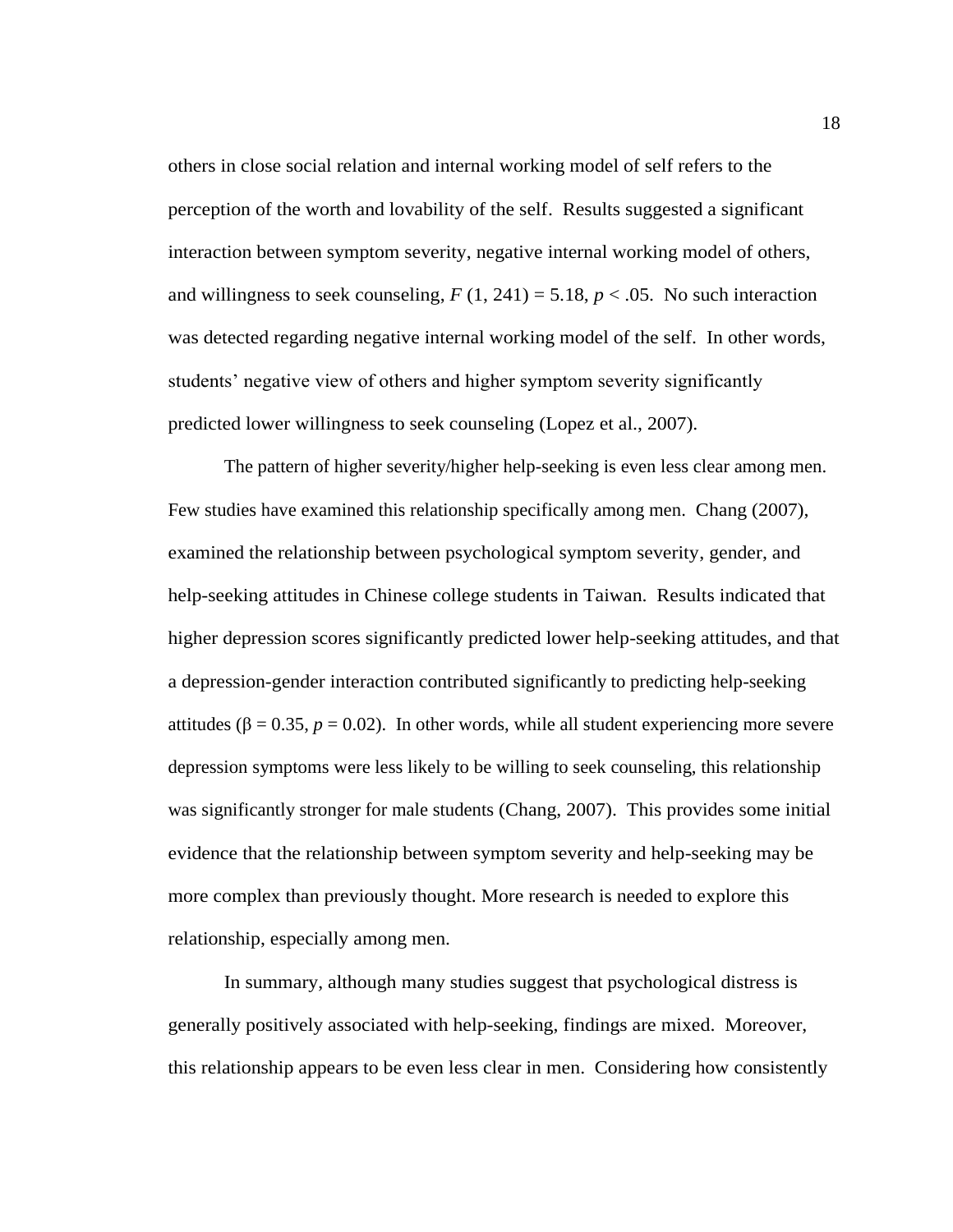gender disparities in service utilization rates are reported in epidemiological literature, the importance of examining gender in relation to symptom severity and help-seeking is clear.

#### <span id="page-25-0"></span>**Gender and Help-Seeking**

Studies examining demographics associated with differences in utilization of helping resources have identified gender as one of the most reliable factors predicting lower help-seeking in the literature. Men are less likely to seek help for both medical care (O'Hara & Caswell, 2012) and mental health issues (Nam, et al., 2010). The gender difference in rates of seeking help is not because men lack a need for help; in fact, even when experiencing severe problems, men often have lower rates of help-seeking compared to women. However, findings are mixed and point to the need to identify factors that can more clearly predict help-seeking in men. For example, divergent helpseeking patterns appear among men when specifying different disorders, severity levels, and sources of help. According to Wang et al. (2005), women had significantly higher odds of contacting with treatment for four out of seventeen psychological disorders measured, with no difference between men and women found on the remaining disorders. Wendt and Shafer (2016), found that men and women endorsed informal help-seeking from family and friends for depression and schizophrenia to a similar degree, but that formal help for depression was much less likely to be endorsed by men.

Biddle, Gunnell, Sharpe, and Donovan (2004), found differences in help-seeking rates between genders and a significant interaction between symptom severity and gender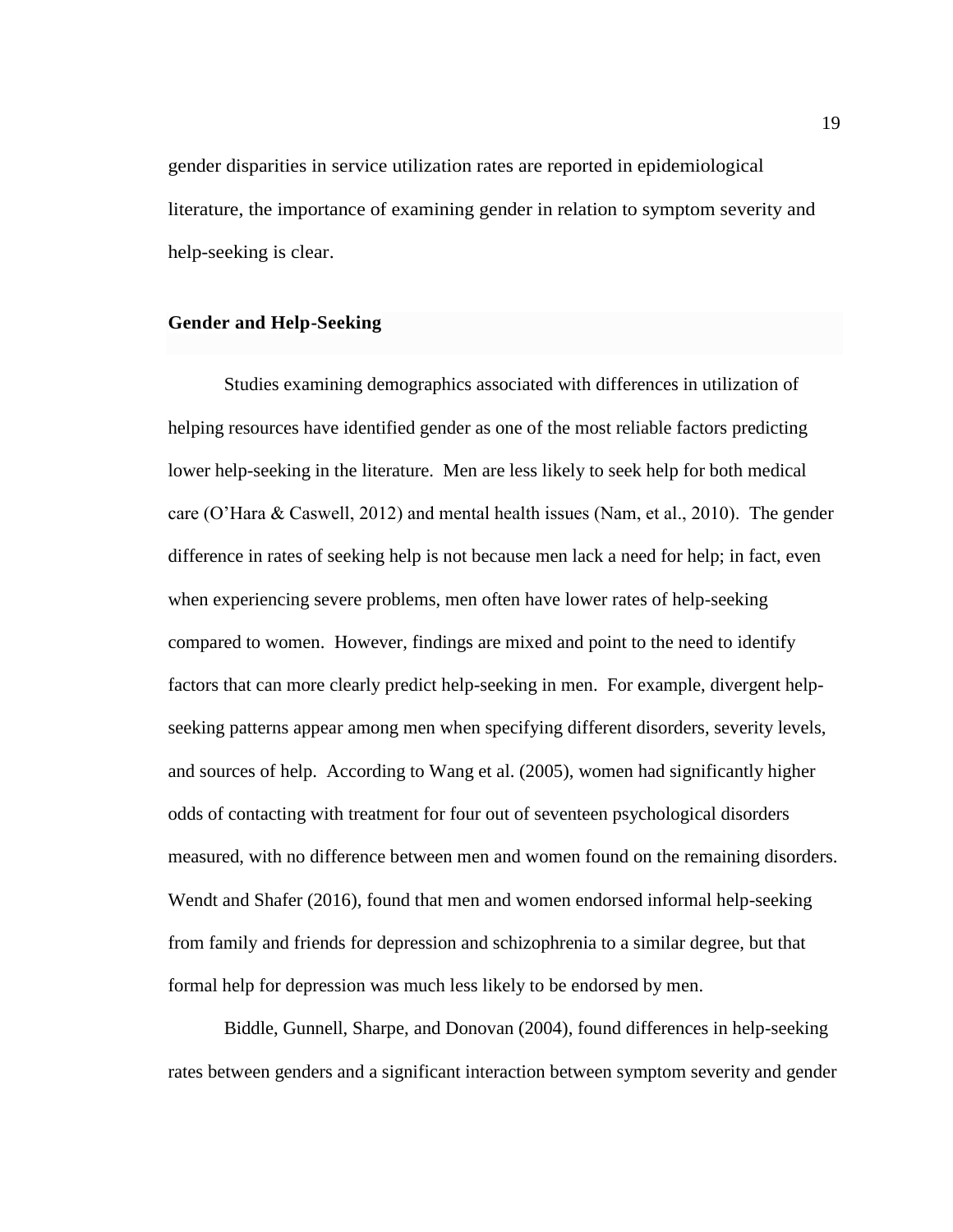on help-seeking. Results indicated that men were less likely to report previous helpseeking than women and much less likely than women to seek informal help for mental health problems; however, men were equally as likely to have recently sought professional help. An interaction between gender and symptom severity indicated that men displayed a pattern of not seeking professional help until symptom severity became very high, whereas women sought more help at lower levels of severity. The authors posited that this delay in men's help-seeking may make them vulnerable to reaching crisis levels of symptom severity (Biddle et al., 2004). A limitation of this study was that the base rate for severe symptoms in the sample was relatively low, which could help to explain the lack of difference in recent professional help-seeking between genders.

These gender differences in help-seeking rates are especially unfortunate because therapy has been shown to be equally effective for both men and women (de Jonghe et al., 2001). It is clear that consistent differences in help-seeking behaviors exist between genders across age groups, social backgrounds, and ethnicities. Although prompt treatment can reduce the burden of mental health problems, Wang et al. (2005) reported that long delays in seeking mental health care are pervasive in the U.S. These delays tend to exacerbate psychological problems, often making them more disabling and difficult to treat. Results from Wang et al. (2005) indicated that, while the majority of individuals who experienced severe symptoms and impairment eventually sought treatment, median delays for those with mood disorders ranged from six to eight years, and nine or more years for those with anxiety disorders. In a study on veterans with psychiatric diagnoses, the median time from return from deployment until treatment utilization was nearly seven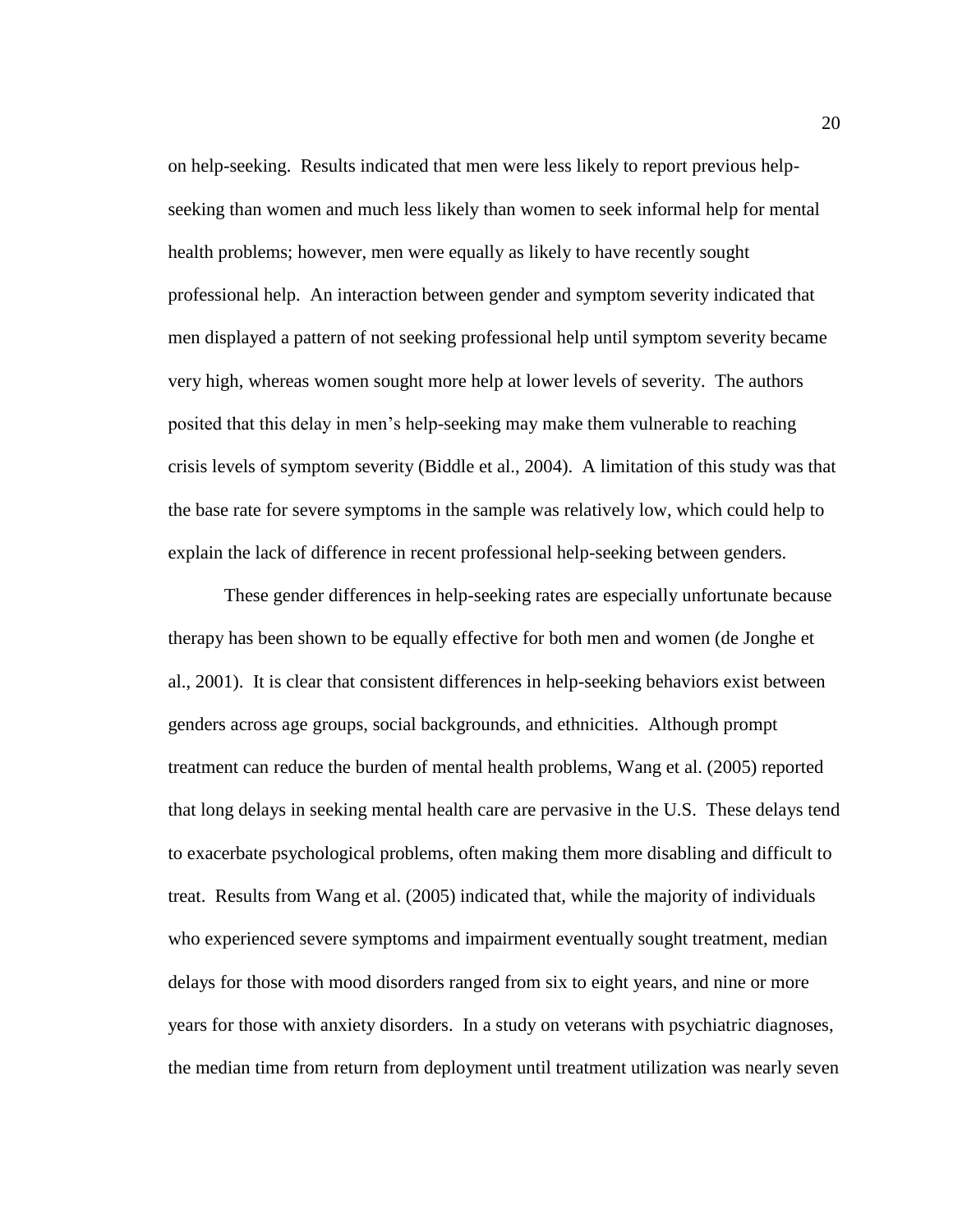and a half years, with men waiting almost two years longer on average than women to seek adequate mental health care (Maguen, Madden, Cohen, Bertenthal, & Seal, 2012).

As previously discussed, there are a variety of factors associated with lower helpseeking. Studies focusing on men have found specific barriers they face in seeking mental health care. According to Mansfield, Addis, and Courtenay (2005), men's barriers to seeking mental and medical health care included emotional control, resignation, minimizing problems, privacy, distrust of caregiver, concrete barriers, and need for self-reliance and control. In a review of research on factors related to barriers to help-seeking in men, the most prominent predictors of longer delays in help-seeking behaviors were aversion to expressing emotions, embarrassment, anxiety, and poor communication (Yousaf, Grunfeld, & Hunter, 2015).

Considering these findings on men's barriers to help-seeking, it becomes clear that social factors play a prominent role in the reluctance to seek help, even when help is needed. Traditional masculine norms have emerged as an important factor in understanding significant differences in men's health and help-seeking. Endorsement of masculine norms may help to explain why symptom severity has been found to be inconsistently related to help-seeking among men. Men who endorse higher levels of masculine norms may be unwilling to seek help, even at higher levels of symptom severity. Further examination of the factors that promote and discourage help-seeking among men will help in providing targeted interventions to this population.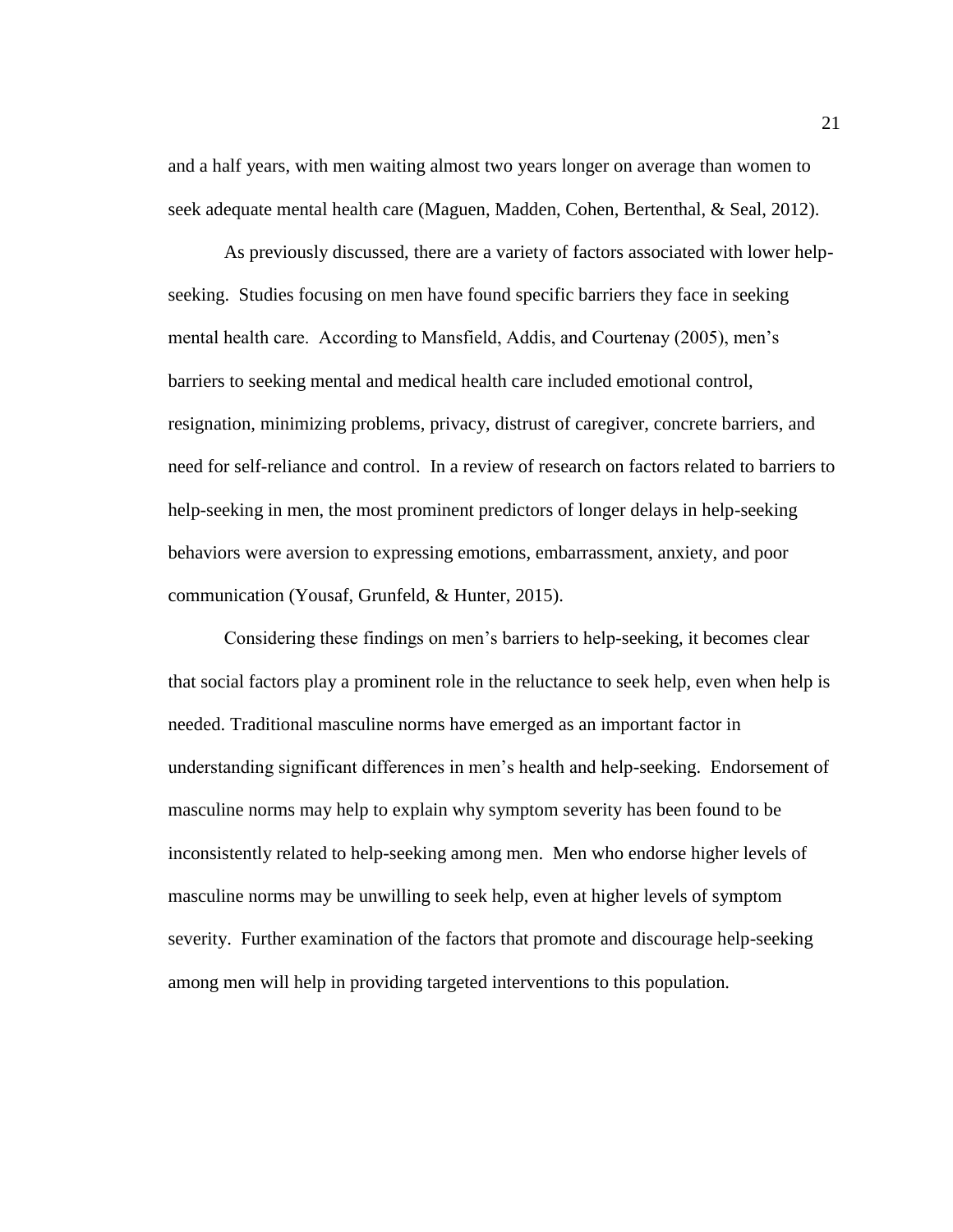#### <span id="page-28-0"></span>**Gender and Masculinity**

An expanding body of research has found masculinity to be an important predictor of physical and mental health and help-seeking in men. Masculinity is a broad term that encompasses more specific constructs often used in research including masculine norms, gender socialization, masculine ideology, and gender role conflict. Three of the most commonly used measures of masculinity include gender role conflict, traditional masculine ideology, and conformity to masculine gender norms (the focus of the present study). Although there is considerable overlap among these constructs, utilizing different constructs and measures of masculinity makes comparison across studies more difficult. Throughout this review, 'masculinity' refers to a broader concept that encompasses these different constructs. Masculinity has been defined as "characteristics such as attitudes, beliefs, and behaviors often associated with being or behaving male in our society" (Robertson & Fitzgerald, 1992). While specific definitions of masculinity are highly dependent on social learning, and thus can change over time, research has established themes of traditional masculinity in the U.S. that are fairly stable. Foundational psychological research has sought to outline the sociocultural structure of masculine role norms measured by public attitudes of the behaviors and attitudes expected of men (e.g. Thompson & Pleck, 1986). Results of this research identified three factors making up masculine role ideals: achieving social status, possessing and displaying toughness, and adhering to anti-femininity in feelings and behavior. Traditional masculinity in the U.S. has also been characterized to include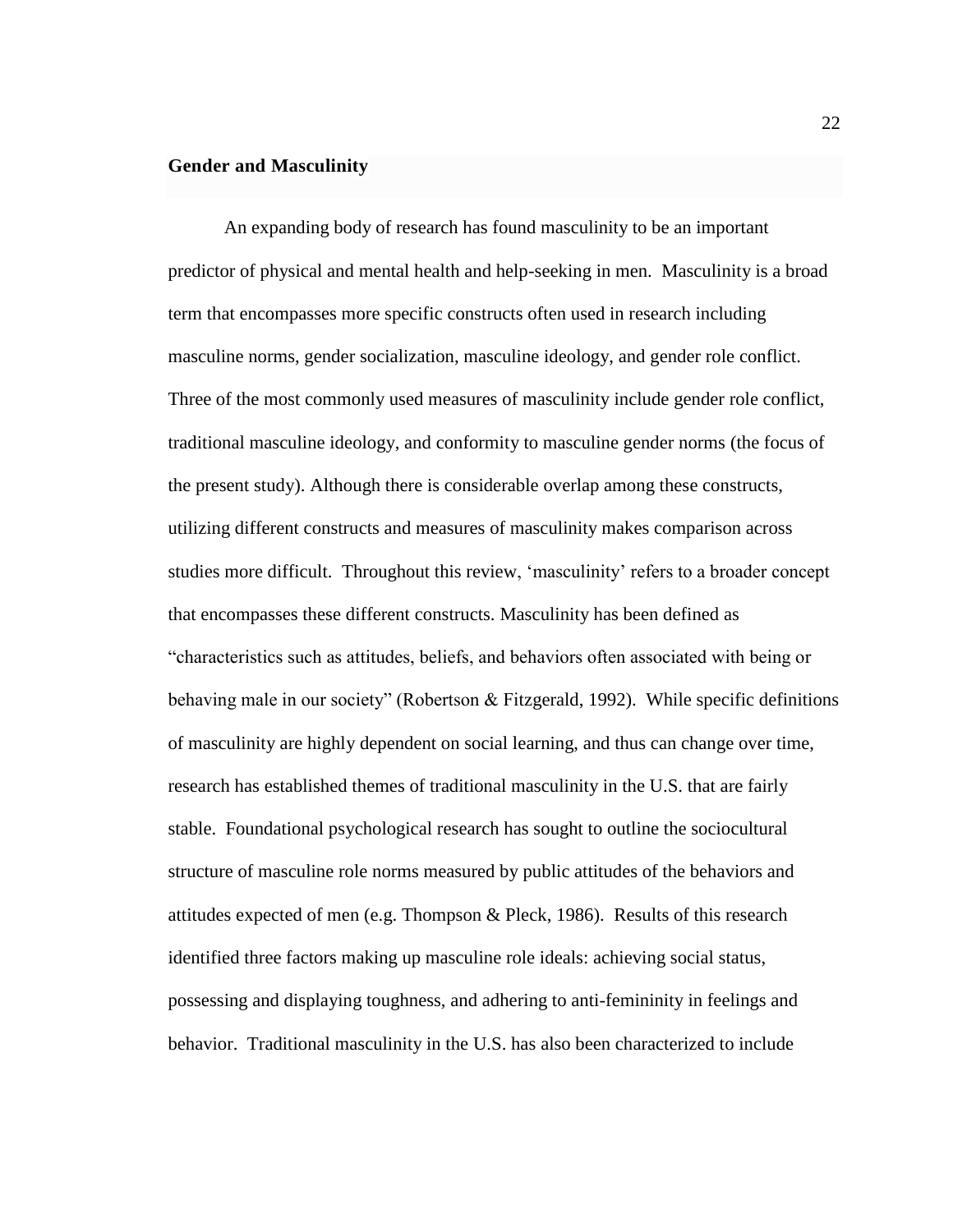restriction of emotions, independence, dominance, control, and high value of work and success (e.g. O'Neil et al., 1986; Thompson & Pleck, 1995). More recently, Courtenay (2000), reviewed current literature on masculinity and found that men strongly endorse beliefs that men must be self-reliant, strong, independent, and tough. Mahalik et al. (2003b), conducted a literature review and conducted focus groups to determine the content of current masculine norms. They identified masculine norms spanning affective, cognitive, and behavioral domains which included: emotional control, self-reliance, risktaking, winning, dominance, pursuit of status, sexual conquest, violence, power over women, and distain for homosexual men.

Although major themes of Western traditional masculinity have been found to be relatively consistent across studies and still relevant in today's society, it is important to distinguish that it is unknown whether the current body of research is generalizable to masculinity in cultures not sampled. Given the highly social and culture-specific nature of gender norms, research findings that are acquired using both Western methodology and samples might not apply to men from dissimilar cultures. Therefore, the current body of research may only be applicable to studies on men who endorse traditional Western masculinity.

Higher masculinity has been associated with many negative physical and mental health outcomes in men. Research on men's health has demonstrated that higher masculinity is associated with lower levels of positive health patterns and higher levels of negative health patterns. For example, Sloan, Conner, and Gough (2015), measured male role norms, male gender role stress, and both positive health behaviors (exercise and diet)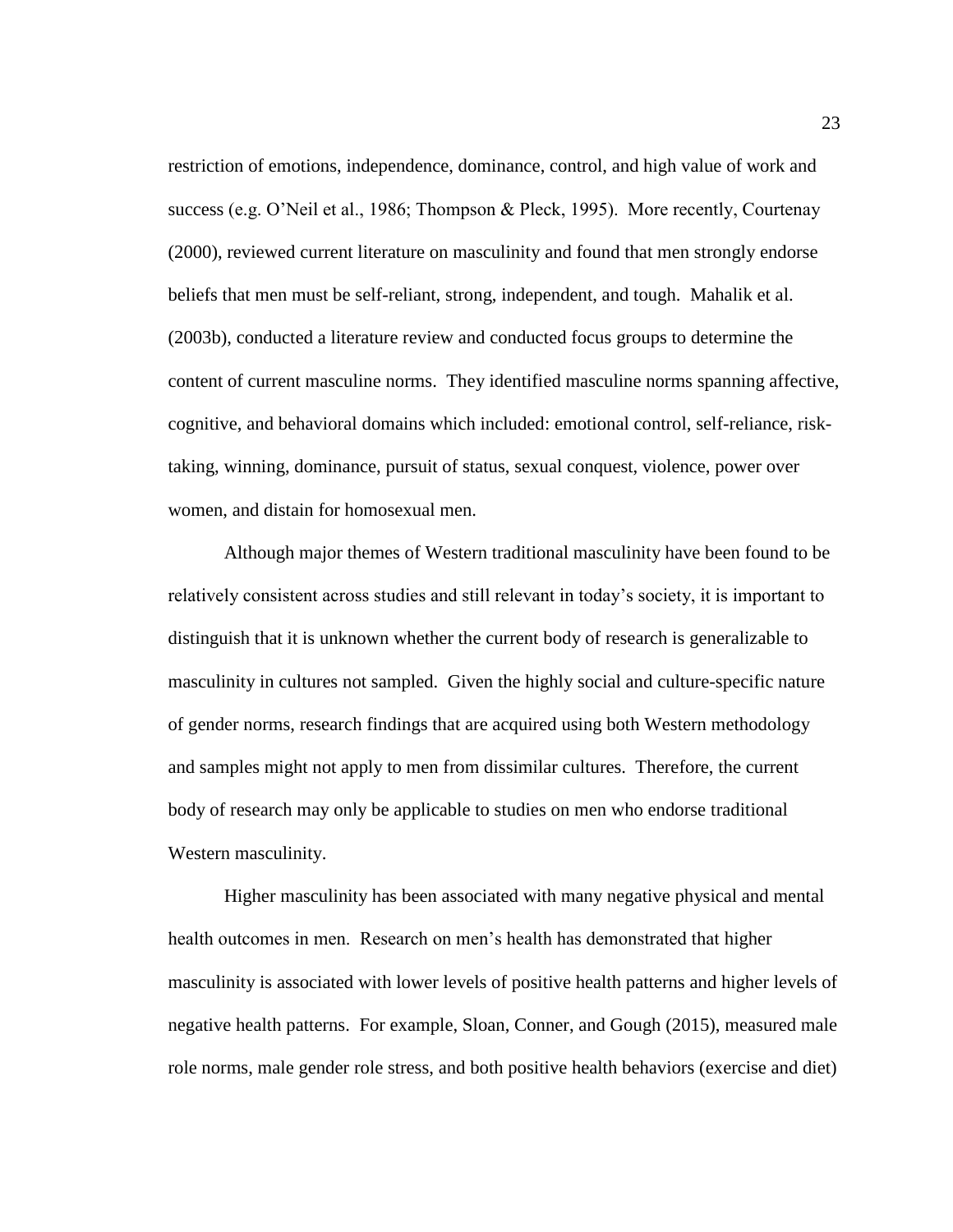and negative health behaviors (alcohol, tobacco, and saturated fat intake) in both men and women and found that male role norms and gender role stress predicted both low positive and high negative health behaviors. Although these relationships were significant for both men and women, they were stronger and more frequent for men (Sloan et al., 2015).

Masculinity has also been associated with mental and behavioral health problems. Limited research has reported that endorsing some aspects of traditional masculinity may have positive correlations with aspects of men's functioning and well-being, such as appropriate risk taking, assertiveness, logical thinking, and problem solving; however, these possibilities have not been widely studied (Levant, 1995). Instead, a wide array of research has consistently found higher endorsement of traditional masculine ideology to be associated with a broad range of negative outcomes. These outcomes include higher rates of depression, anxiety, substance abuse, interpersonal violence, intimacy problems, overall psychological distress, and lower self-esteem (Mahalik, Good, & Carlson, 2010).

Review papers investigating masculine ideology in relation to various mental health issues have helped to further illuminate these negative effects. For example, Mahalik et al. (2003b), presented a review of literature examining links between higher rates of mental health problems and higher endorsement of the traditional masculine norms of dominance, self-reliance, emotional control, and violence in male college students. Nguyen et al. (2012) found higher gender role conflict to be related to higher symptom severity and psychological distress, negative appraisal regarding problem solving skills, and negative attitudes toward seeking professional help. McKenzie, Jenkin, and Collings (2016), conducted a meta-synthesis of qualitative research regarding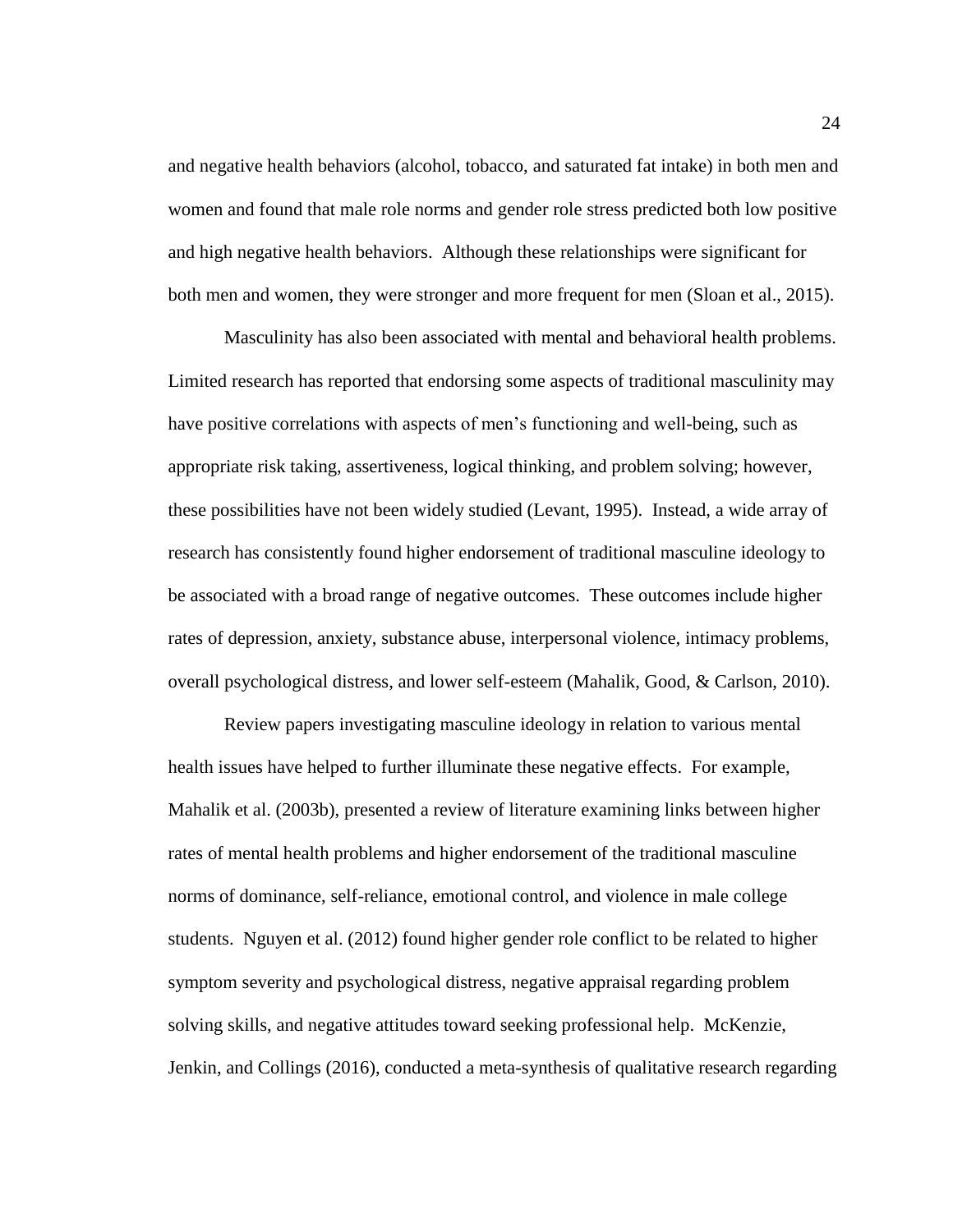men's perspectives of common mental health problems and found "pressure to subscribe to dominant masculine ideals" as one of five main themes identified as causes of psychological distress in men. Thus, endorsing traditional masculinity is associated not only with lower help-seeking, but also with higher levels of mental health symptoms and psychological distress.

#### <span id="page-31-0"></span>**Precarious Manhood Theory**

Theories examining characteristics of masculinity help to explain masculinity's contributions to disparities in men's health and help-seeking rates. Two psychological theories relevant to help-seeking behavior have been generated and tested through intersecting lines of study: precarious manhood theory and gender role conflict theory. These theories are related yet, as we will see, precarious manhood theory makes a wider and more inclusive theoretical basis for the present study.

The precarious manhood theory posits that the social status of manhood is both elusive and tenuous when compared to womanhood (Vandello, Bosson, Cohen, Burnaford, & Weaver, 2008). According to this theory, achieving manhood is based on social demonstrations required to earn and maintain masculinity and less on naturally occurring processes. This cultural structure forms manhood into a more precarious state when compared to womanhood. Once physical maturation occurs for a woman her status as a "real woman" is not as easily questioned or lost, relative to manhood (although gender stereotypes certainly create a structure of bias through which women are evaluated in society). According to PMT, even after physical maturation occurs for a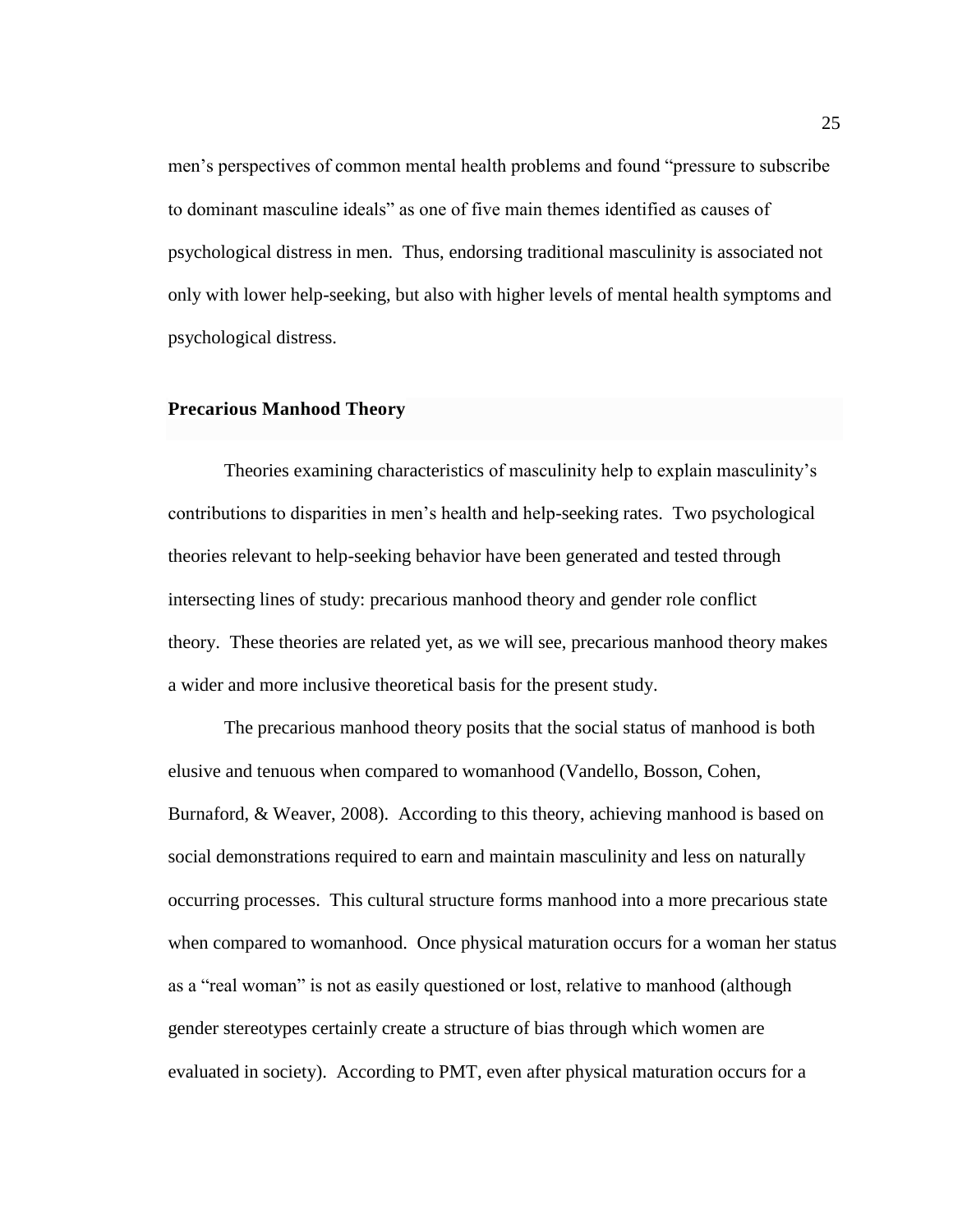man, there are countless ways to be socially emasculated through being too weak, submissive, low achieving, or being perceived as homosexual or feminine (Vandello et al., 2008).

In order to fully attain and defend manhood, men are expected to repeatedly prove a sufficient level of "gender-typicality" in both behaviors and personality. To do this men must overcome exceedingly difficult and sometimes contradictory social hurdles to prove that a masculine status has been achieved. However, this arduous process is never over because men must also continuously avoid the expression of un-masculine traits or behaviors that could diminish this achievement (Bosson et al., 2009). The never-ending process of proving oneself as a "real man" makes attaining and maintaining manhood a sometimes volatile, isolating, and often anxiety producing experience for many males (Vandello & Bosson, 2013). The fundamental precariousness of manhood may serve to explain why higher endorsement of traditional masculine norms is linked to increases in stress and physical and mental health problems and decreases in help-seeking attitudes, intentions, and behaviors.

An expanding body of research testing the main assumptions of precarious manhood theory has provided support for its utility in the field of masculinity research. Vandello, Bosson et al. (2008), conducted a series of correlational survey studies and found that traditional beliefs about the relative precariousness of manhood as compared to womanhood were still relevant in modern society and that the requisites of manhood were attributed more to meeting and maintaining social requisites versus natural biological development when compared to womanhood (Vandello et al.,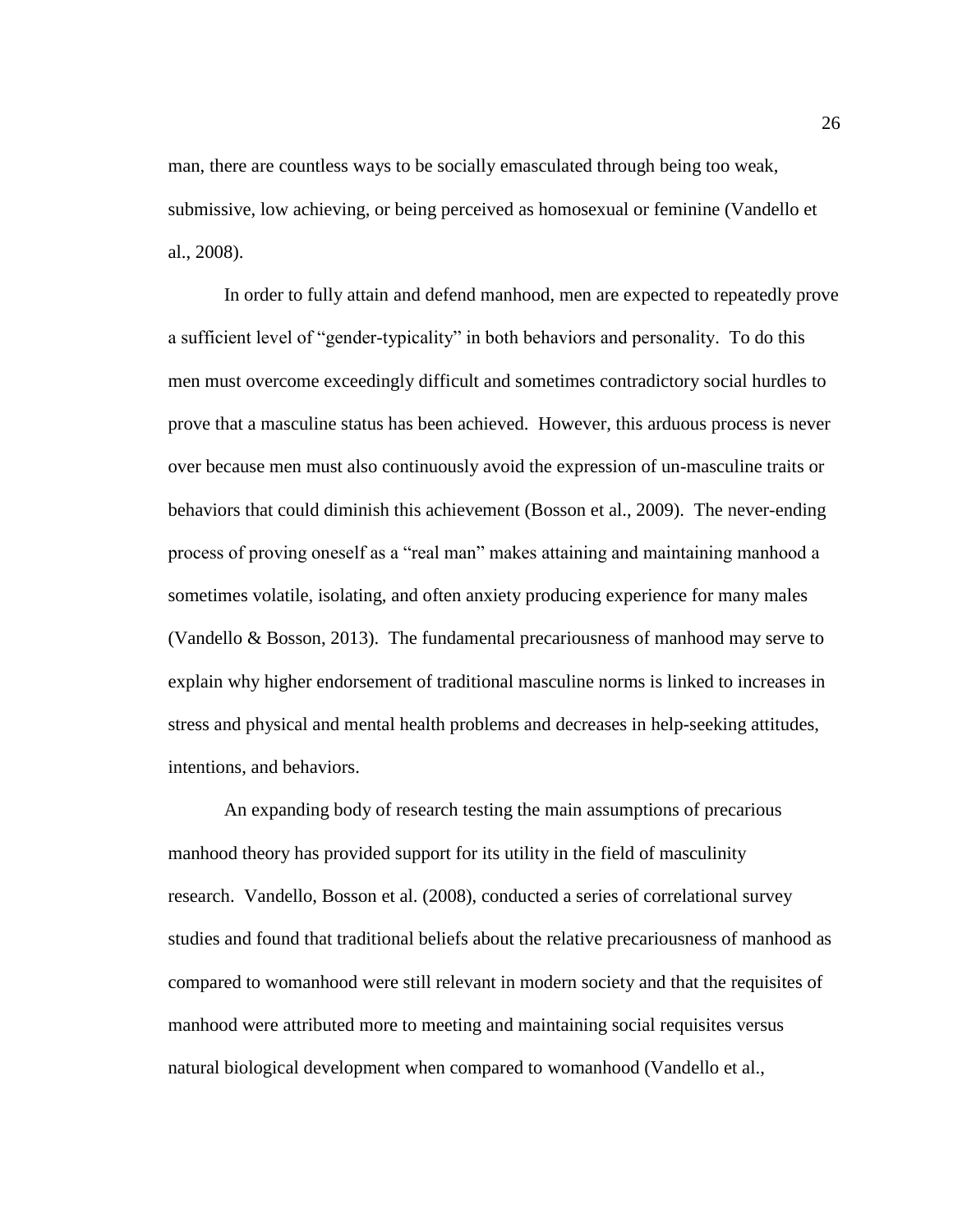2008). In another study Bosson, Vandello, Burnaford, Weaver, and Wasti (2009), common cultural norms were identified by asking college students to describe scenarios in which manhood and womanhood could be lost. Many social reasons were generated for men losing their manhood such as "being unable to support a family" or "losing a job." Conversely, very few examples were generated when participants were asked about how a woman could lose her status, with these reasons also being less social and more physical such as "getting a sex change" or "having a hysterectomy" (Bosson et al., 2009).

While correlational studies help to broaden our view of masculinity in relation to associated constructs, precarious manhood theory has also been examined and supported through the use of experimental methods. One of this theory's main assumptions is that manhood is tenuous, therefore, challenges to an individual's masculinity should instill more threatening and anxious thoughts and feelings in men compared to women. In one such study Vandello, Bosson, Cohen, Burnaford, and Weaver (2008), stimulated threats to masculinity and femininity through giving men and women feedback that they did not perform typically on a knowledge of gender test. Results showed that men, but not women, experienced this negative feedback as a threat to their gender status. Himmelstein, Kramer, and Springer (2018), tested whether beliefs about precarious manhood would moderate physiological stress responses to masculinity threats. Masculinity threats were manipulated through feedback about performance on a test of gender-based knowledge and were compared to a control group. Results found that men who highly endorsed items describing manhood as precarious displayed stronger cortisol stress response when they were given feedback that their masculinity score dropped.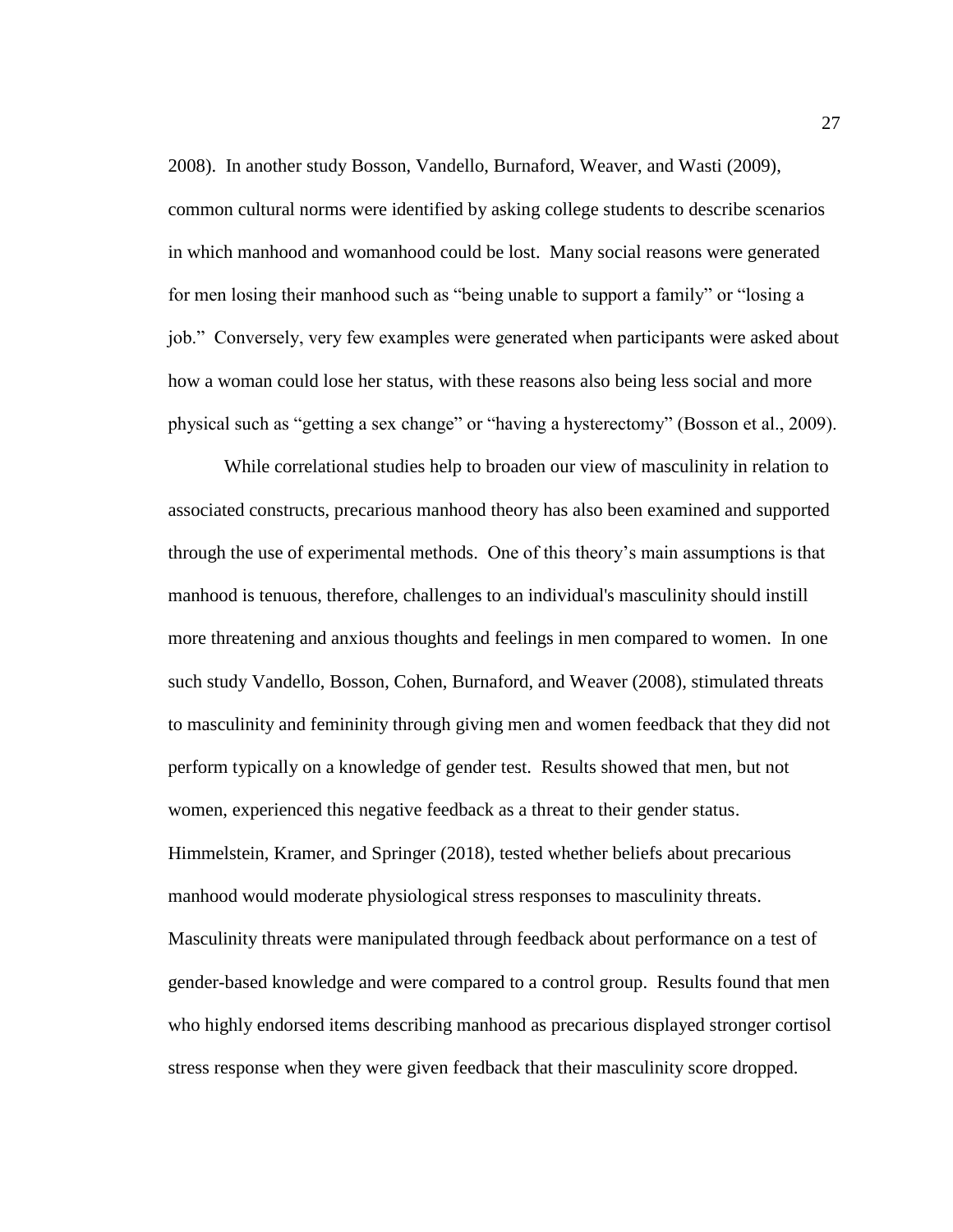Men who did not endorse manhood as precarious did not display a cortical stress response in response to a drop in masculinity score.

Another violation of masculine norms includes being misclassified into a group stigmatized as un-masculine. Bosson, Taylor, and Prewitt-Freilino, (2006) suggested men would be familiar with the social rule that engaging in stereotypically feminine behaviors would be threatening and likely result in being miscategorized as gay by observers. Male and female participants were instructed to visualize performing behaviors stereotypical of the opposite sex and rate both their discomfort and the likelihood that they would be miscategorized by observers as gay or lesbian. Results confirmed that when men violated their traditional gender roles, they reported higher discomfort than women who violated their female gender roles, which was mediated by men's fears of being miscategorized as gay. These findings support the hypothesis that expectations of identity misclassification by observers is a powerful influence over heterosexual men's adherence to traditional male gender norms.

In another study Bosson, Vandello, Burnaford, Wasti, and Weaver, (2008) stimulated threats to masculinity by having men engage in stereotypically feminine tasks in public, compared to men engaging in more gender neutral behaviors. Men in the feminine task group were more apt to publicly display aggression by choosing to punch a punching bag, and did so harder than men who punched the bag but had engaged in the more gender neutral task (Bosson et al., 2008). While this study examined the potential link between masculinity and aggression, they assert this is not an all-encompassing or inevitable association. In fact, it is clear that the majority of men whose gender status is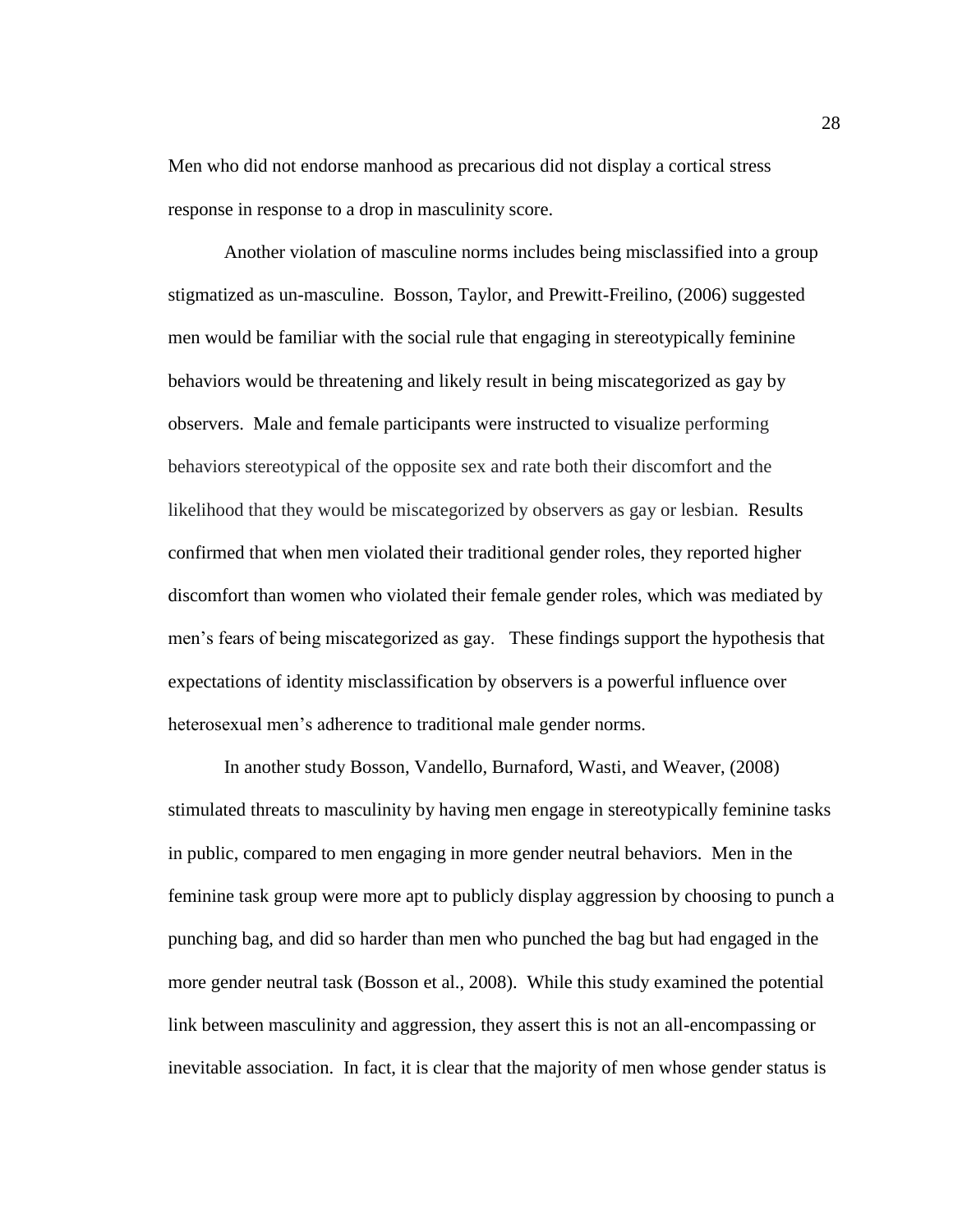threatened do not behave aggressively, as there are many more nonaggressive versus aggressive options through which to recover lost manhood (Bosson, et al., 2008). Yet, when looking at the instances in which masculinity likely influences men's behavior in harmful ways, such mechanisms are important to understand.

In summary, research has consistently supported precarious manhood theory. Correlational studies examining attitudes of masculinity have generally found support for the assertion that masculinity is difficult to attain and easily threatened when compared to womanhood. Results have found that traditional gender norms in contemporary western industrialized societies are still relevant today, that manhood is seen as more precarious than womanhood, and that manhood is attained through social achievement more than biological markers (Vandello et al., 2008). Several experimental studies on PMT have found that threats to masculinity produced discomfort, stress, embarrassment, and selfconsciousness (Bosson et al., 2006); higher anxiety, more threat-related and physically aggressive thoughts, and urges to hide (Vandello, et al., 2008); and increased likelihood of publicly displayed aggression (Bosson et al., 2008). These findings suggest that the urge to avert threats to men's masculinity may be an influential psychological force in shaping men to comply with strict social rules (Bosson et al., 2006).

<span id="page-35-0"></span>**Other theories related to masculinity and help-seeking.** Another prominent theory used in the field of masculinity research, gender role conflict theory (GRC), focuses on specific processes in which manhood is threatened. Gender role conflict theory is a widely used theory in the current literature and builds on precarious manhood theory in understanding how conflicts in fulfilling masculine gender roles impact men.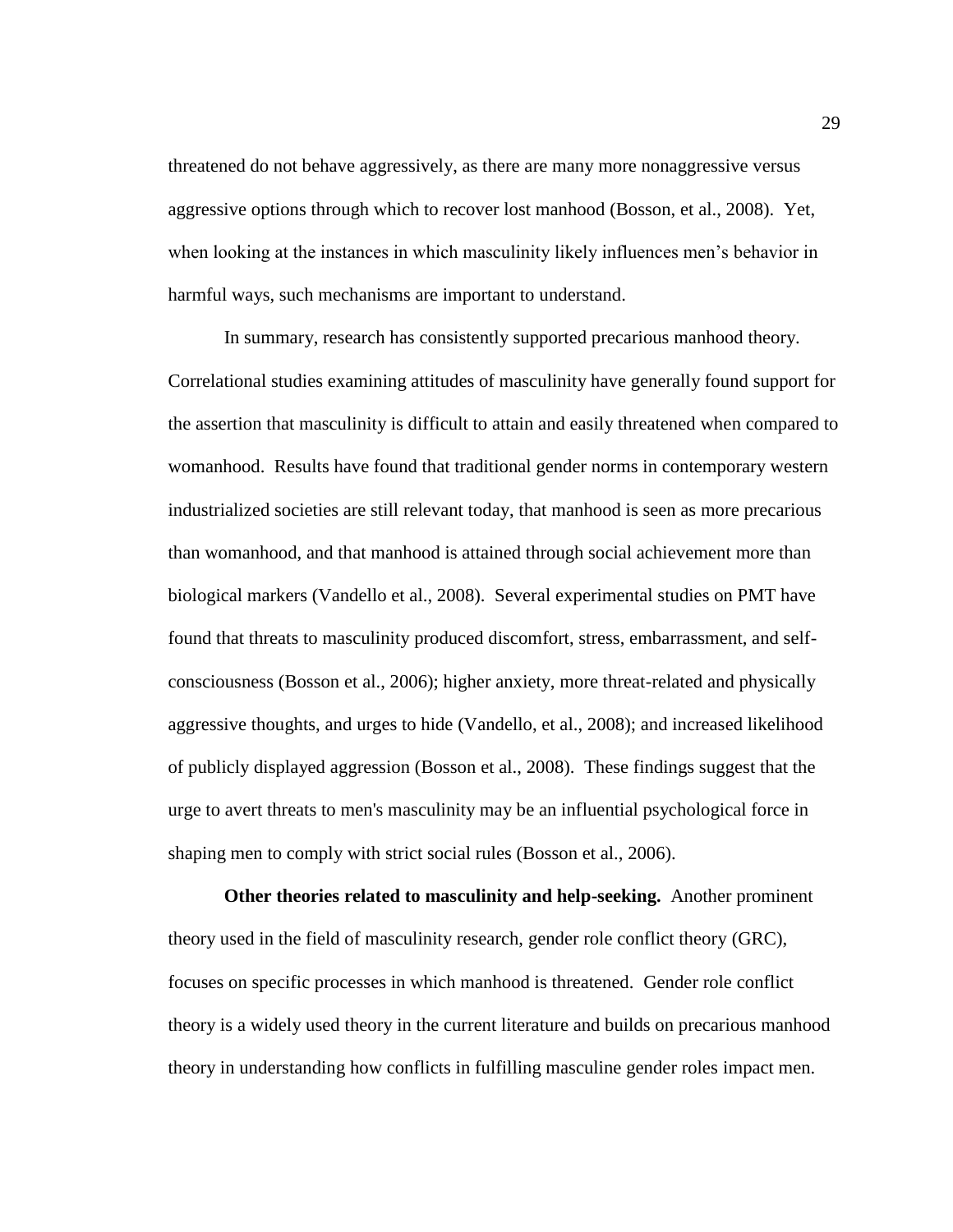GRC mainly seeks to describe the level of stress, anxiety, psychological conflict, and negative emotion men generally experience about their gender role, or their tendency to feel stress when faced with situations in which they fail to conform to gender norms (Eisler, Skidmore, & Ward, 1988).

Researchers have sought to identify which constructs of masculinity are most relevant to understanding men's mental health help-seeking. Gender role conflict has been widely used in numerous studies examining masculinity and help-seeking (e.g., Good & Wood, 1995; Pederson & Vogel, 2007). However, gender role conflict has been shown in multiple studies to be less strongly related to help-seeking than masculine ideology or conformity to masculine norms (e.g., Berger et al., 2005; Levant & Richmond, 2007; Levant et al., 2009). While some studies report that men endorsing higher gender role conflict indicate lower intentions and less positive attitudes toward seeking psychological help, they fail to compare the influences of multiple masculinity constructs simultaneously, and thus miss an important opportunity to compare the degree of influence these constructs have on men's help-seeking.

To highlight this point, a handful of studies directly compared the three most common measures of masculinity (gender role conflict, traditional masculine ideology, and conformity to masculine gender norms) and report that gender role conflict was the masculinity construct least predictive of negative help-seeking attitudes. For example, Levant and Richmond (2007) reported that, when including all three constructs in the same model, regression analysis results indicated that conformity to masculine gender norms uniquely predicted help-seeking attitudes. This pattern of findings was replicated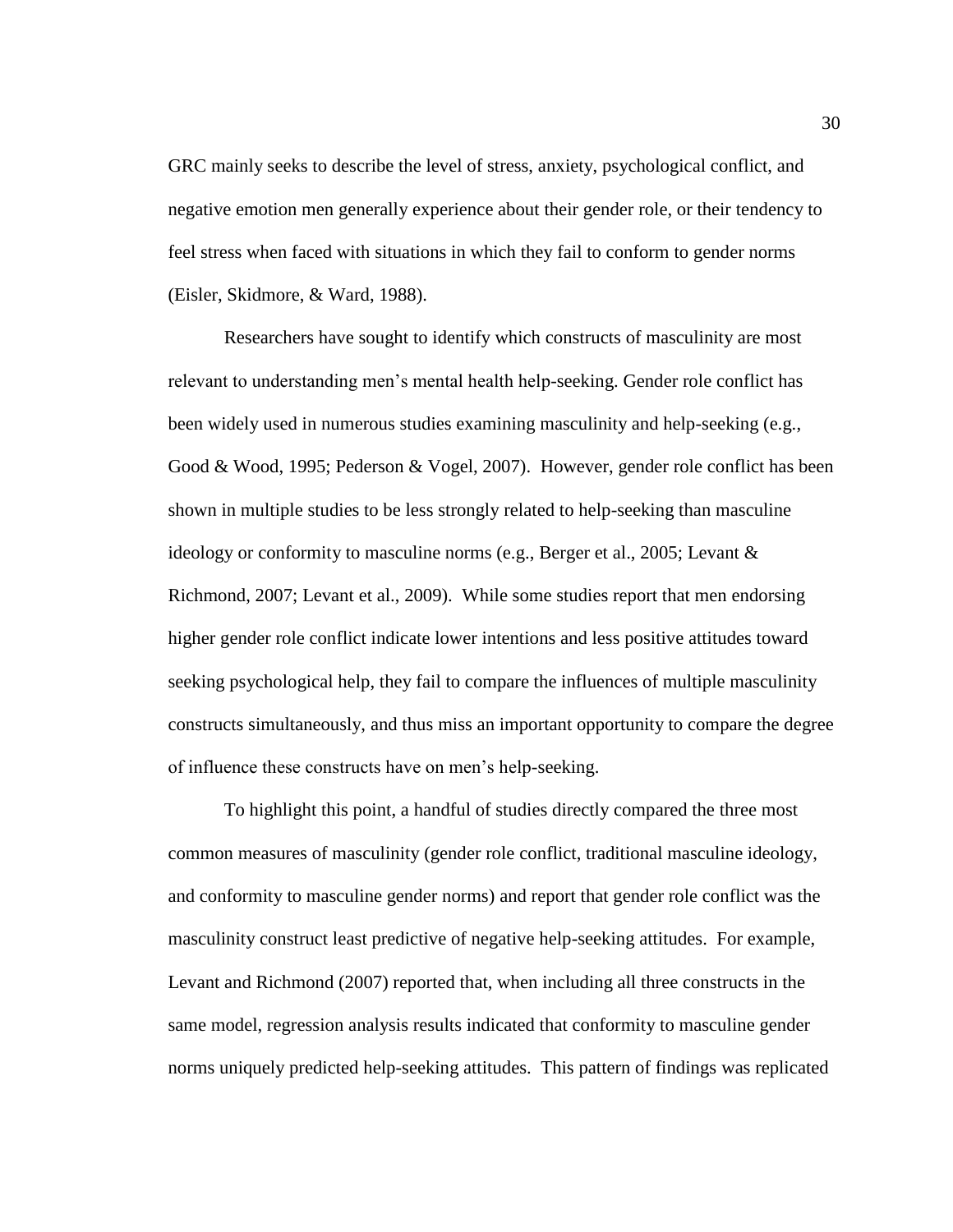in a subsequent study where conformity to masculine gender norms was again a unique predictor of attitudes toward seeking mental health care, beyond the influences of both traditional masculine ideology and gender role conflict (Levant, Wilmer, Williams, Smalley, & Noronha, 2009). One possible explanation for these findings is that gender role conflict is more narrowly defined construct when compared to masculine gender norms and, as a result, is not as predictive of help-seeking. Based on this research, the construct of conformity to masculine norms, which is often examined in the context of PMT, has been selected to measure masculinity in the present study.

## **Precarious Manhood Theory and Psychological Help-Seeking**

Precarious manhood theory (PMT) has been used in research studying the relationship between masculinity, threats to manhood, and physical aggression (e.g. Bosson, Vandello, Burnaford, Wasti, & Weaver, 2009; Weaver, Vandello, Bosson, & Burnaford, 2010). However, in the existing field of research on the relationship between masculinity and mental health help-seeking, PMT has surprisingly not been widely referenced. This gap in the current literature indicates the importance of applying this uniquely useful theory in the present study to help inform hypotheses examining the relationship between traditional masculinity, symptom severity, and help-seeking. The relationship between higher masculinity and lower help-seeking has been one of the most robust findings in help-seeking literature. Additionally, research supports a significant positive relationship between symptom severity and seeking psychological help, although this pattern is less clear among men. Drawing from PMT, endorsement of masculine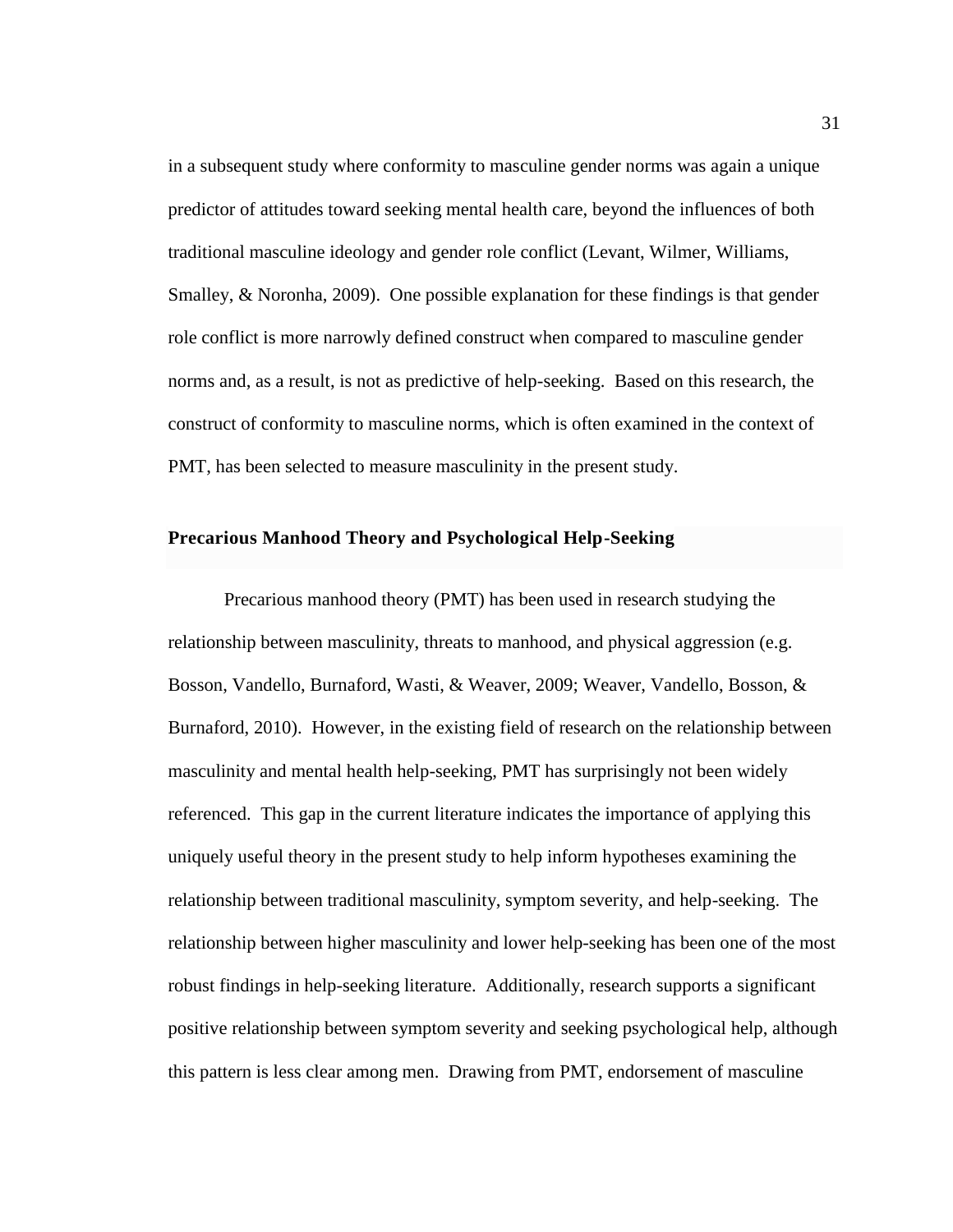norms may help to explain why symptom severity is inconsistently related to helpseeking in men. From the PMT perspective, men who endorse higher levels of masculine norms may be unwilling to seek help, even at higher levels of symptom severity.

If we refer back to the common themes of masculinity and the main tenets of PMT, it becomes clear that core aspects of help-seeking behaviors violate many of the central commandments of traditional Western masculine norms. In this way, helpseeking threatens the already difficult to attain and easily lost status of manhood, even when experiencing significant mental health symptoms. For example, Mahalik, Good, and Englar-Carlson (2003), state in their review of research on masculinity and mental health help-seeking that seeking therapy runs counter to traditional male gender socialization. They observe that men who endorse traditional masculine gender norms have more difficulty accessing mental health care because of the restrictive nature of masculinity. Specifically, they argue that the masculine norms of self-reliance, emotional control, and physical toughness conflict with the key help-seeking-skills of admitting when help is needed, relying on others, and being able to identify and name an emotional issue.

Campbell (1996), describes in a review how key aspects of traditional masculine socialization are at odds with the important tasks of seeking mental health care and thus prohibit men from pursuing this route. First, self-sufficiency and independence are highly prized abilities in traditional masculinity, therefore asking for help represents a failure to rely only on one's self. Second, from a young age some males are taught to restrict expressing emotions, often to avoid appearing weak. Since expressing and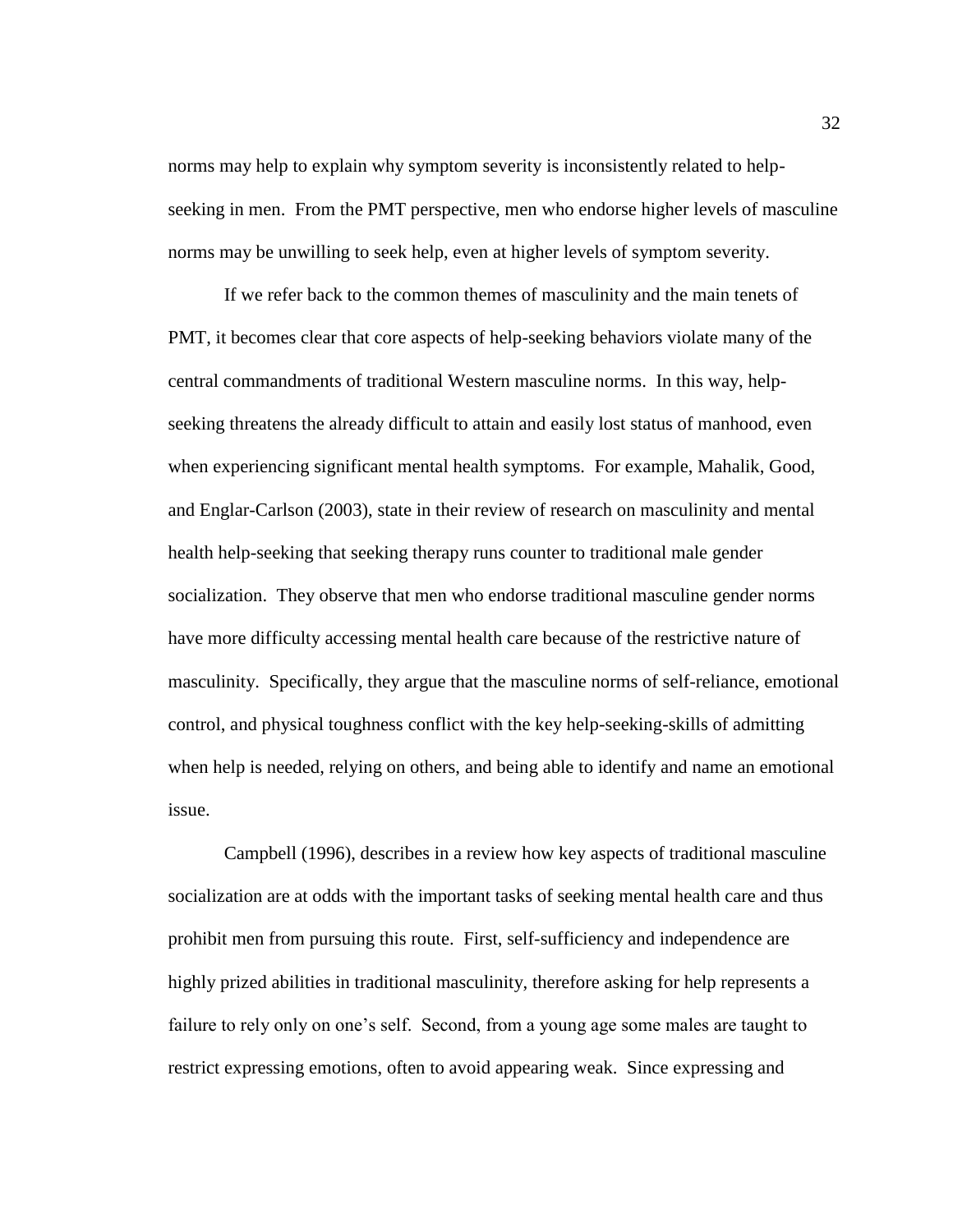exploring emotions are core interventions in traditional talk therapy, this concept of mental health care conflicts with powerful messages many men are taught from boyhood through manhood. Lastly, Campbell states that men have a tendency to be more achievement oriented toward tangible, success-oriented goals versus being self-reflective and process oriented. Since therapy is often more process focused and self-reflective, men who endorse traditional masculine norms often see therapy as a waste of time or irrelevant to their typical goals (Campbell, 1996). In order to engage in help-seeking behaviors an individual must be vulnerable, expressive, and willing to rely on others. However, expressing these qualities can result in fear of being categorized by the self and others as less masculine. Therefore, avoidance of help-seeking serves to maintain and protect the hard-earned and precarious status of manhood.

Although PMT has not yet been widely integrated into research on help-seeking in men, there is considerable research demonstrating links between masculinity constructs and help-seeking that provide support for this theory in the context of helpseeking. Masculinity has been one of the most robust and consistent predictors of lower help-seeking in the current field of literature. Higher conformity to masculine norms has been found to be negatively related to seeking medical and mental health care (e.g., Levant, Wimer, & Williams, 2011; Mahalik, Good, & Englar-Carlson, 2003). In a review of current research on masculinity and mental health help-seeking, Vogel and Heath (2016) report that higher endorsement of various measures of masculinity, including masculine ideology, conformity to gender norms, and gender role conflict, have been consistently associated with lower rates of help-seeking across diverse settings and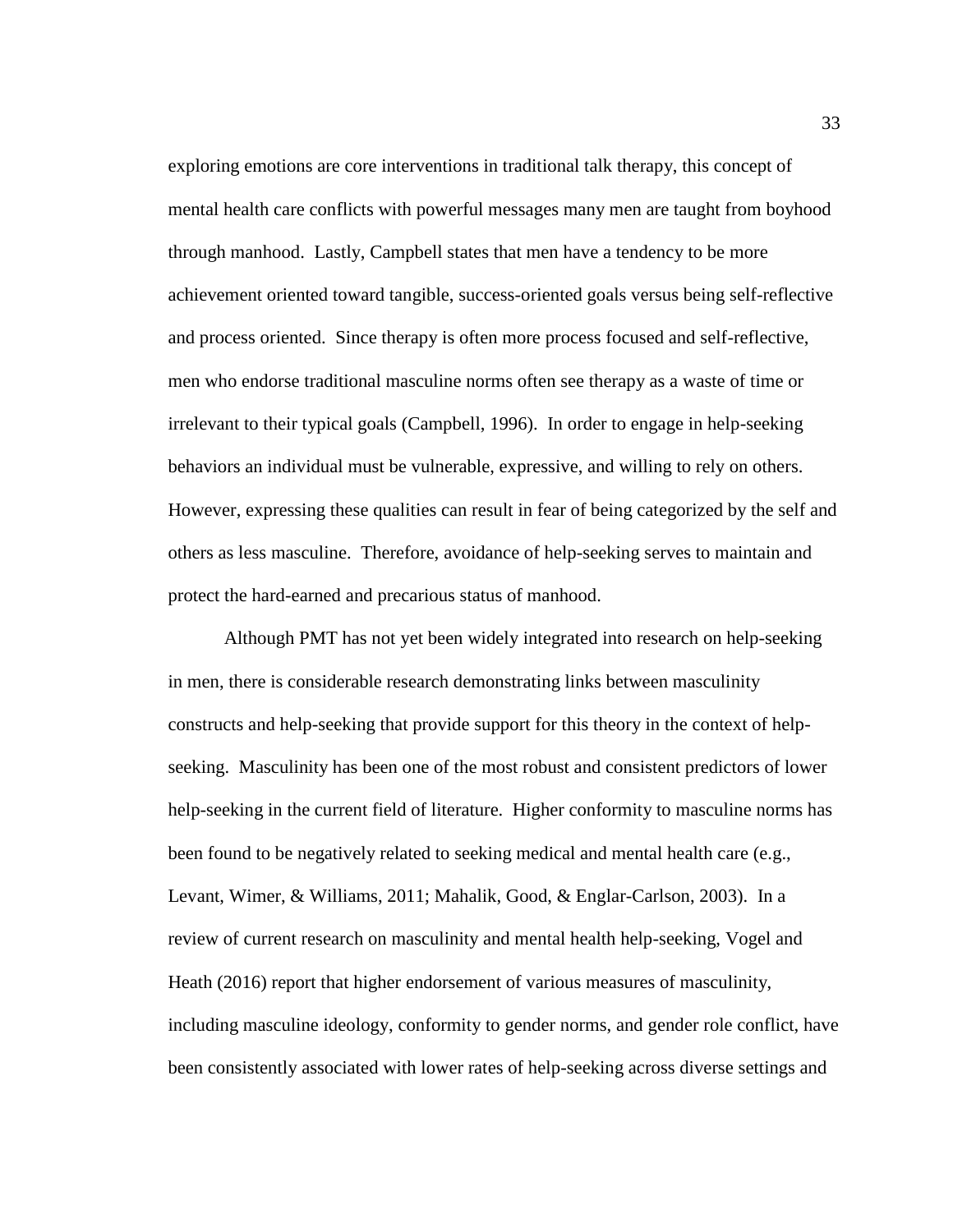populations. This negative relationship is an unfortunate paradox which exacerbates existing disparities in men's well-being, considering that higher endorsement of masculine norms both increases the severity of men's issues and acts as a barrier to getting help.

More specifically, researchers have examined the link between masculinity and help-seeking attitudes across a variety of specific problem types. For example, McDermott et al. (2018), found that higher conformity to masculine role norms has been associated with lower psychological help-seeking intentions for suicidal ideation in male college students. In this study, structural equation modeling revealed that the domains of self-reliance and emotional control had the strongest associations with lower intentions to seek help from both formal and informal sources (McDermott et al., 2018).

Regarding depression, Seidler, et al. (2016), reported that conformity to traditional masculine norms was found to negatively impact not only symptom expression and symptom management in depressed men, but also attitudes, intentions, and actual behaviors regarding seeking psychological help. In another study by Mahalik and Rochlen (2006), results revealed that men were far less likely to seek professional mental health care for depression if they endorsed traditional masculine norms to a higher degree, with evidence that this relationship became stronger as endorsement increased in the domains of dominance, pursuit of status, violence, power over women, playboy, and disdain for homosexuals. Lastly, in a dissertation by Cole (2013), results found both gender role conflict and conformity to masculine gender norms to be associated with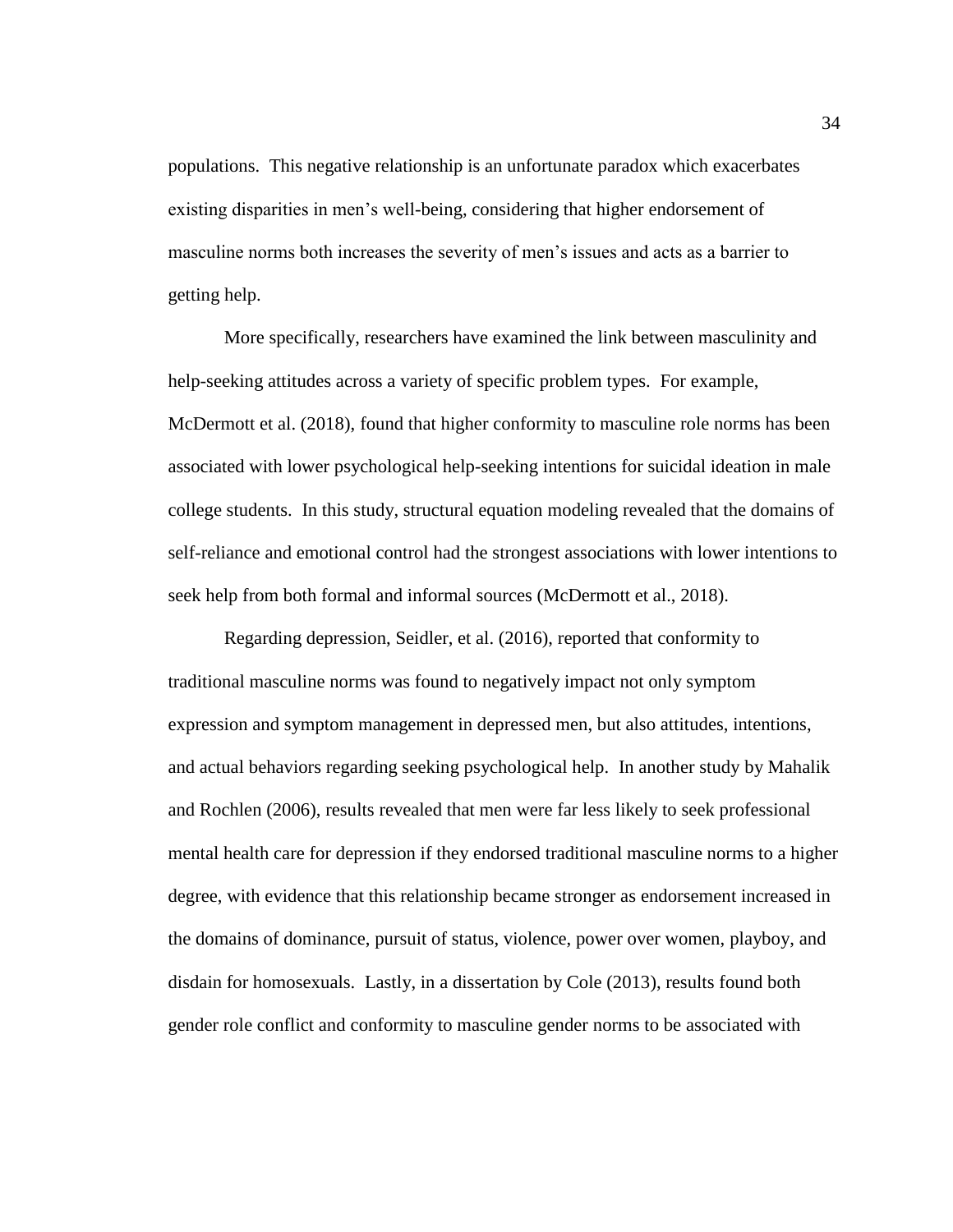lower levels of willingness to seek help for depression from friends, family, and professionals.

Vogel, Heimerdinger-Edwards, Hammer, and Hubbard (2011), examined the generalizability of previous findings that masculinity has a negative influence on psychological help-seeking by analyzing data on men across diverse racial/cultural groups and sexual orientations. Results found that the relationship between masculine norms and help-seeking attitudes was significant across most racial/cultural groups. Specifically, this link was significant for African American, European American, and Latino American men, with the strongest association found for African American men. However, this link was not significant for Asian American men. In addition, a significant link was found between masculine norms and help-seeking attitudes for men identifying as heterosexual, whereas masculinity did not display this significance for men identifying as gay (Vogel, et al., 2011).

In summary, targeting help-seeking behavior is vital in the effort to improve men's mental health. The reviewed research details current empirical findings on the negative relationship between masculinity and help-seeking and builds support for the utility of PMT in informing hypotheses for the present study. Integrating PMT with Theory of Planned Behavior (TPB) can provide broader context for understanding this relationship. TPB's model states that social norms influence attitudes, which predict intentions, which then predict behaviors. PMT and TPB are complementary in specifically explaining help-seeking as related to masculinity among men. Traditional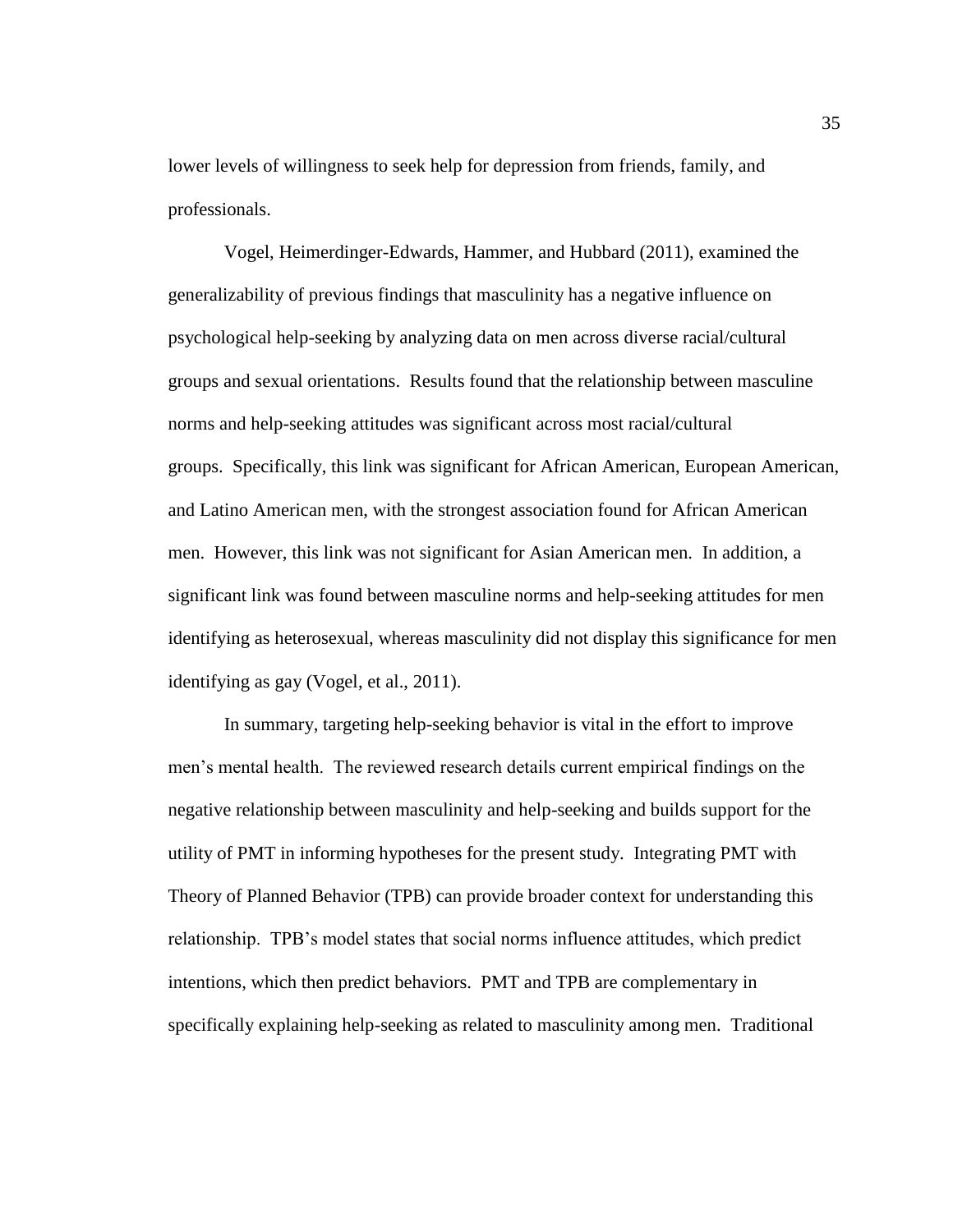gender norms (which align with TPB's social norms) are associated with men's attitudes and intentions toward seeking help, thereby reducing their rates of help-seeking behavior.

## **Masculinity, Symptom Severity, and Help-Seeking**

The above findings establish theoretical and empirical connections between masculinity and psychological help-seeking, laying the groundwork for the present study. Researchers have developed different theories to understand measurement of masculinity, distinguished predictive qualities of different measures of masculinity and domains within measures, and validated this relationship in diverse populations and across different psychological problems. However, limitations of this field of research include that it has largely neglected to frame the connection between masculinity and help-seeking simultaneously in relation to levels of symptom severity. As previously discussed, psychological symptom severity is an important predictor of help-seeking, but findings have been less consistent among men specifically.

Vogel and Heath (2016), state that it is critical to avoid overgeneralizing male gender norm socialization as a monolithic cause of lower help-seeking in men, and assert the need to account for the role of contextual issues such as problem severity. This represents a considerable gap in the current literature. Although research has established a generally positive relationship between symptom severity and help-seeking intentions, studies are still limited that have measured this relationship while simultaneously examining degree of conformity to masculine gender norms.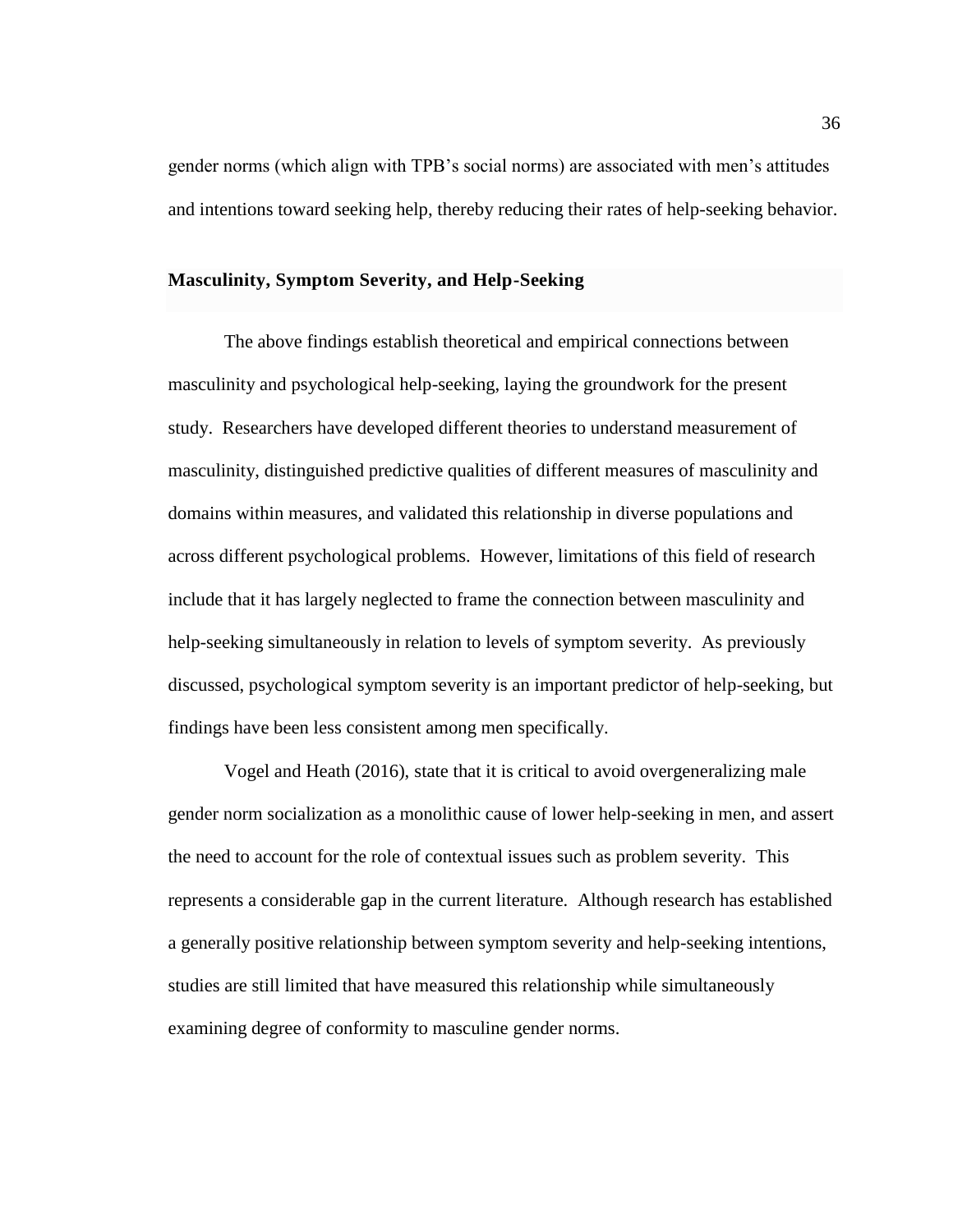Research from the masculinity and help-seeking literature overwhelmingly suggests that men have lower levels of help-seeking for mental health. Some studies have suggested that higher levels of symptom severity are related to greater levels helpseeking among men, although findings are mixed. These studies are limited and it is unclear if this relationship is true for *all* men. For example, many studies have found that men are less likely than women to seek help for medical care (O'Hara & Caswell, 2012) and mental health issues (e.g. Nam, et al., 2010; Wendt & Shafer, 2016; Wang et al., 2005), even when they endorse similar levels of distress or symptom severity (Biddle et al., 2004). Moreover, men wait almost two years longer on average than women to seek adequate mental health care (Maguen et al., 2012). However, other studies have found that men only endorsed seeking less help than women when problem severity was low, and that men endorsed seeking equal to or greater help than women when problems were more severe (Vogel & Heath, 2016). One of the limitations of previous research on problem severity and help-seeking is that analyses are conducted on all men, not allowing for examination of how this severity-help-seeking relationship may differ in different groups of men. Some men may be willing to seek help at lower levels of symptom severity. Others may be hesitant to seek help at any level of symptom severity, as indicated by lower levels of help-seeking and longer delays in help-seeking among men overall. The relationship between symptom severity and help-seeking may depend on levels of conformity to masculine norms.

According to PMT, the threat posed by seeking help may help to explain why some men avoid accessing help, even in the face of psychological symptoms. PMT states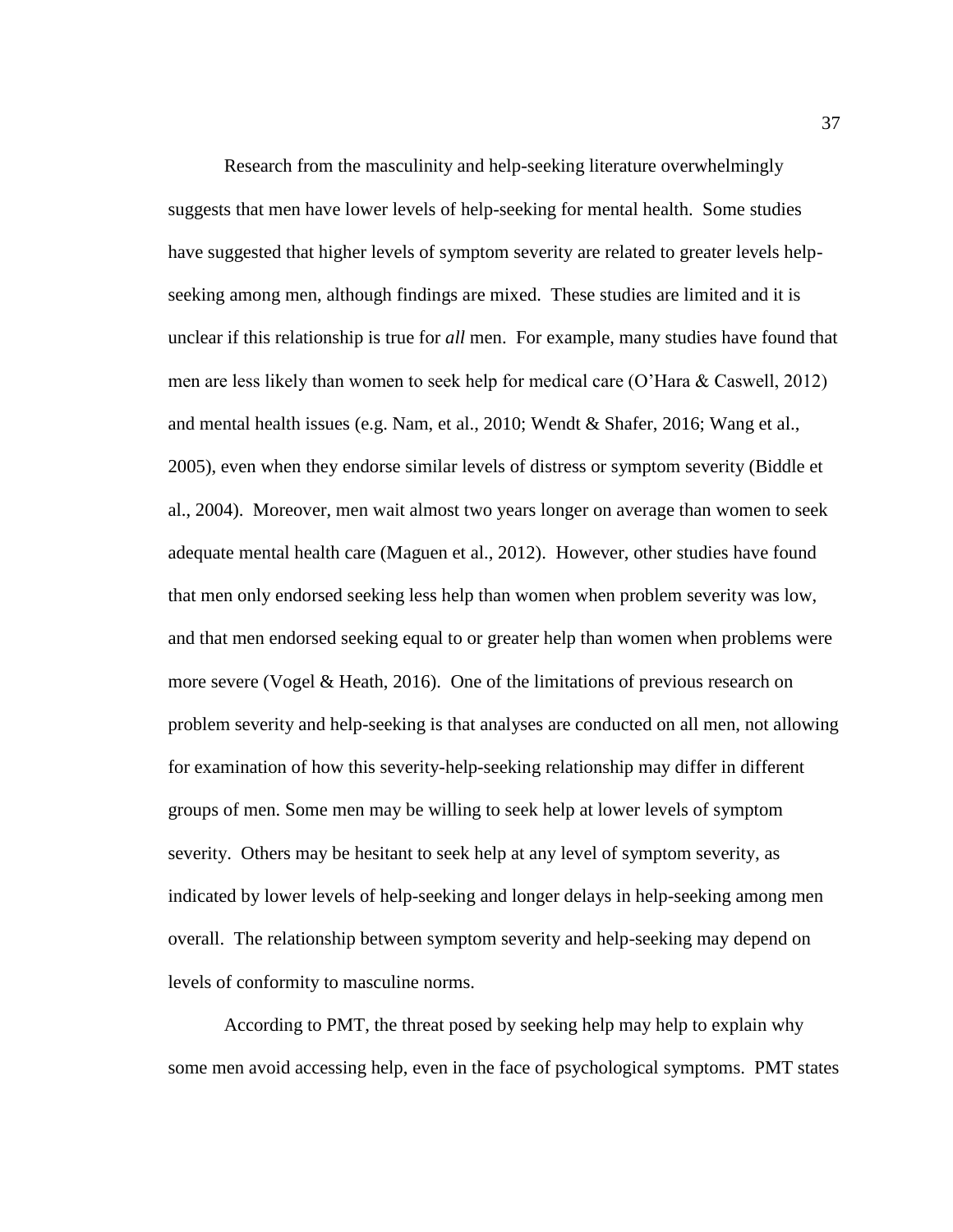that a structural feature of socialized masculinity is it's easily lost and difficult to attain nature. The precariousness of its structure can explain why masculinity may shape men's behaviors in harmful ways. According to PMT, men who endorse traditional masculine gender norms must continually guard against displaying behaviors or traits that would threaten the elusive and tenuous social status of manhood (e.g. Bosson, Taylor, & Prewitt-Freilino, 2006; Vandello et al., 2008; Vandello & Bosson, 2013). Researchers have argued that seeking professional counseling is, in many ways, fundamentally atodds with masculine norms. Experimental studies testing PMT have found that, compared to control groups, men whose manhood was threatened displayed compensatory strategies that included exaggerating their masculinity, avoiding stereotypically feminine preferences (Cheryan, 2015), aggression (Bosson et al., 2009; Bosson & Vandello, 2011; Vandello & Bosson, 2013), risk-taking, and deriding others who present as gender atypical (Kosakowska-Berezecka, 2016). Therefore, if the distress of higher symptom severity stimulates masculine men to feel vulnerable and threatened, this may activate compensatory strategies of increasing avoidance of un-masculine behaviors, such as seeking help, and exaggerating their masculinity by bolstering selfreliant, emotionally controlled, and invulnerable aspects of their self-concept.

In other words, the threat of significant mental health symptoms may not outweigh the threat posed by seeking help for men who highly endorse traditional masculinity. Although a positive relationship generally exists between symptom severity and help-seeking, within the population of men with mental health symptoms, there is considerably more variation in help-seeking. Therefore, the severity-help-seeking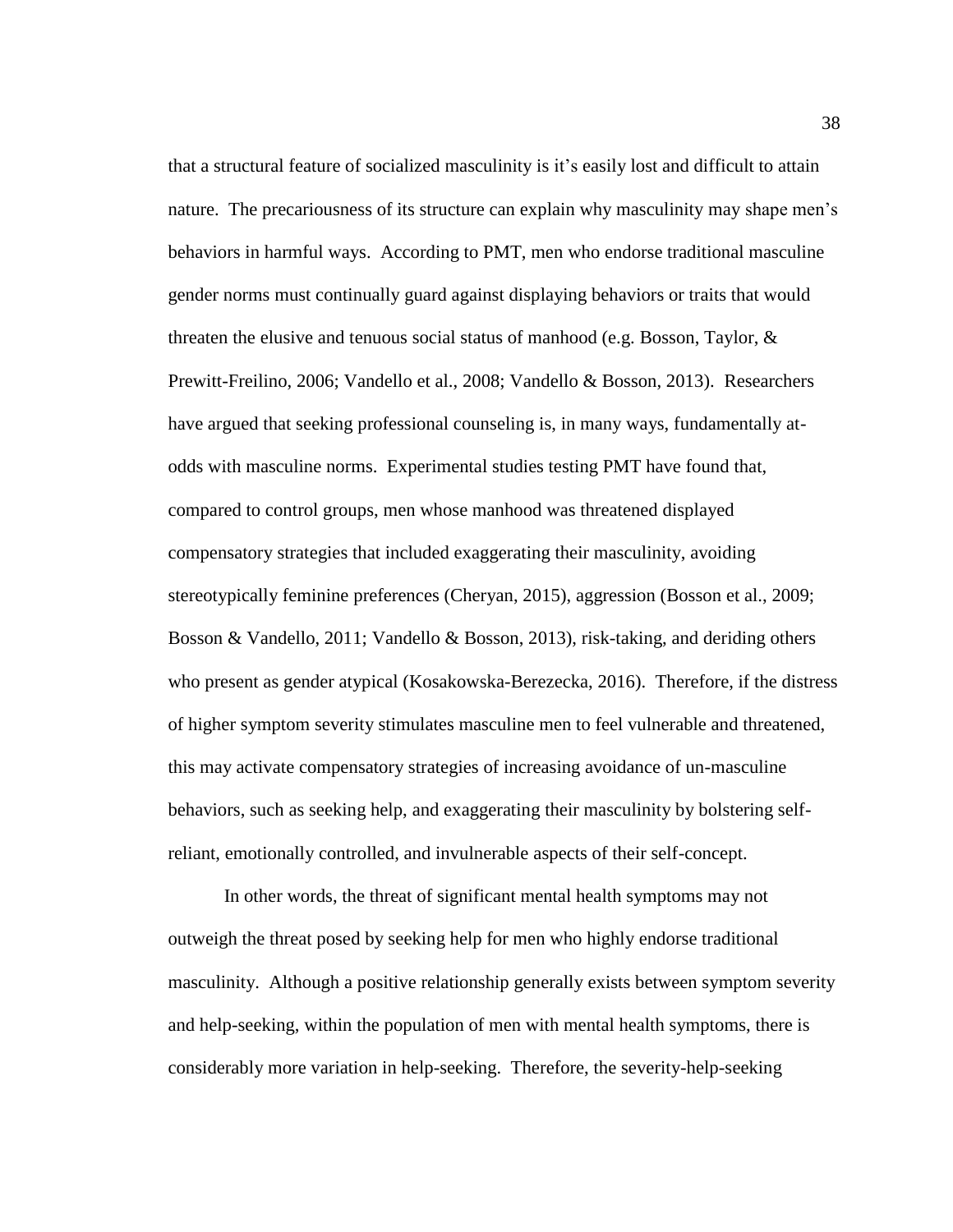relationship is more complex among men, considering that more severe symptoms do not predict higher help-seeking as consistently compared to women. Higher masculinity may significantly lessen the strength of the relationship between severity and help-seeking. For example, when masculinity is low, increases in symptom severity would lead to increases in help-seeking indicators, but when masculinity is high, increases in severity would not lead to the same corresponding increases in help-seeking. However, few studies have examined the potential moderating effect of masculinity on the relationship between symptom severity and men's help-seeking attitudes.

Studies that have measured symptom severity, masculinity, and help-seeking in the same model are limited, and even fewer studies have examined the potential moderating role of masculinity in this relationship. A dissertation by Campbell (2006), provides one such rare example. Campbell hypothesized that, in a sample of 120 male African American college students, masculine gender role would act as moderator on the relationship between problem severity and attitudes toward help-seeking. Hierarchical multiple regression analyses results found that the moderation hypothesis was supported, with a significant interaction between problem severity and masculine gender role ( $\beta$  = -.181,  $p < .05$ ). In comparison, androgynous and feminine gender roles did not serve to moderate the problem severity and help-seeking attitude relationship. This researcher concluded that problem severity showed less impact on male African American college student's help-seeking attitudes when they endorsed a higher level of masculine gender role (Campbell, 2006).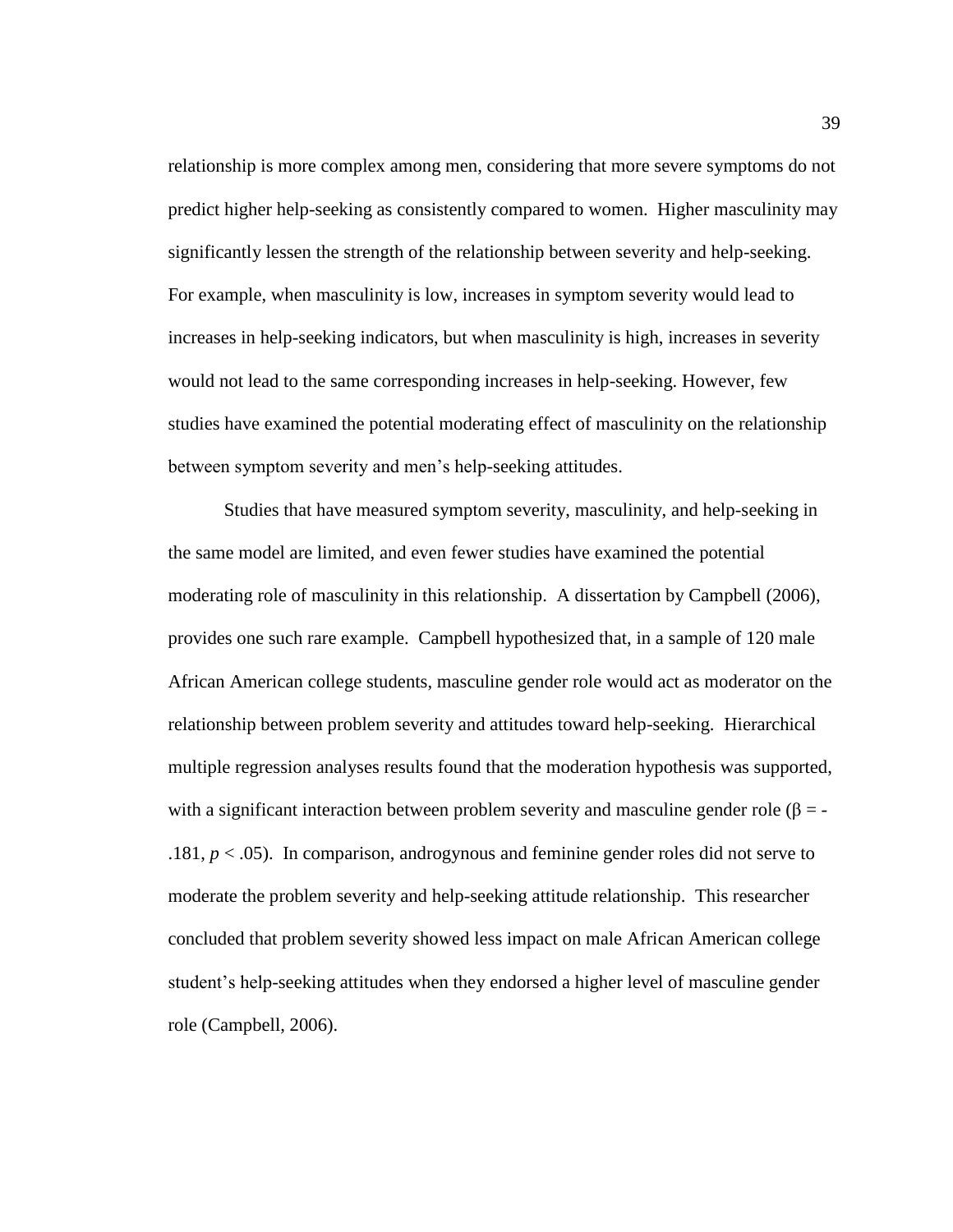A second study examined psychological distress as a moderator on the relationship between masculinity self-threat and help-seeking. In a dissertation by Blake (2008), the relationships between masculine ideology, "self-threat," psychological distress, and help-seeking attitudes were examined. Self-threat was a composite variable created for the purpose of the study and was comprised of self-stigma, shame, selfdisclosure tendency, and self-disclosure expectations. Higher masculine ideology was related to higher self-threat and more negative attitudes toward seeking help. However, psychological distress was not found to be a moderator between self-threat and helpseeking attitudes.

Few studies have tested the potential moderating effect of either masculinity or symptom severity. There is theoretical justification for examining either variable (masculinity or symptom severity) as the moderator. Statistically speaking, the analysis and results would be the same whether masculinity or symptom severity were included as the moderator. For the purpose of the present study, we argue that PMT provides the stronger theoretical justification for examining masculinity as the moderator. It was proposed that masculinity would lessen the effect of symptom severity on help-seeking because higher masculinity results in more salience of the precariousness of manhood when faced with seeking help. In addition, since masculinity is already known to be one of the most robust and consistent predictors of lower help seeking, it is not as imperative to examine why some highly masculine men seek help while others don't. Conversely, because less is known about why symptom severity is such an inconsistent predictor of help seeking in men, it is more pressing to understand why some men experiencing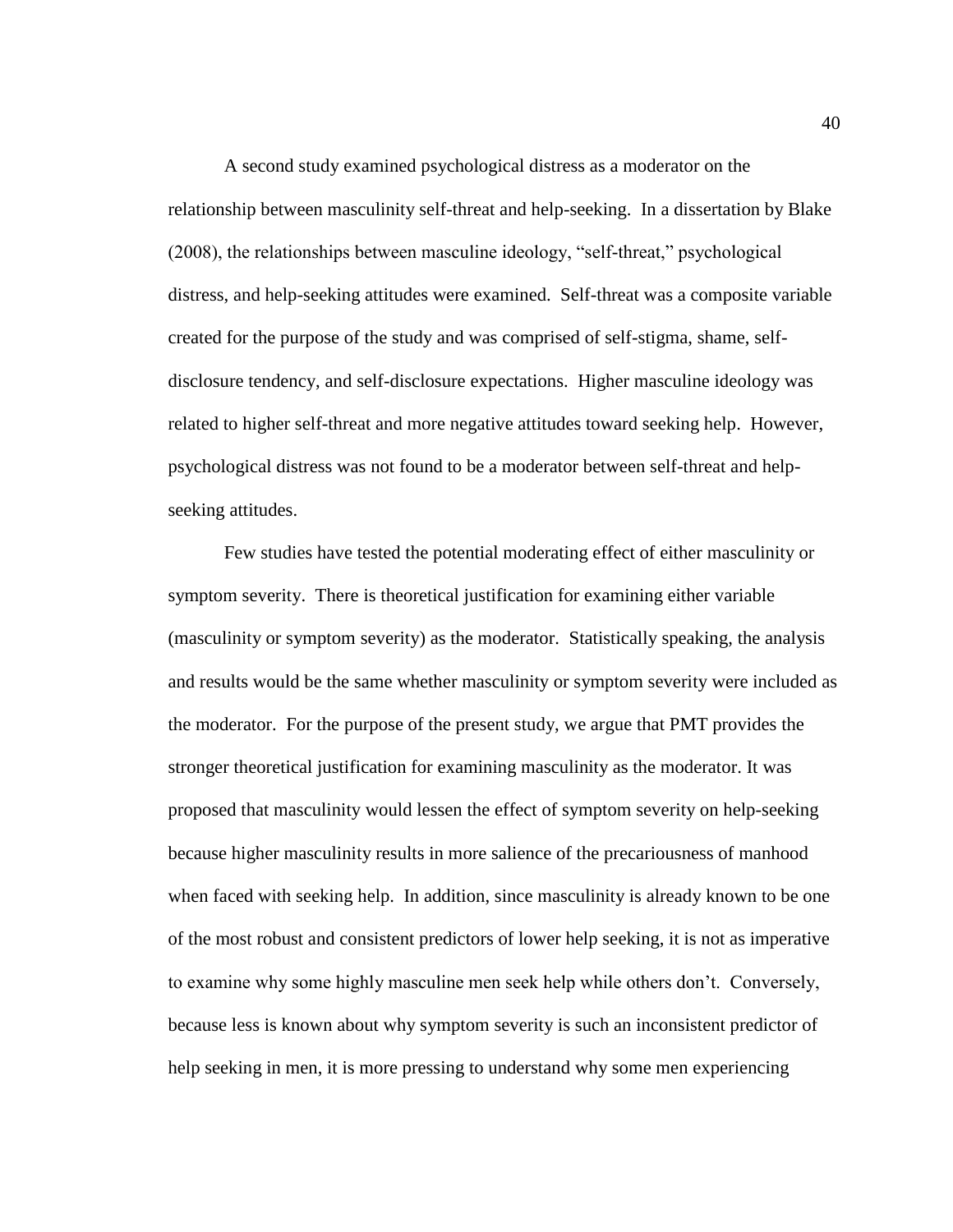symptoms do not seek help. Some men may be willing to seek help at lower levels of symptom severity, while others refuse to seek help at any level of symptom severity, as indicated by lower levels of help-seeking and longer delays in help-seeking among men overall. Therefore, the present study seeks to examine whether the relationship between symptom severity and help-seeking depends on levels of conformity to masculine norms.

In summary, available research has been limited that simultaneously examines the relationships between symptom severity, masculinity, and help-seeking. Although symptom severity is generally predictive of more positive attitudes and higher intent toward seeking help, findings have been mixed when looking specifically at men. Results from the few moderation studies available provide some information on the potential relationship of these variables. Problem severity did not moderate the relationship between masculinity and help-seeking attitudes (Blake, 2008), while Campbell (2006) reported that masculinity did moderate the relationship between problem severity and help-seeking attitudes. These moderation studies provide incremental support for the moderating effect of symptom severity compared to a significant moderating effect of masculinity. Additionally, PMT supports the moderating effect of masculinity on this relationship. Fundamental aspects of help-seeking require men to violate key masculine norms, and because manhood is difficult to attain and easily lost, seeking help becomes an emasculating threat which is avoided or delayed, even when symptom severity is high. Therefore, higher conformity to masculine norms would result in more avoidance of help-seeking and potentially outweigh the effects of symptom severity on help-seeking.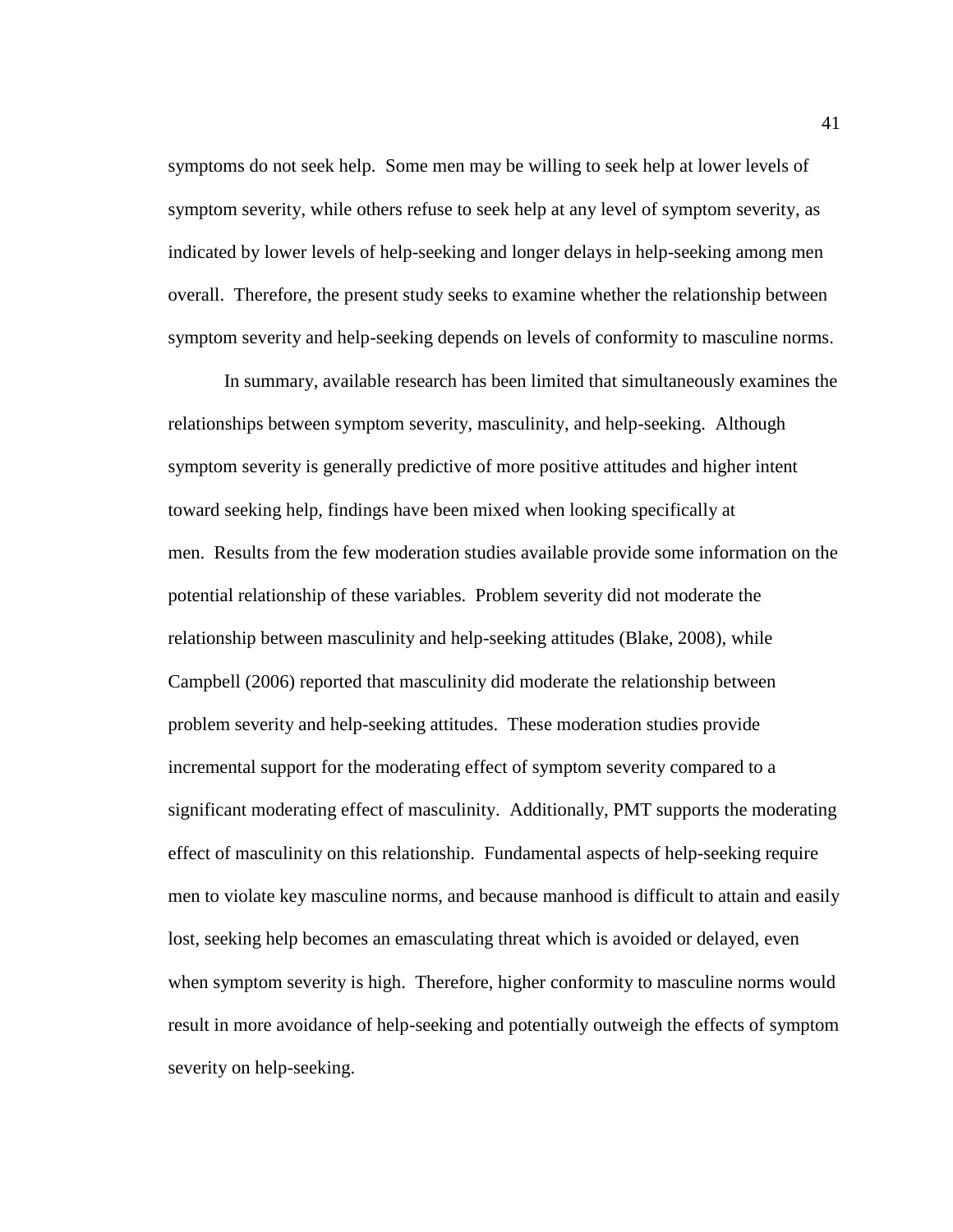The present study builds upon previous research by seeking to clarify the potential moderating effect of masculine norms on the relationship between psychological symptom severity and intentions to seek psychological help. This study will seek to improve upon the psychometric validity of previous research. Firstly, Campbell's (2006) study used Bem's (1974) Bem Sex-Role Inventory (BSRI), to measure masculinity. However, in the current field of research on masculinity and help-seeking, the BSRI is considered an outdated measure and not as closely related to help-seeking when compared to masculinity constructs measuring conformity to masculine norms or endorsement of traditional masculine ideology (e.g., Berger et al., 2005; Thompson & Pleck, 1995). For example, conformity to masculine gender norms has been identified as a unique predictor of attitudes toward seeking mental health care, beyond the influences of both traditional masculine ideology and gender role conflict (Levant & Richmond, 2007; Levant et al., 2009). Therefore, the present study will address limitations of previous research by utilizing Mahalik's (2003a), Conformity to Masculine Norms Inventory (CMNI) to measure masculinity.

Secondly, the present study will improve upon the methodology of previous related research. The present study will utilize intention to seek help as an outcome measure as intention is a more closely related construct, when compared to attitudes, in relation to the criterion outcome of help-seeking behaviors. For example, Ajzen's (1991), Theory of Planned Behavior (TPB) posits that subjective social norms, attitudes toward a behavior, and perceived behavioral control serve to explain and predict intention which in turn predicts behavior. Since intention is a more proximal antecedent to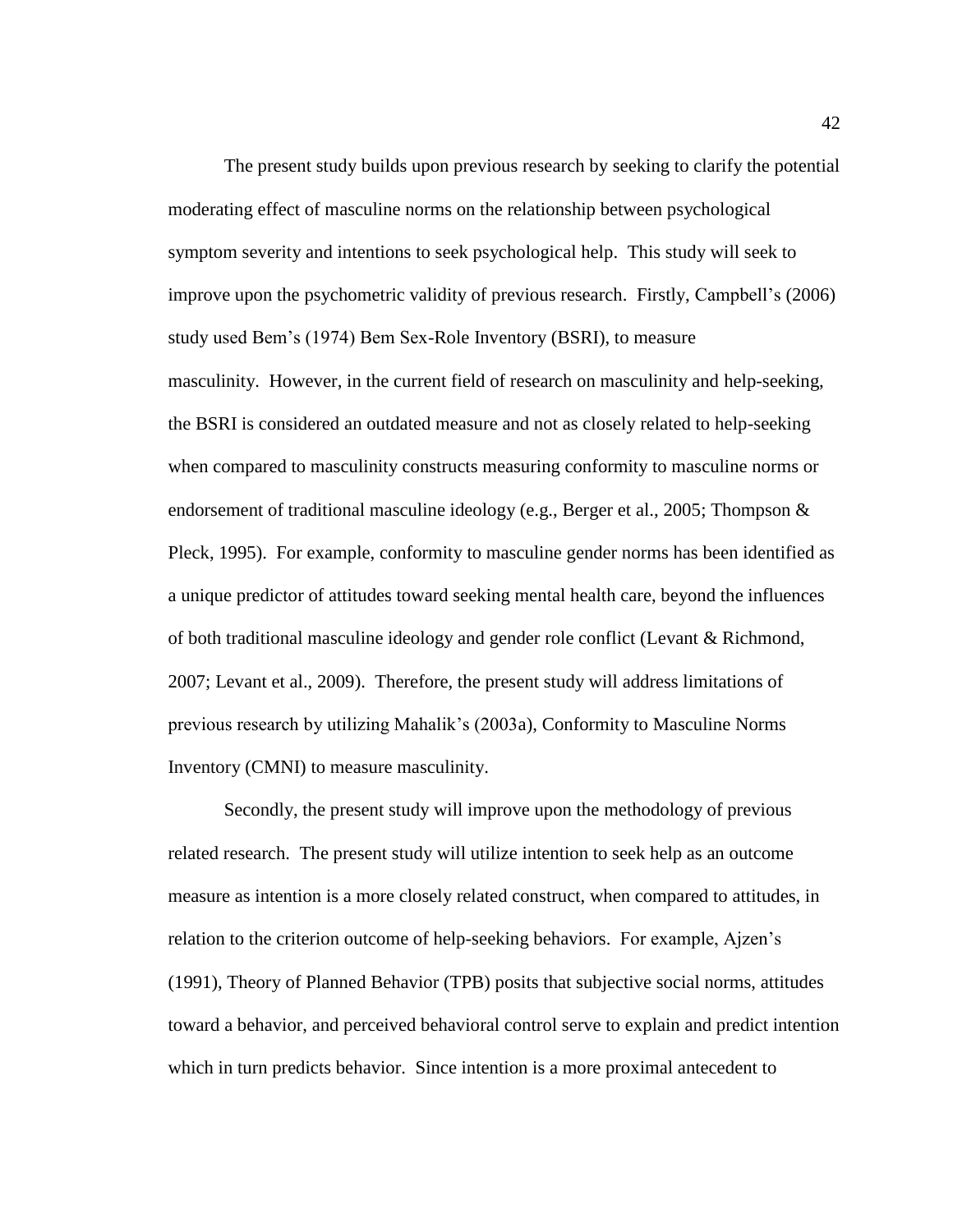behavior than attitudes, intention to seek professional help will be the outcome variable of the present study.

## **Hypotheses**

Three hypotheses are presented with the goal of assessing the relationships between conformity to masculine norms, symptom severity, and intentions to seek psychological help in male college students.

**Hypothesis 1.** Psychological symptom severity will predict intent toward seeking formal psychological help such that higher severity will predict higher intent toward seeking formal help. This hypothesis is based upon previous research that has associated higher levels of symptom severity to higher intent and more positive attitudes toward seeking mental health care (e.g. Biddle, Gunnell, Sharpe, & Donovan, 2004; Brown et al., 2014; Sullivan et al., 2007). However, the precise nature of the relationship between symptom severity and help-seeking specifically among men is less clear. Further research is needed in this area to clarify this relationship.

**Hypothesis 2.** Conformity to masculine norms will predict intent toward seeking formal psychological help such that higher conformity to masculine norms will have a negative relationship with intent toward seeking formal help. This hypothesis is based upon previous research that has consistently associated higher masculinity with lower help-seeking intention and attitudes to seek both medical and mental health care and both informal and formal help (e.g. Courtenay, 2000; Mahalik et al., 2003b; McDermott et al., 2018; Seidler et al., 2016).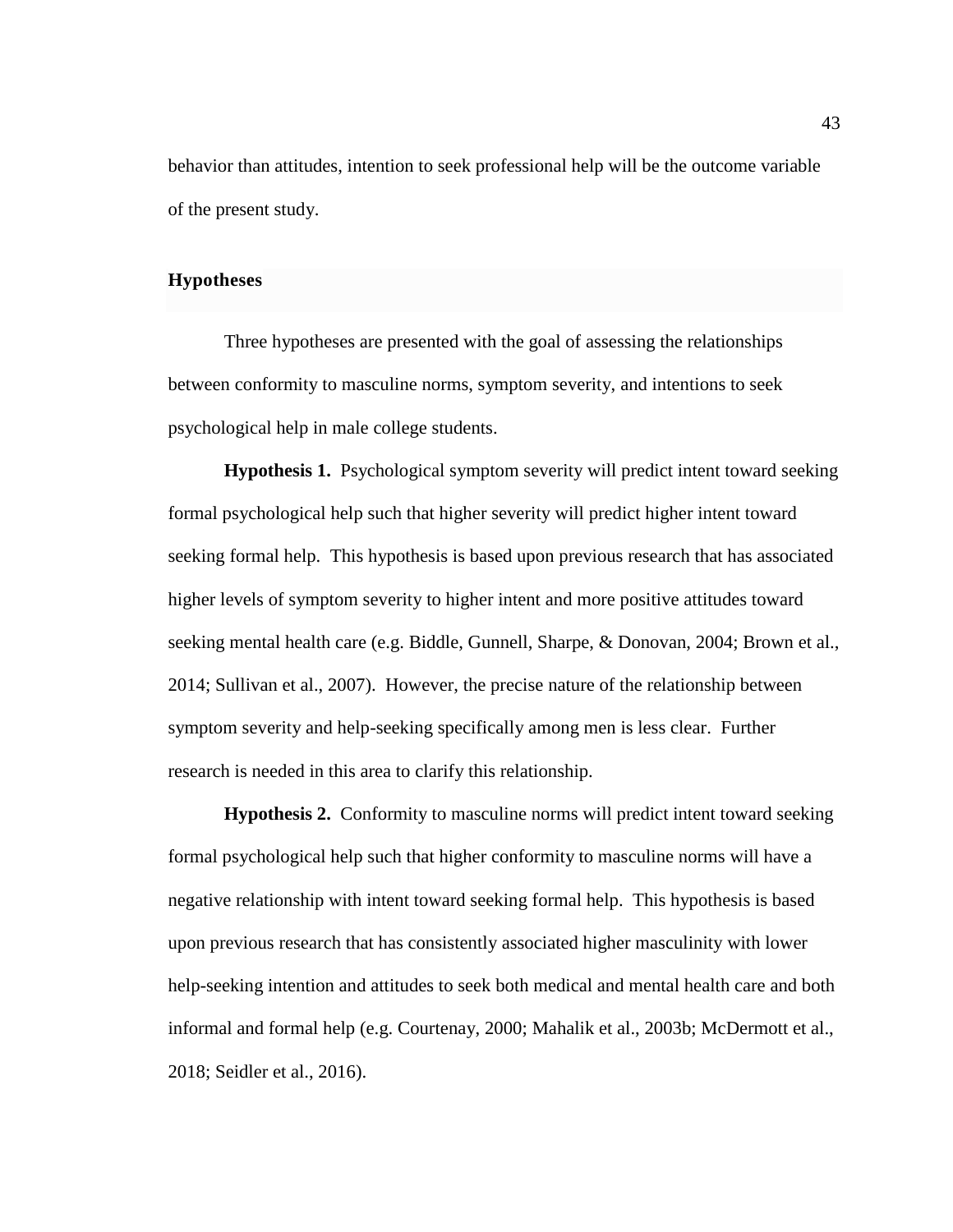**Hypothesis 3.** Conformity to masculine norms will moderate the relationship between symptom severity and help-seeking intention. This hypothesis is partially based on Campbell's (2006) dissertation, which found masculinity to significantly moderate the relationship between problem severity and help-seeking attitudes. However, research supporting this hypothesis is limited. The justification for this hypothesis is primarily based on Precarious Manhood Theory (PMT). PMT seeks to illuminate how a structural feature of manhood, its precarious nature, can explain why high masculinity is linked to harmful outcomes in men. PMT states that repeated social demonstrations of masculinity are needed to attain and maintain the status of manhood, which is easily diminished through a wide array of "emasculating" behaviors and traits. Since seeking help, especially for psychological issues, requires vulnerability, reliance on others, and emotional expression, seeking professional counseling is fundamentally at-odds with traditional masculine norms. Therefore, seeking help is likely to be evaluated as a threat to be avoided by masculine men, even in the face of significant psychological problem severity. In this way, PMT provides theoretical support for the hypothesis that conformity to masculine norms will moderate the relationship between symptom severity and help-seeking intentions.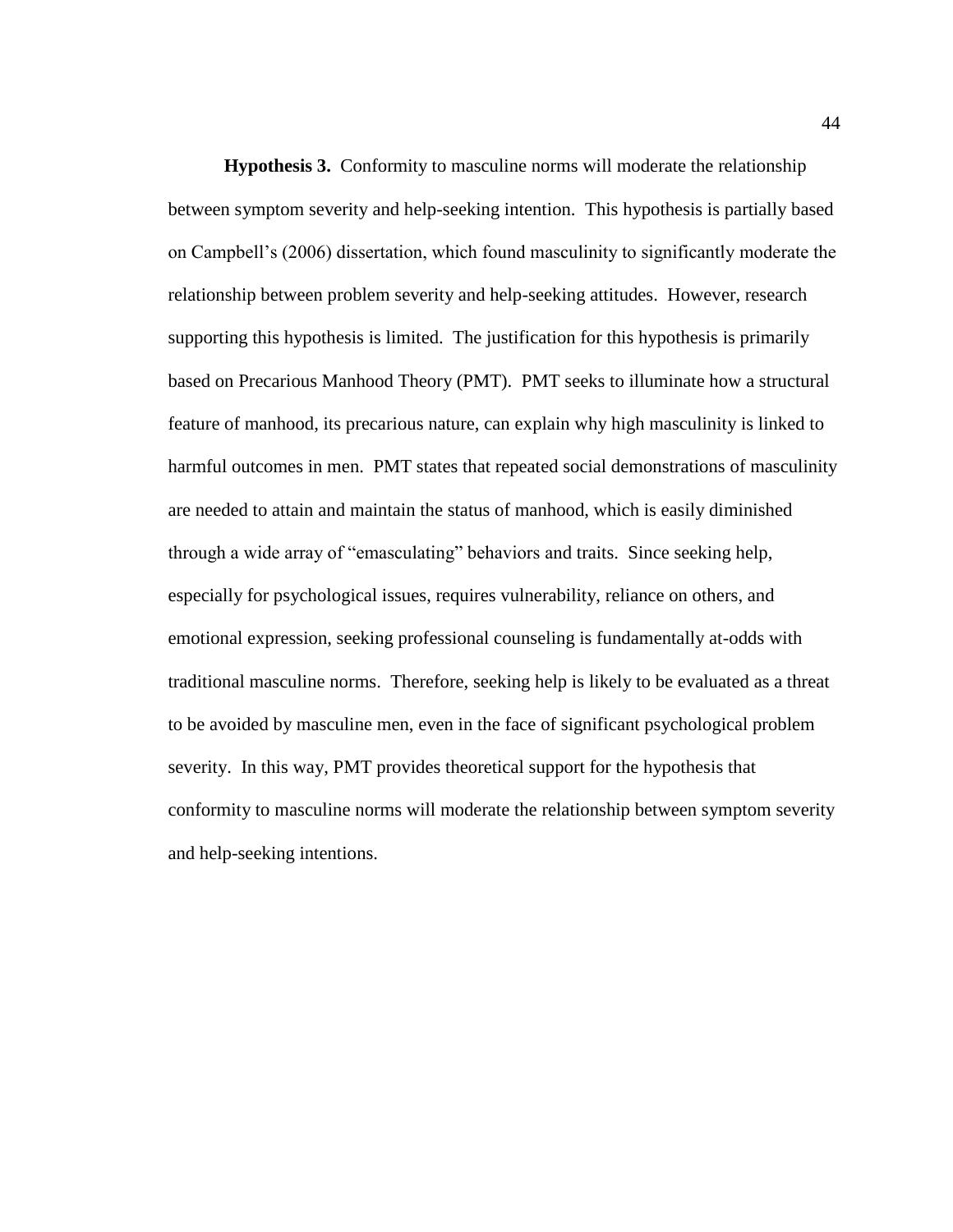### **Method**

## **Participants**

The present study utilized existing data that is part of a larger study. The total pool of potential participants were college students (*N* = 345), and 70.8% (*n* = 250) identified as female, 25.8% ( $n = 89$ ) as male, and 1.7% ( $n = 6$ ) as non-binary/nonconforming. However, given the focus on masculinity in the present study, participants were only included in analyses if they identified as "male." Therefore, the total sample size for the present study was  $(N = 89)$ . Participants were enrolled in psychology courses including introduction to psychology, research methods, introductory statistics, or other classes. The sample consisted of 42.7% freshmen, 23.6% sophomore, 15.7% junior, and 18.0% senior level in college. Ethnicity was reported by 41.6% (*n* = 37) of participants as Caucasian, 31.5% (*n* = 28) as Hispanic/Latino, 16.9% (*n* = 15) as Multiracial, 4.5% (*n*  $=$  4) as African American, 3.4% ( $n = 3$ ) as Asian/Pacific Islander, and 3.4% ( $n = 3$ ) reported their ethnicity as "other."

**Sample.** A power analysis was conducted to determine the appropriate sample size for a moderation analysis using G\*Power (Faul, Erfelder, Bucnhner, & Lang, 2014). The analysis was based off the linear regression that will be used for this study. An estimated effect size of .024 for the hypothesized interaction between symptom severity and conformity to masculine norms was calculated based on previous research. Considering that few existing studies have measured these two constructs predicting help-seeking in the same model, effect sizes for the correlation  $(r = .10)$  between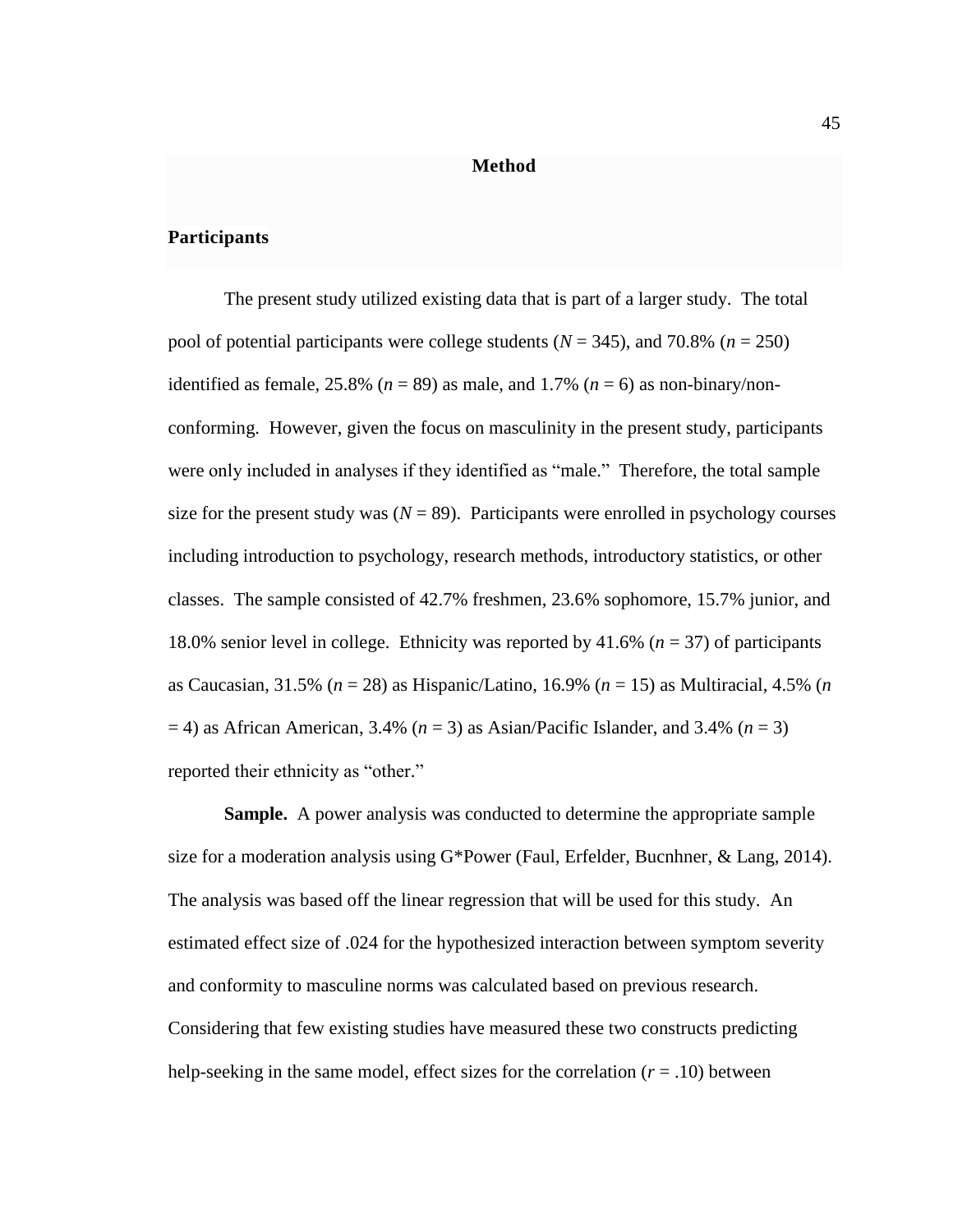psychological symptom severity and attitudes towards seeking professional psychological help (Blake, 2008), and the correlation  $(r = -0.25)$  between masculinity and attitudes towards seeking professional psychological help (Levant et al., 2011), were multiplied to calculate the squared multiple correlation of  $p^2 = .25$ . This squared multiple correlation was calculated to correspond to an expected effect size of  $f^2 = .024$  for the interaction between these two variables.

With an alpha of .05, a small effect size of .024, a standard power level of .80, and a total of three predictors, an a priori power analysis indicated that a minimum of 459 participants would be required to achieve appropriate power for the present study. A sensitivity analysis was conducted to estimate the power for the linear regression analysis. With the current sample size of  $N = 89$ , with a small effect size of .024, and a total of three predictors, the results of the estimated power was calculated as .21, indicating that the present study was underpowered.

## **Instrumentation**

Participants provided demographic information including gender, and race/ethnicity, and completed multiple scales utilized in the present study including the Conformity to Masculine Norms Inventory (CMNI), the General Help-Seeking Questionnaire (GHSQ), and the DSM-5 Cross-Cutting Symptom Measure which are described below. Participants also filled out additional measures that will not be utilized in the present study that included measures of substance abuse and social support, among others.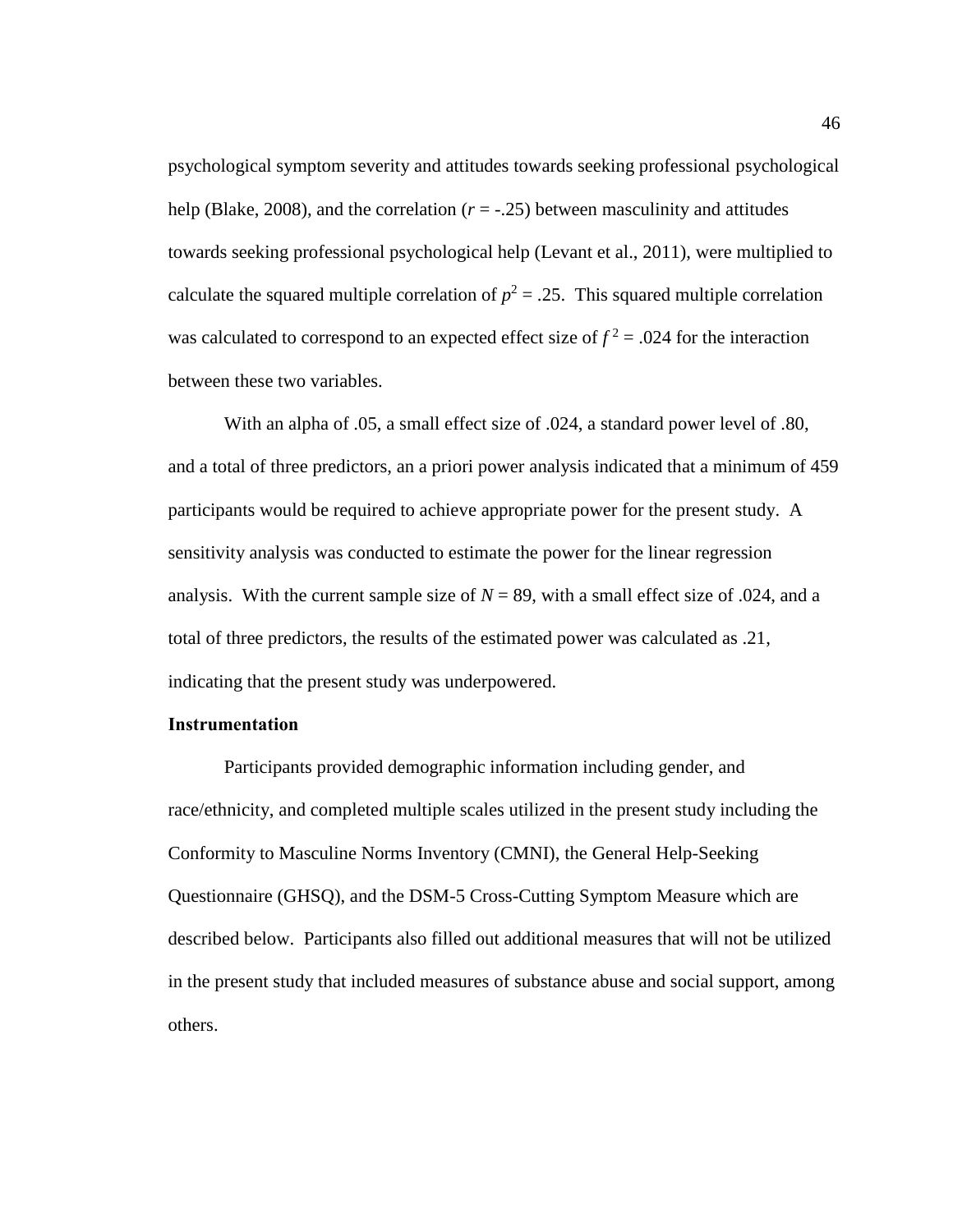**Masculine norms.** Conformity to traditional masculine norms was measured using the 22-item version of the Conformity to Masculine Norms Inventory (CMNI-22) developed by Mahalik et al. (2003a). This widely used measure assesses degree of endorsement of traditional masculine gender norms spanning cognitive, affective, and behavioral dimensions across 11 domains. Factor analysis confirmed support for an 11 factor model. Domains include "Winning, Emotional Control, Risk-Taking, Violence, Dominance, Playboy, Self-Reliance, Primacy of Work, Power over Women, Disdain for Homosexuality, and Pursuit of Status." Individuals are asked to think of their own feelings, beliefs, and actions and rate their personal endorsement of each statement on a 4-point Likert scale ranging from strongly disagree to strongly agree. Nine items are reverse coded with higher total scores reflecting higher conformity to traditional masculine gender norms. Total scores can be summed using all 22 items, which produces an overall score. Alternatively, total mean scores can be calculated, or the 11 domains can be analyzed individually, using the sum of each two-item subscale. Sample items include: "I tend to share my feelings" (reverse scored), "It is important to me that people think I am heterosexual," and "It bothers me when I have to ask for help."

The CMNI was found to be a reliable and valid measure of masculinity. Internal consistency of the total CMNI score was found to be very high as measured by Cronbach's alpha ( $\alpha$  = .94) and high test-retest reliability at 2 to 3 weeks ( $r_{tt}$  = .95). Significant correlations with closely related constructs indicated good convergent validity including masculine gender role conflict ( $r = .56$ ) and masculine gender role stress ( $r =$ .40). Concurrent validity was established through significant correlations in predicted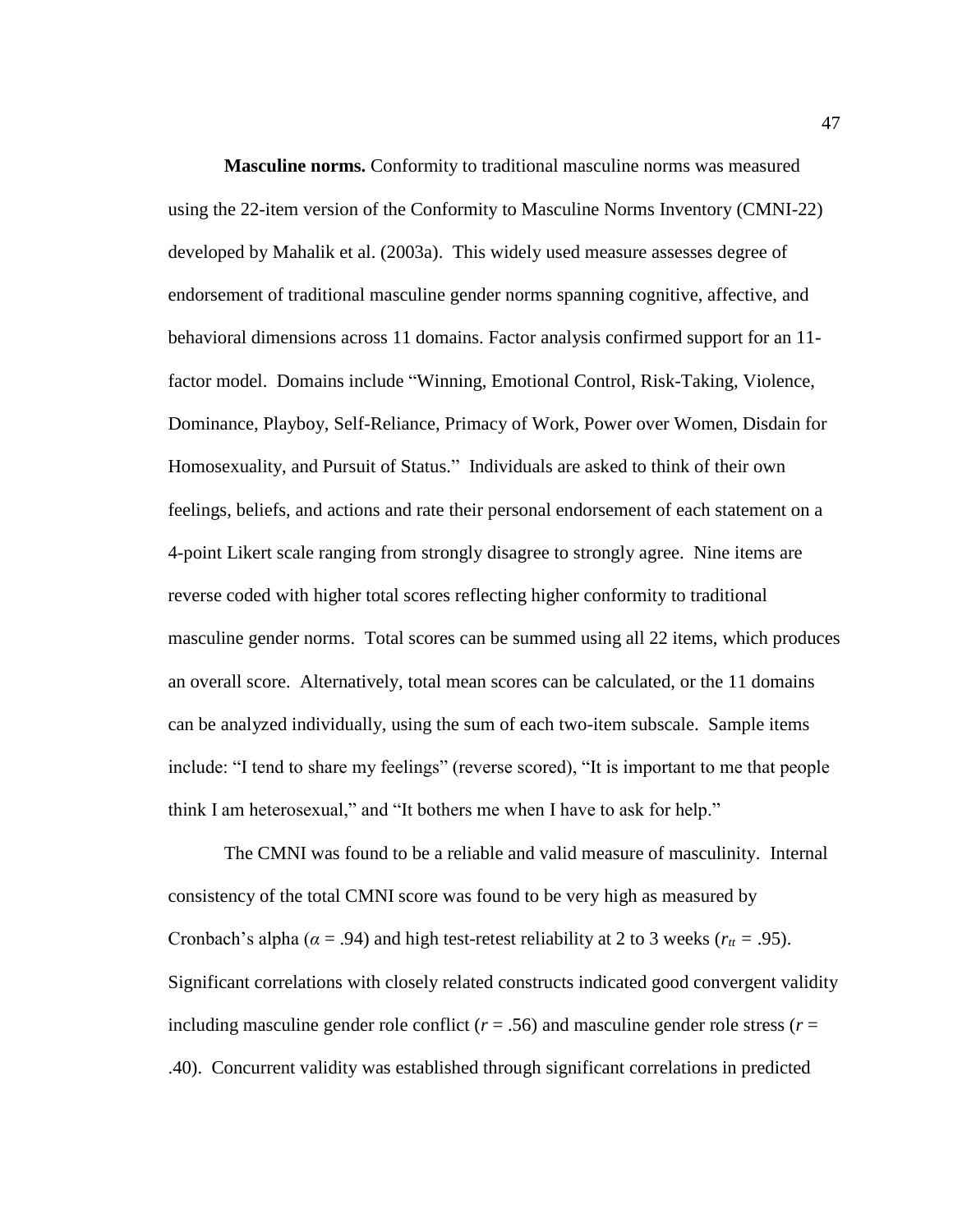directions between conformity to masculine norms and psychological distress  $(r = .20)$ , attitudes toward seeking professional psychological help (*r =* –.49), social dominance (*r*  $=$  .48), aggression ( $r = .55$ ), and attitudes about muscularity ( $r = .29$ ). CMNI total score correlated significantly with social desirability  $(r = -.34)$  indicating discriminant validity (Mahalik et al., 2003a).

**Intentions to seek psychological help.** The General Help-Seeking Questionnaire (GHSQ; Wilson, Deane, Ciarrochi, & Rickwood, 2005) consists of 14-items constructed to measure help-seeking intentions. The scale asks individuals to rate their intention to seek help, if they were experiencing an emotional or personal problem, from informal sources including an intimate partner, friend, parent, and family member; and from formal sources including a mental health professional (psychologist, social worker, counselor), doctor, phone helpline, and religious leader on a seven-point Likert scale ranging from extremely unlikely to extremely likely. The item indicating "I would not seek help from anyone" is reverse coded when calculating overall help-seeking intentions. Higher scores indicate higher intentions to seek help from these categories. Total scores can be calculated with an average of all items, examined as individual sources of help, or by combining scores into informal or formal help subscales. In the present study, help-seeking intention scores from the four items indicating formal sources (mental health professional, doctor, religious leader, and phone helpline) will be averaged into one total score.

Reliability of the GHSQ has been assessed as satisfactory with Cronbach's alpha at  $\alpha = .85$ , demonstrating good internal consistency, and test-retest reliability at  $r_{tt} = .92$ ,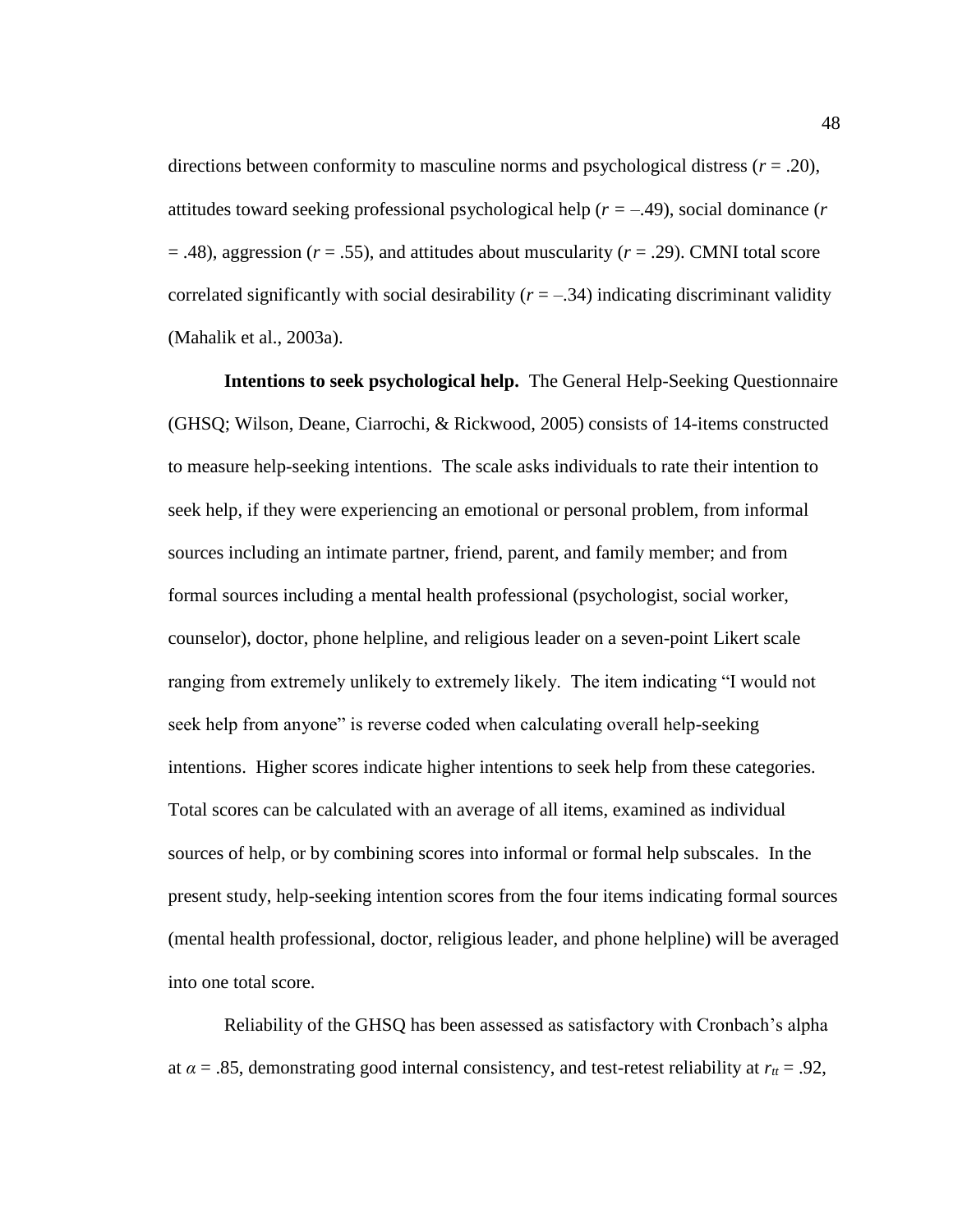indicating reliability between administrations across time (Wilson et al., 2005). Validity was assessed through following up 3-weeks after the administration of the GHSQ to measure actual help-seeking behaviors across formal and informal dimensions. The validity of the GSHQ was supported with a positive relationship between the GHSQ and actual help-seeking behaviors. Validity specifically regarding the utility of using the GHSQ to measure mental health help-seeking was also supported. Researchers reported a positive relationship between perceived quality of past experiences with mental health care and help-seeking intentions for personal-emotional problems and suicidal thoughts as measured by the GHSQ; help-seeking intentions were negatively associated with perceived barriers to seeking mental health care for suicidal thoughts, but not for personal-emotional problems (Wilson et al., 2005).

**Psychological symptom severity.** Severity of psychological distress was measured using the DSM-5 Self-Rated Level 1 Cross-Cutting Symptom Measure (APA, 2013), and will be referred to as the DSM–5 Cross-Cutting measure. This instrument was designed as a screening tool to measure severity of symptoms across a wide range of common psychological problems including depression, anxiety, mania, anger, suicidal ideation, somatic distress, sleep disturbance, psychosis, memory issues, dissociation, personality functioning, repetitive thoughts, and substance use. Participants are asked to rate "how much (or how often) [they] have been bothered by each symptom over the past two weeks" on a 5-point Likert scale ranging from 1 (none, not at all) to 5 (severe, nearly every day). A score of 2 or higher on any item suggests the presence of a clinically relevant mental health problem in most domains. Two exceptions include the items for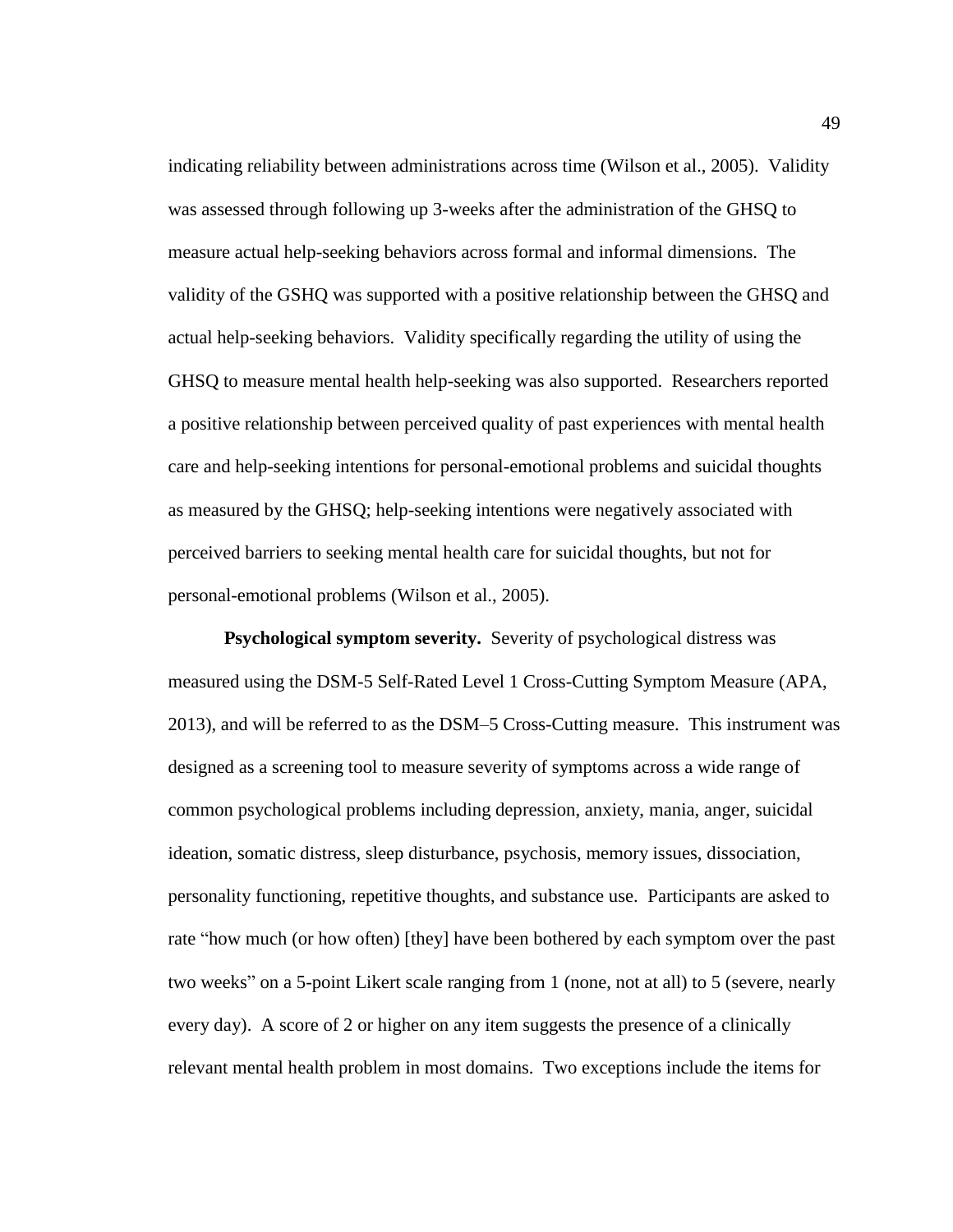suicidal ideation and substance use where a score of 1 or higher suggests a relevant problem. Although the DSM–5 Cross-Cutting measure was developed as a clinical screening tool, for the present study, item scores will be averaged to indicate general symptom severity encompassing all domains, with higher scores indicating higher symptom severity.

Test-retest reliabilities of the cross-cutting symptom domains were good to excellent when administered to adults, with the exception of the two manic items which were  $r_{tt} = 0.53$  and  $r_{tt} = 0.56$  (Narrow et al., 2013). The DSM-5 Cross-Cutting measure has been found to have fair to good reliability and validity in a sample of college students (Bravo, Villarosa-Hurlocker, & Pearson, 2018). Cronbach's alpha internal consistency ranged from .61 to .84 for the 13 subscales corresponding to the domains of symptomatology.

Convergent validity was supported with significant correlations between domains of the DSM–5 Cross-Cutting measure and other scales measuring the same or similar construct. Results included  $r = .67$  between the depression subscale and the DASS-21 depression subscale,  $r = .66$  between sleep disturbance domain and insomnia,  $r = .58$ between the anxiety subscale and the DASS-21 anxiety subscale, and *r* = .45 between the substance use domain and the AUDIT substance use problems subscale. All 13 subscales were significantly related to theoretically relevant constructs, including being negatively related to self-esteem and positively related to posttraumatic stress, which indicates criterion-related validity (Bravo et al., 2018).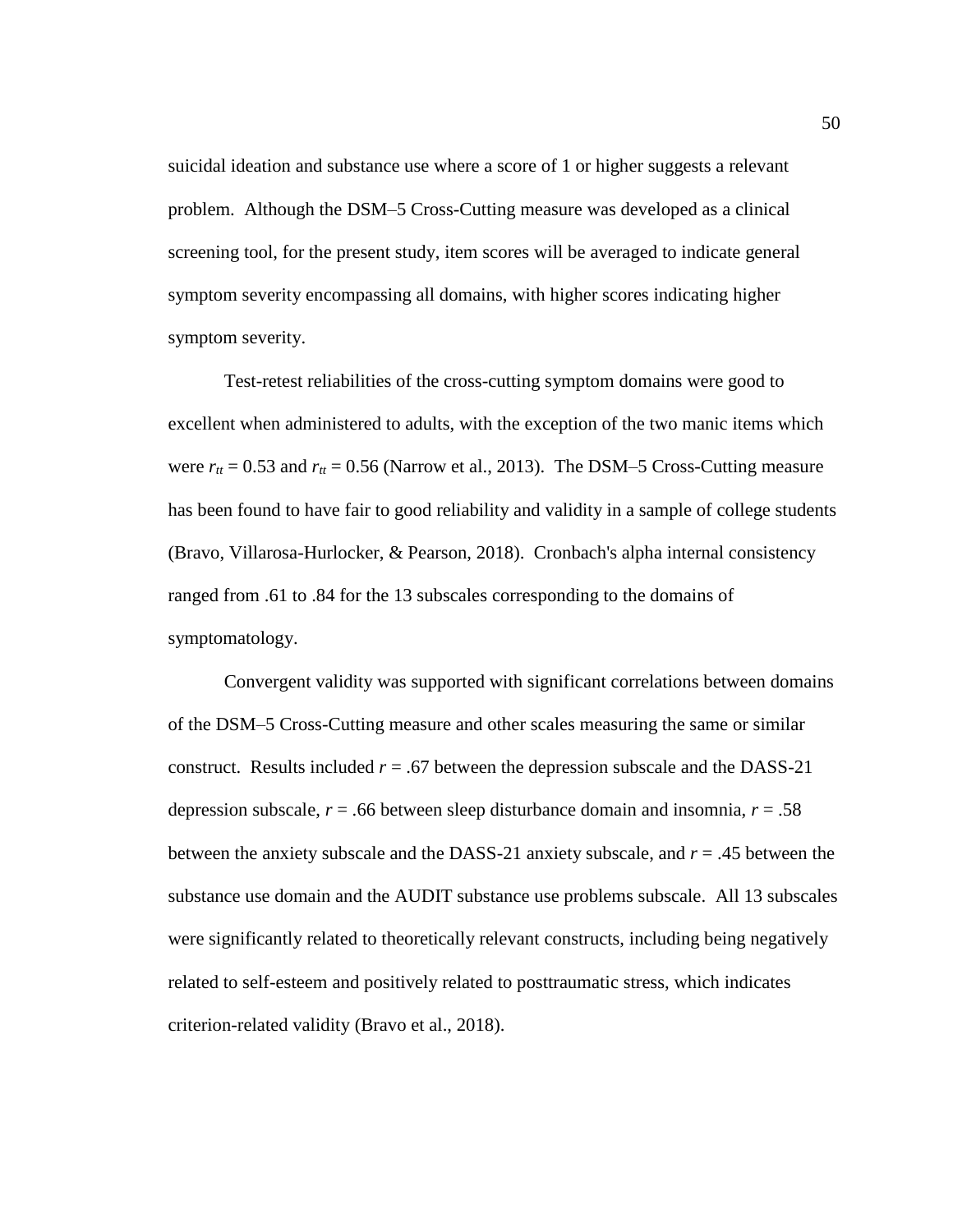## **Procedure**

**Data collection.** The collection of the data for this study was approved by the Institutional Review Board under approval number IRB 15-224 (Dr. Carrie Aigner), with Zahra Shine designated as personnel authorized to analyze the data. Data collection for the entire data set, which was part of a larger existing study, is ongoing, however, the subset of the data used for the present study was collected from spring semester of 2018 to the spring semester of 2019. Completion of the survey takes approximately one hour. Participants are college students mainly enrolled in psychology courses including introduction to psychology, research methods, introductory statistics, or other classes. Recruitment is conducted through an online psychology research participation pool available only to university students. All participation is voluntary and the majority of participants are granted extra credit toward a selected course for their participation in the study. Informed consent is given by each participant and data collected are anonymous.

### **Data Analysis**

For hypotheses one, two, and three a regression analysis was run using SPSS to examine the relationships between masculine norms and help-seeking intentions, psychological symptom severity and help-seeking intentions, and an interaction between masculine norms and symptom severity related to help-seeking intentions. All three variables, masculine norms, symptom severity, and their interaction were entered into the same regression model predicting formal help-seeking intentions.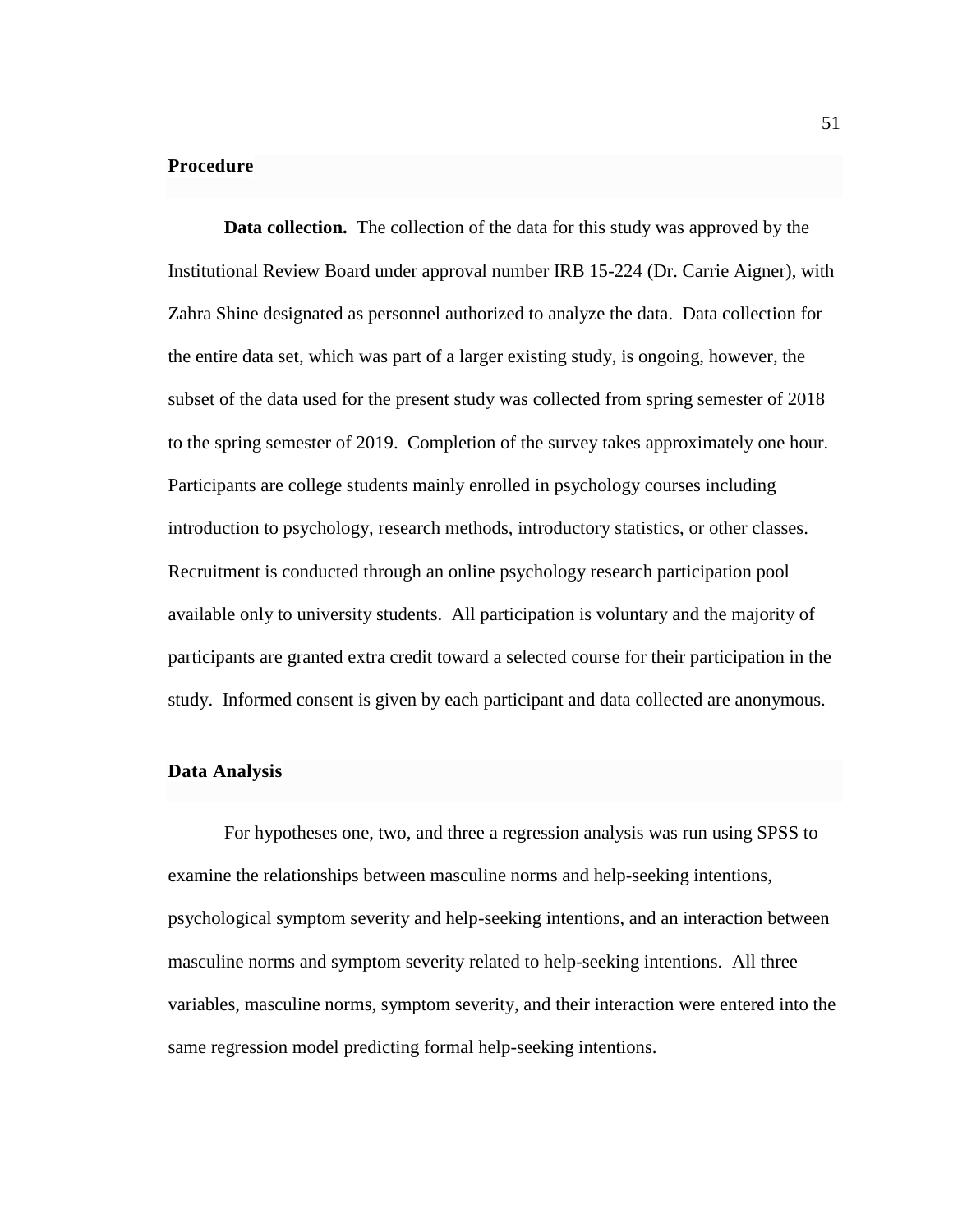## **Benefits and Potential Risks**

Besides the potential for a small amount of extra credit towards a course of their choosing, there were no immediate benefits to participants. The potential risks of participating in the study included the possibility of evoking negative feelings by taking the survey. This potential risk was mitigated by allowing participants to skip questions they were uncomfortable answering and providing participants with information about local psychological services that were available if needed.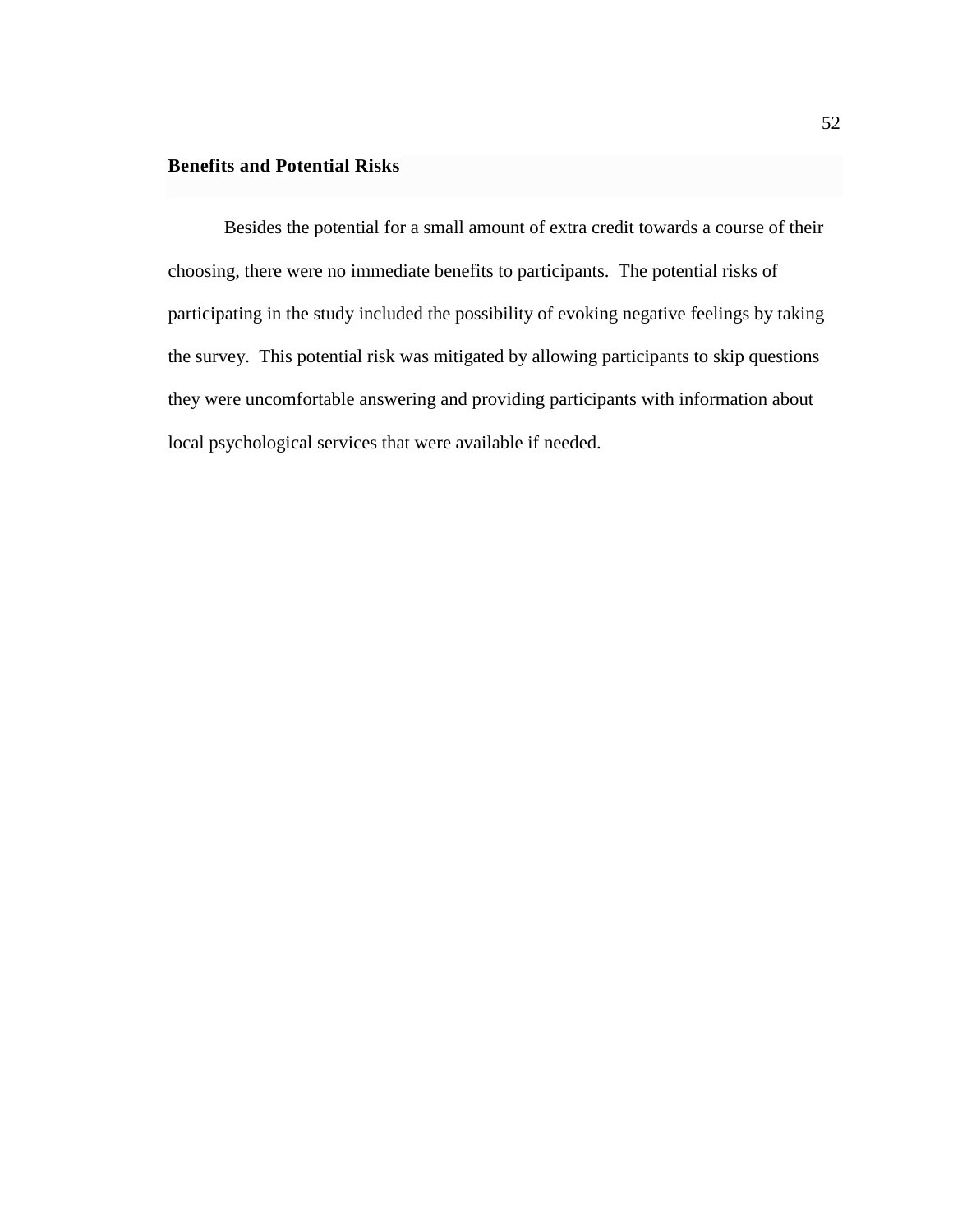#### **Results**

#### **Preliminary Analyses**

Missing data for each of the primary variables were evaluated. On the 22-item CMNI, four cases, out of 89, included any missing items. One case included four missing items on the CMNI, one case included two missing items, and two cases included one missing item each. For the DSM Cross-Cutting Measure, five cases had missing items. One case included two missing items and four cases included one missing item each. For the GHSQ formal help-seeking subscale, one case had one missing item. Total scores were averaged instead of summed, for the CMNI, DSM Cross-Cutting, and GHSQ measure, in order to conserve the sample size and lessen the impact of missing data on total scores. Both mean and sum totals have been reported for CMNI in existing literature (Levant et.al, 2011; Mahalik et al., 2003b).

Normality of the primary study variables were evaluated in regards to their skewness and kurtosis in SPSS  $(N = 89)$ . Values of skewness and kurtosis within the limits of  $\pm 2$  are generally considered to be acceptable (Field, 2009; Gravetter & Wallnau, 2014). No problems with kurtosis or skew were detected in any of the variables, with one exception. Due to a skew ratio of 3.06 for the DSM symptom severity measure, a square root transformation was used. The square root transformation resolved the problem with non-normality and brought the skew ratio to 0.35 for the DSM measure, which is well within acceptable limits. Kurtosis for DSM was within normal limits at a ratio of - .01. After the square root transformation, DSMsq was -1.86, which is just within the threshold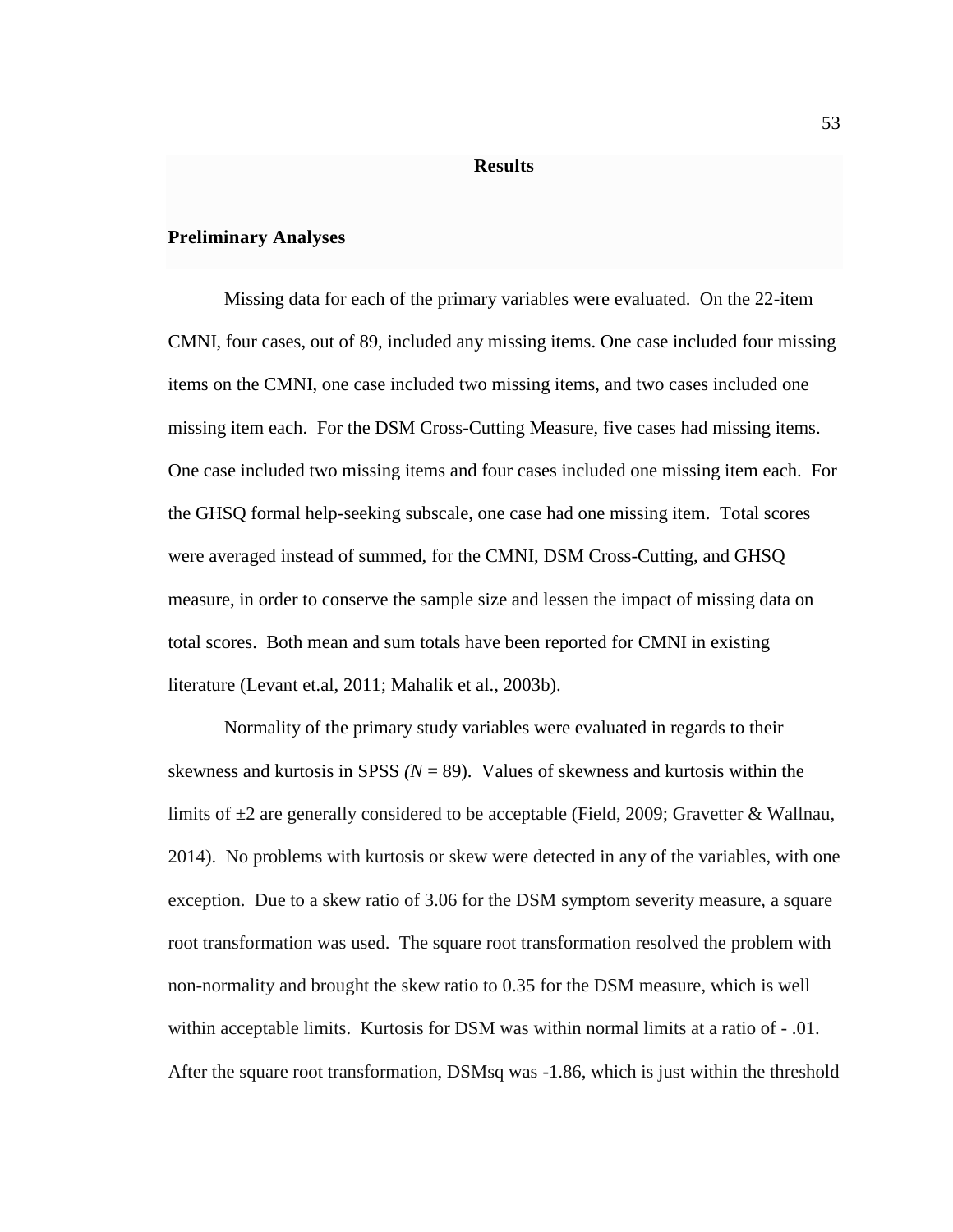of what is considered acceptable. All regression analyses were performed using the square root transformed DSM variable.

Descriptive statistics, including means and standard deviations were calculated for each measure used in the study and are presented in Table 1 by gender  $(N = 346)$  and in Table 2 by racial/ethnic group among men  $(N = 89)$ . A series of linear regression analyses predicting total scores of measures from race/ethnicity found no significant differences between groups on the DSM Cross-Cutting measure,  $R^2 = .006$ ,  $F(1, 87) =$ 0.50,  $p = .48$ ; CMNI  $R^2 = .032$ ,  $F(1, 87) = 2.92$ ,  $p = .09$ ; GHSQ formal subscale,  $R^2 =$ .01,  $F(1, 87) = 0.89$ ,  $p = .35$ , or GHSQ informal subscale,  $R^2 = .002$ ,  $F(1, 87) = 0.17$ ,  $p =$ .69. Bivariate correlations between measures among men are presented in Table 3.

## **Primary Analyses**

Table 4 presents the results of the multiple regression analyses of conformity to masculine norms, symptom severity, and the interaction between conformity to masculine norms and symptom severity predicting intent to seek formal help. A multiple regression analysis was conducted with all three predictors entered into the same model. Results did not find conformity to masculine norms, psychological symptom severity, or their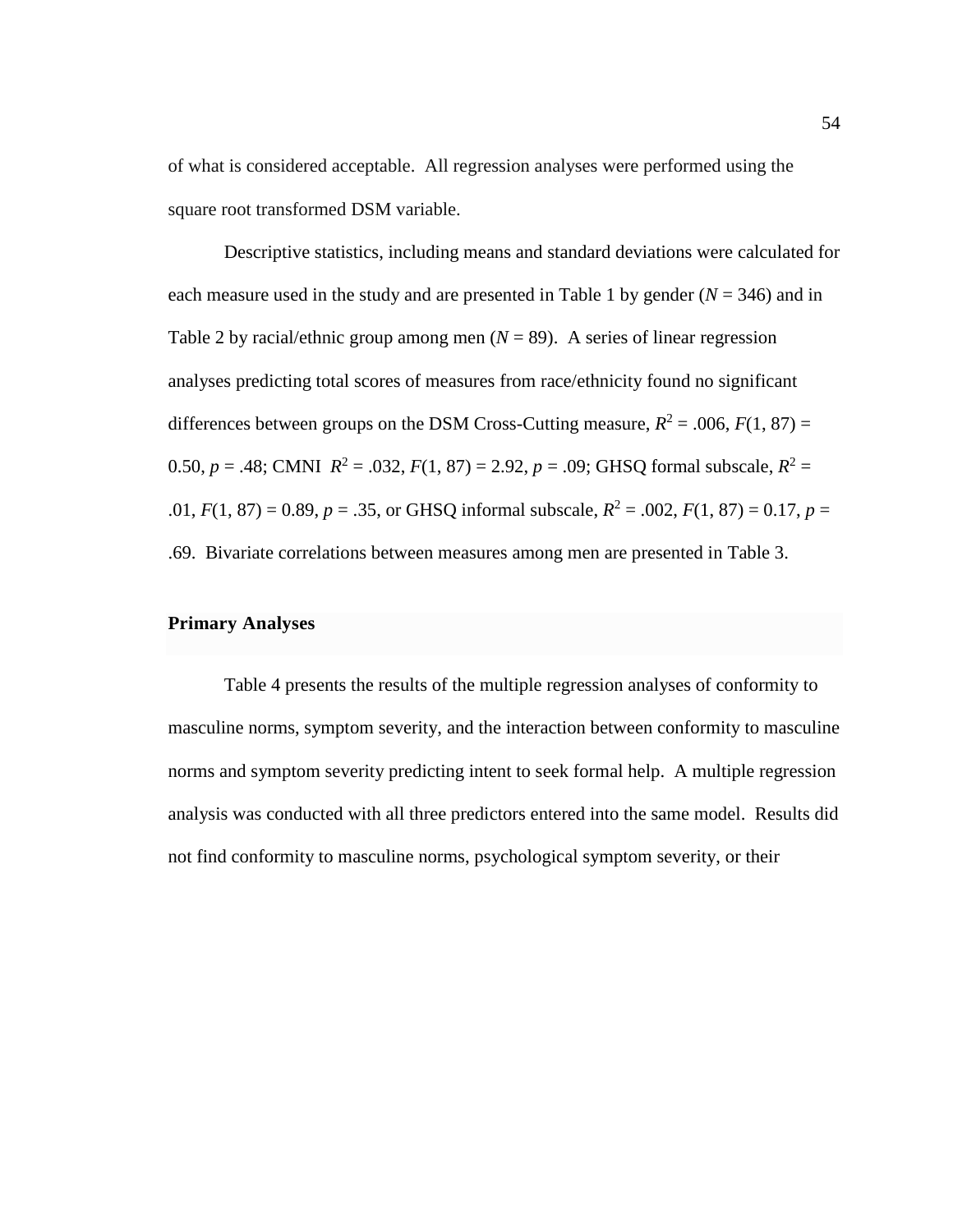| Gender               | Men<br>$(n = 89)$ | Women<br>$(n = 250)$ | Non-binary<br>$(n=6)$ | Total<br>$(N = 345)$ |
|----------------------|-------------------|----------------------|-----------------------|----------------------|
| DSM M (SD)           | 0.91(0.77)        | 1.10(0.77)           | 1.34(0.90)            | 1.06(0.77)           |
| GHSQ formal $M(SD)$  | 3.21(1.32)        | 3.19(1.30)           | 3.06(1.65)            | 3.19(1.31)           |
| GHSQinformal $M(SD)$ | 4.67(1.29)        | 4.66(1.28)           | 4.24(2.31)            | 4.66(1.30)           |

# Table 1 *Descriptive Statistics by Gender (N = 345)*

*Note*. CMNI = Conformity to Masculine Norms Inventory (mean score); DSM = DSM Cross-Cutting Level 1 Measure (mean score); GHSQ formal = General Help-Seeking Questionnaire, formal subscale (mean score); GHSQ informal = General Help-Seeking Questionnaire, informal subscale (mean score).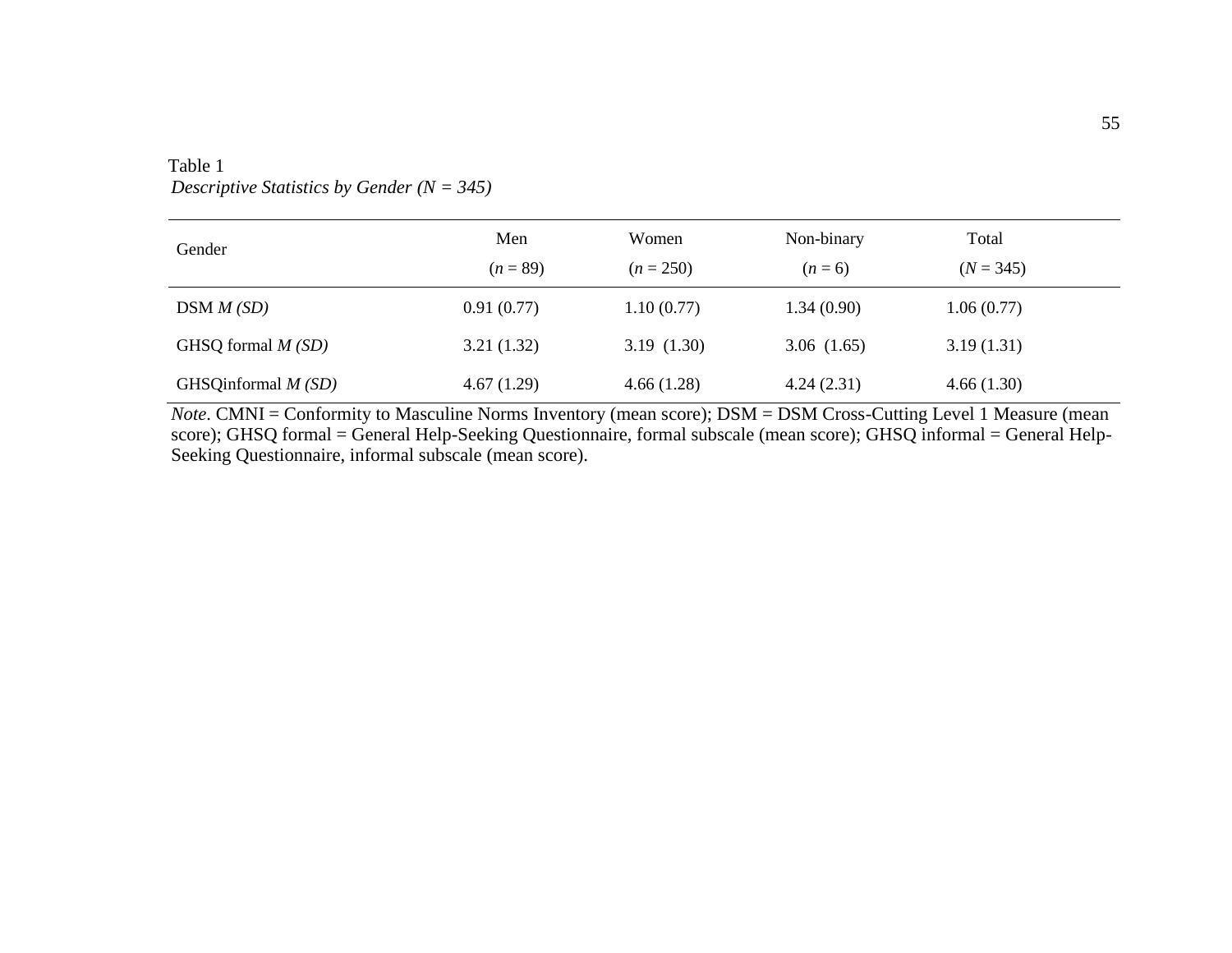| Race/Ethnicity        | White<br>$(n = 37)$ | Latino<br>$(n = 28)$ | Multi-Race<br>$(n=15)$ | Asian/Pacific<br>$(n=3)$ | <b>Black</b><br>$(n=4)$ | Other Race<br>$(n=3)$ |
|-----------------------|---------------------|----------------------|------------------------|--------------------------|-------------------------|-----------------------|
| CMNI $M(SD)$          | 1.68(0.28)          | 1.60(0.32)           | 1.59(0.19)             | 1.92(0.27)               | 1.57(0.19)              | 1.56(0.20)            |
| DSM M (SD)            | 1.01(0.77)          | 0.98(0.77)           | 0.75(0.63)             | 0.42(0.20)               | 0.55(0.49)              | 0.57(0.49)            |
| GHSQ formal $M(SD)$   | 3.25(1.26)          | 2.98(1.11)           | 3.32(0.89)             | 3.50(3.12)               | 3.08(0.96)              | 3.67(0.52)            |
| GHSQ informal $M(SD)$ | 4.57(1.30)          | 4.57(1.12)           | 4.63(1.13)             | 4.17(2.47)               | 4.98(1.17)              | 4.98(1.78)            |

Table 2 *Descriptive Statistics by Race/Ethnicity among Men (N = 89)*

*Note*. CMNI = Conformity to Masculine Norms Inventory; DSM = DSM Cross-Cutting Level 1 Measure; GHSQ formal = General Help-Seeking Questionnaire, Formal Subscale; GHSQ informal = General Help-Seeking Questionnaire, Informal Subscale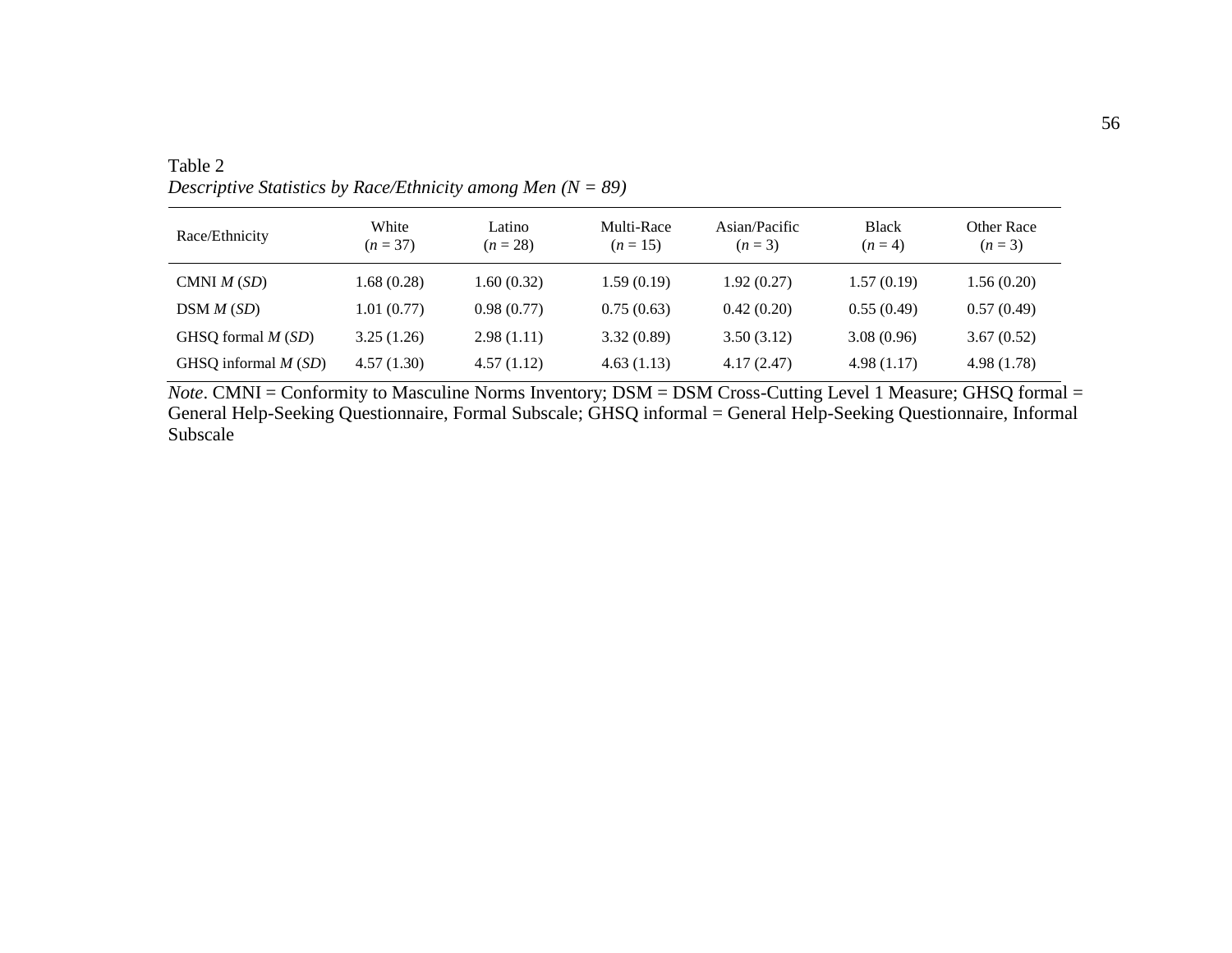|              | <b>CMNI</b> | DSMsq   | <b>GHSQformal</b> | <b>GHSQinformal</b> |
|--------------|-------------|---------|-------------------|---------------------|
| <b>CMNI</b>  |             | $-.005$ | .026              | .047                |
| DSMsq        |             |         | $-.065$           | $-.324**$           |
| GHSQformal   |             |         |                   | $.435**$            |
| GHSQinformal |             |         |                   |                     |

Table 3 *Intercorrelations between Primary Study Variables among Men (N = 89)*

*Note*. \*\* Correlation is significant at the  $p < .01$  level. CMNI = Conformity to Masculine Norms Inventory; DSMsq = DSM Cross-Cutting Level 1 Measure (square root transformed); GHSQformal = General Help-Seeking Questionnaire, formal subscale; GHSQinformal = General Help-Seeking Questionnaire, informal subscale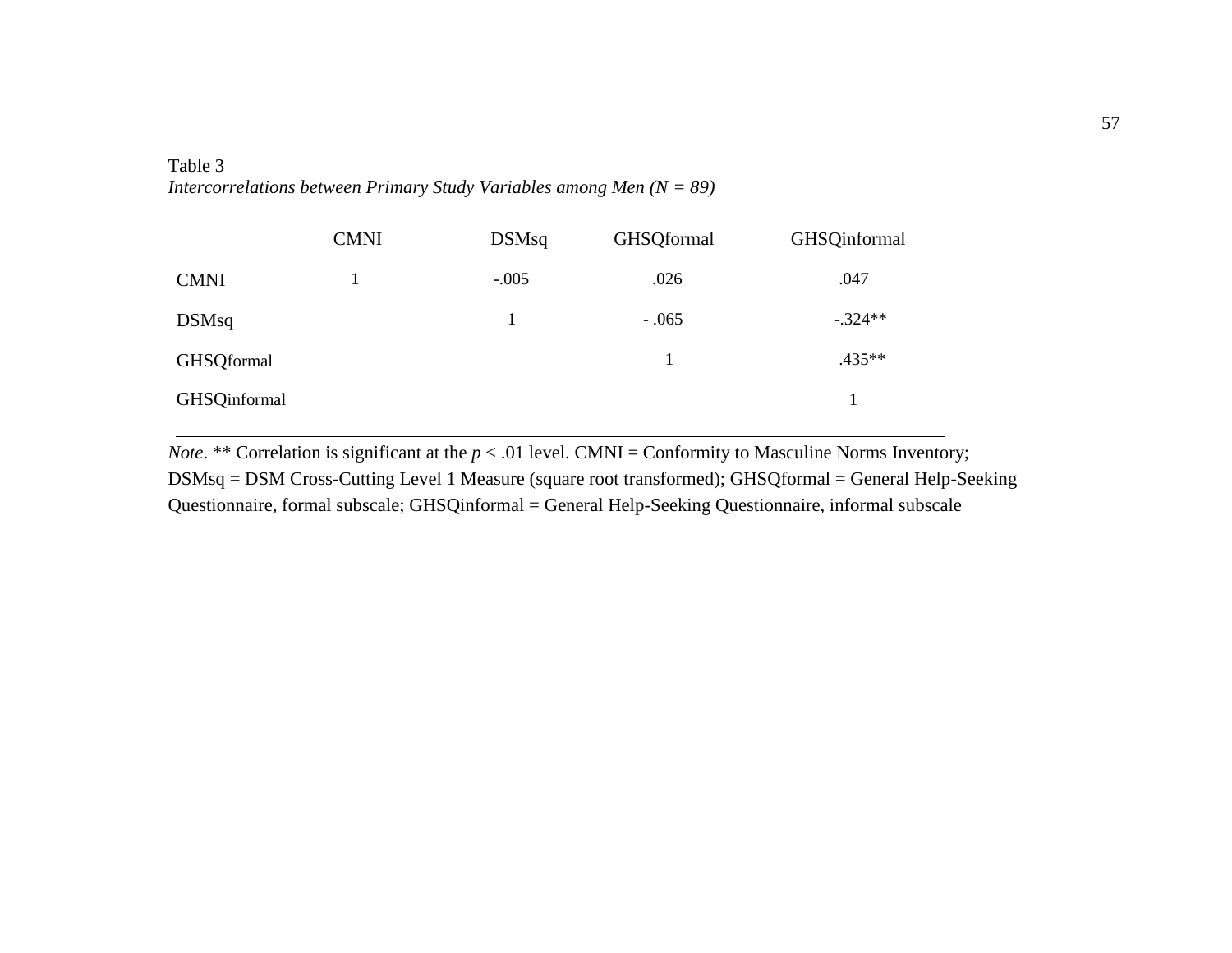interaction to significantly predict intentions to seek formal help for mental or emotional problems,  $R^2 = .007$ ,  $F(1, 85) = 0.20$ ,  $p = .90$ . Together, the set of variables predicted only 7% of the variance in intentions to seek formal help, which did not exceed random chance. Therefore, the present study did not find support for hypothesized effects. Below, tests of hypotheses one through three are detailed.

**Hypothesis 1.** Psychological symptom severity was not a significant predictor of intent toward seeking formal psychological help.

**Hypothesis 2.** Conformity to masculine norms was not a significant predictor of intent toward seeking formal psychological help.

**Hypothesis 3.** Conformity to masculine norms did not significantly moderate the relationship between symptom severity and help-seeking intention. No interaction effect was found between masculine norms and symptom severity in regards to their prediction of intent to seek formal psychological help.

Table 4

|              | $b^*$    | $\boldsymbol{p}$ | $r^2$     |
|--------------|----------|------------------|-----------|
| <b>DSMsq</b> | $-.079$  | .47              | .0002     |
| <b>CMNI</b>  | .039     | .89              | $-.0061$  |
| Interaction  | $-0.012$ | .97              | $-.00002$ |

*Multiple Regression Examining Masculine Norms, Psychological Symptom Severity, and their Interaction on Intentions to Seek Formal Help among Men (N = 89)*

Note. Model *df* (3, 85), \* *p* < .05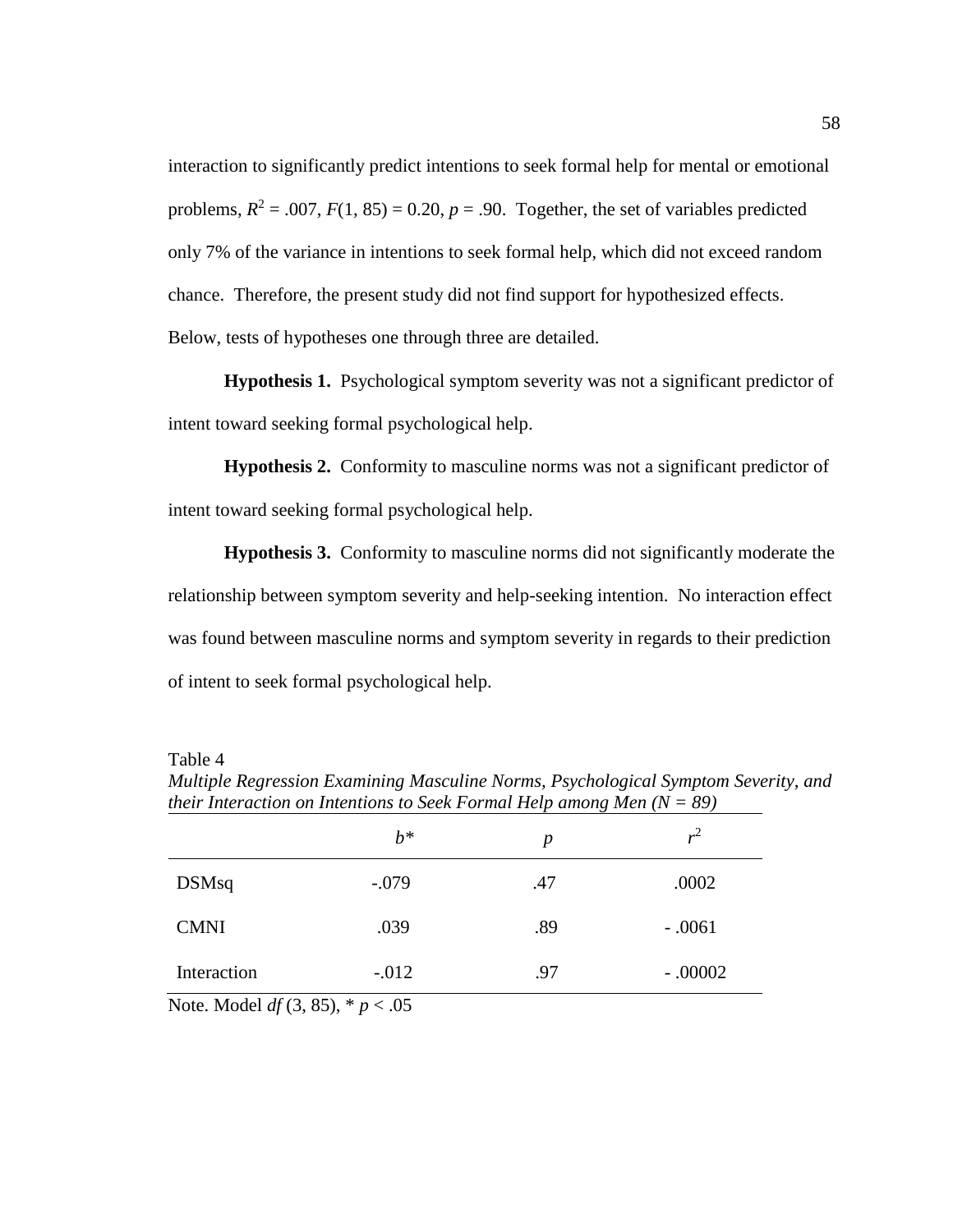### **Discussion**

The present study aimed to build upon existing research by examining intentions to seek formal mental health care in male college students, as predicted by conformity to masculine norms, psychological symptom severity, and an interaction between masculine norms and symptom severity. Neither psychological symptom severity nor conformity to masculine norms were related to intent toward seeking formal psychological help. Conformity to masculine norms did not significantly moderate the relationship between symptom severity and help-seeking intention.

The nonsignificant results for hypotheses one, two, and three may be due to the extremely underpowered nature of the present study, based upon the available male sample size of  $N = 89$ . An a priori power analysis estimated that a sample size of  $N =$ 459 would be required to find an effect size of  $f^2 = 0.024$ , in a multiple regression with three total predictors. In addition, a sensitivity analysis was conducted and estimated the power of the present study to be .21, based upon the existing sample size of *N =* 89. Therefore, the chance that the nonsignificant hypotheses are due to Type II errors is high in the present study. If an adequate sample size were attained, this may have resulted in different outcomes regarding the significance of the hypotheses of the present study.

For hypothesis one, regression results did not find a significant relationship between symptom severity and intention to seek formal help. Previous research has generally found higher levels of symptom severity to be associated with greater intent or more positive attitudes toward seeking mental health care in the general population (e.g. Biddle, Gunnell, Sharpe, & Donovan, 2004; Brown et al., 2014; Cramer, 1999; Sullivan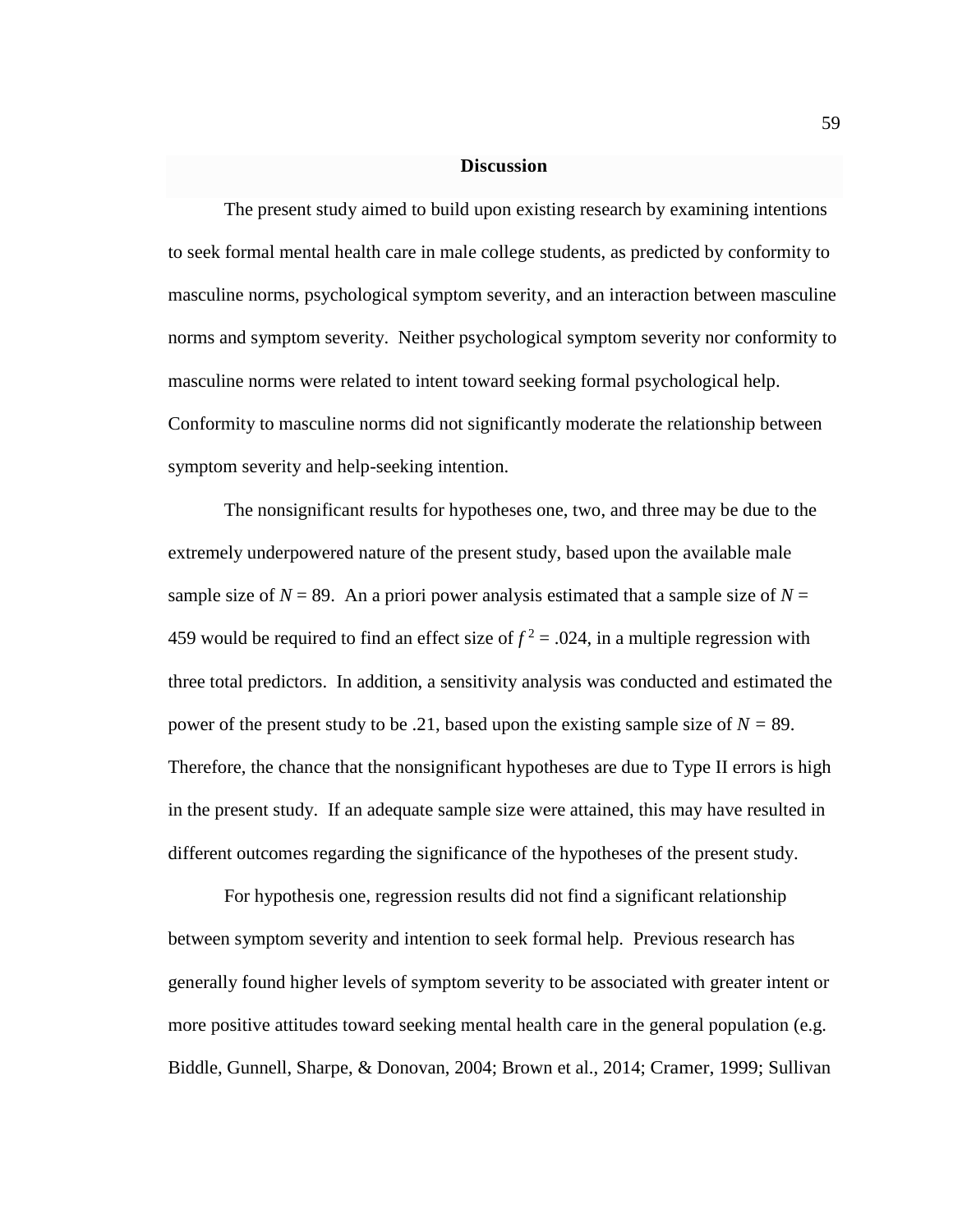et al., 2007; Vogel & Wei, 2005). However, other studies report a negative relationship between psychological distress and help-seeking attitudes (Lopez, Melendez, Sauer, Berger, & Wyssmann, 1998). Moreover, this relationship appears to be even more complex among men. For example, in a sample of Chinese students, Chang (2007), reported that higher depressions scores predicted more negative helpseeking attitudes, and a significant depression-gender interaction suggested that more severe symptoms were a stronger predictor of negative help-seeking attitudes for male students. Therefore, the results of the present study provide further context for understanding the relationship between symptom severity and formal help-seeking among men. Of note, the present sample displayed a negative skew on symptom severity, representing overall low levels of severity. Future research should aim to recruit a larger sample including men experiencing a wider range of symptom severity.

In order to better understand the nature of these results, exploratory analyses were conducted. A non-significant correlation was found between symptom severity and formal help-seeking intent. However, in follow-up exploratory analysis, a significant negative correlation ( $r = -3.24$ ,  $p < .01$ ), was detected between symptom severity and informal help-seeking intent. This correlation indicates that higher symptom severity was related to lower intent to seek informal help from an intimate partner, friend, parent, or other family member regarding emotional or psychological problems. While previous research has reported inconsistent findings regarding symptom severity and help-seeking in general, this negative correlation with informal help seeking was unexpected. One possible explanation for this finding is that people with higher levels of mental health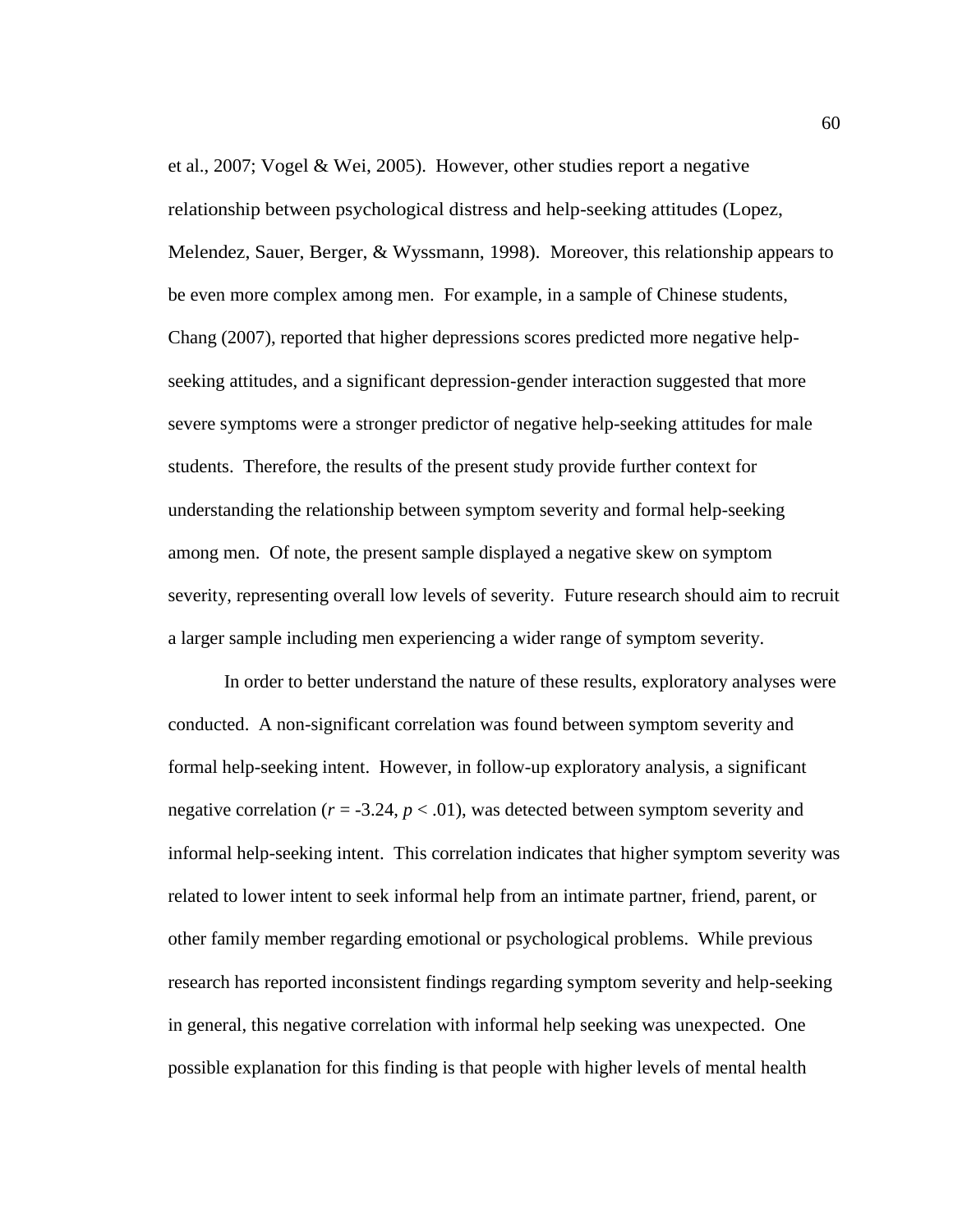symptoms can experience social isolation across all types of relationships, both as a side effect of their symptoms and as a result of stigma or social exclusion (Harvey & Brophy, 2011). A further potential explanation for this result in a male sample is that perhaps men may be more comfortable in seeking formal help because such sources are confidential and not connected to their personal lives. As such, men might be more reluctant to seek informal help, as this would expose their vulnerabilities to those in their immediate social network. Such personal exposure could be evaluated as a threat to their masculine social status. Further research is needed in order to better characterize the relationship between symptom severity and informal versus formal help-seeking in men.

For hypothesis two, regression results did not find a significant relationship between conformity to masculine norms and intention to seek formal help. These results were inconsistent with a large body of research that has consistently associated higher masculinity with lower help-seeking attitudes, intention, and behaviors regarding both medical and mental health care and both informal and formal sources of help (e.g. Courtenay, 2000; Mahalik et al., 2003b; McDermott et al., 2018; Seidler et al., 2016). Because these results are inconsistent with previous research, and the chance of a Type II error was high in the present study, these results may have simply been due to inadequate power. However, alternative reasons for these unexpected findings could include the presence of extraneous variables that were not measured or controlled for in the present study. Considering that random selection was not employed in the recruitment of participants, it is possible that self-selection bias may have skewed the results. The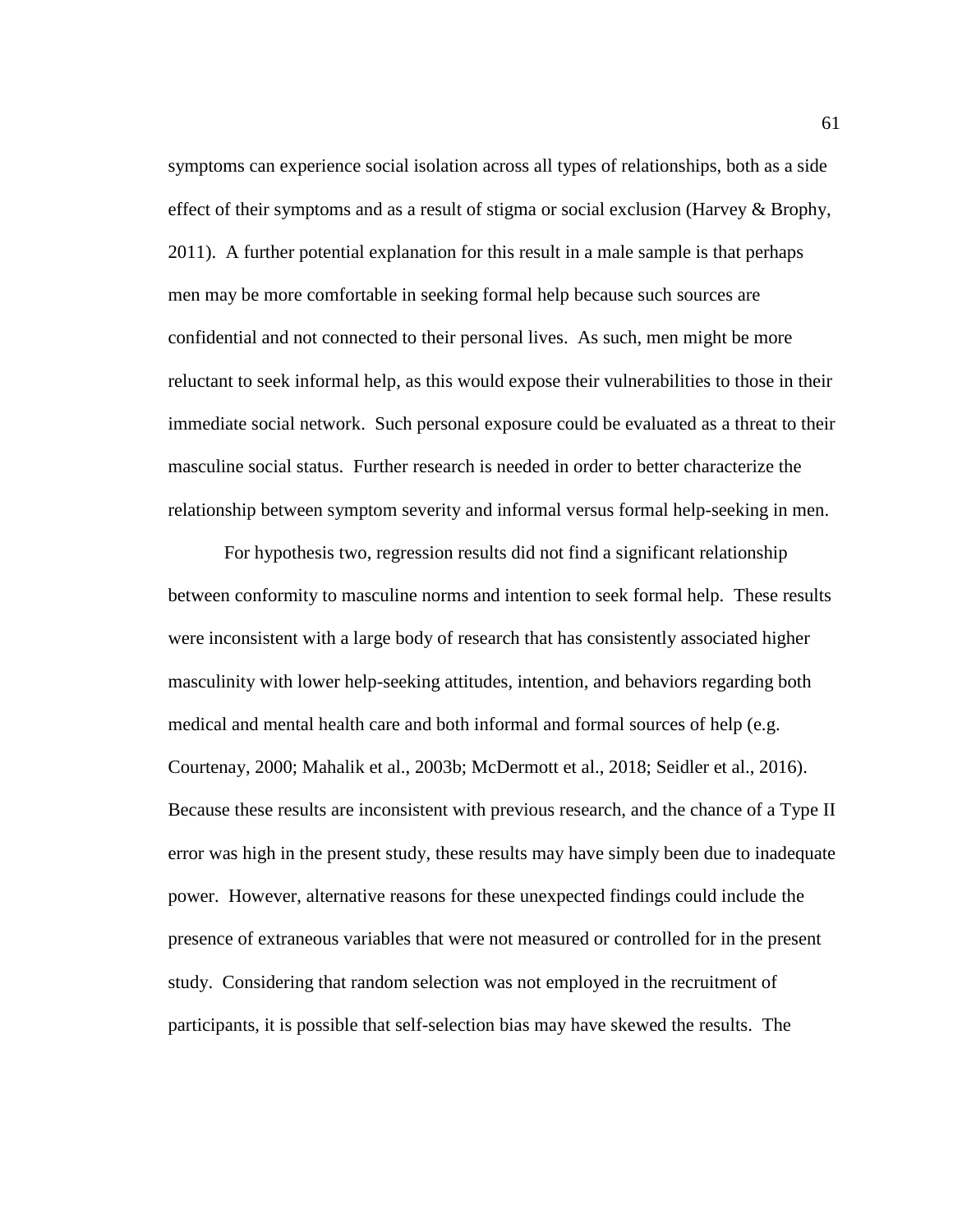sample of men who agreed to participate in a study on mental health may not have been representative of all men experiencing distress.

For hypothesis three, regression results did not find a significant interaction between symptom severity and conformity to masculine norms predicting intention to seek formal help. This hypothesis was partially based on Campbell's (2006) dissertation, which found masculinity to significantly moderate the relationship between problem severity and help-seeking attitudes. However, very little existing research has simultaneously examined these constructs in the same model, and empirical support for this hypothesis was limited. Considering that the main effects for symptom severity and masculinity were not significant in the present study, it follows that a significant moderator would not be detected. Inadequate power of the present study may have limited the extent to which this hypothesis could be tested.

## **Limitations**

The present study examined masculinity, symptom severity, and help-seeking intentions in a sample of male college students in a rural community. This composition of participants causes an issue with external validity. Young adults who attend a fouryear university may be distinctively different than young adults who do not attend a university. Therefore, results of the present study cannot be confidently generalized to all young adults, or men in general, because extraneous variables may be unaccounted for.

Furthermore, a limitation of the present study, and the field of symptom severity research, includes a lack of a consistently used measure of symptom severity. Consensus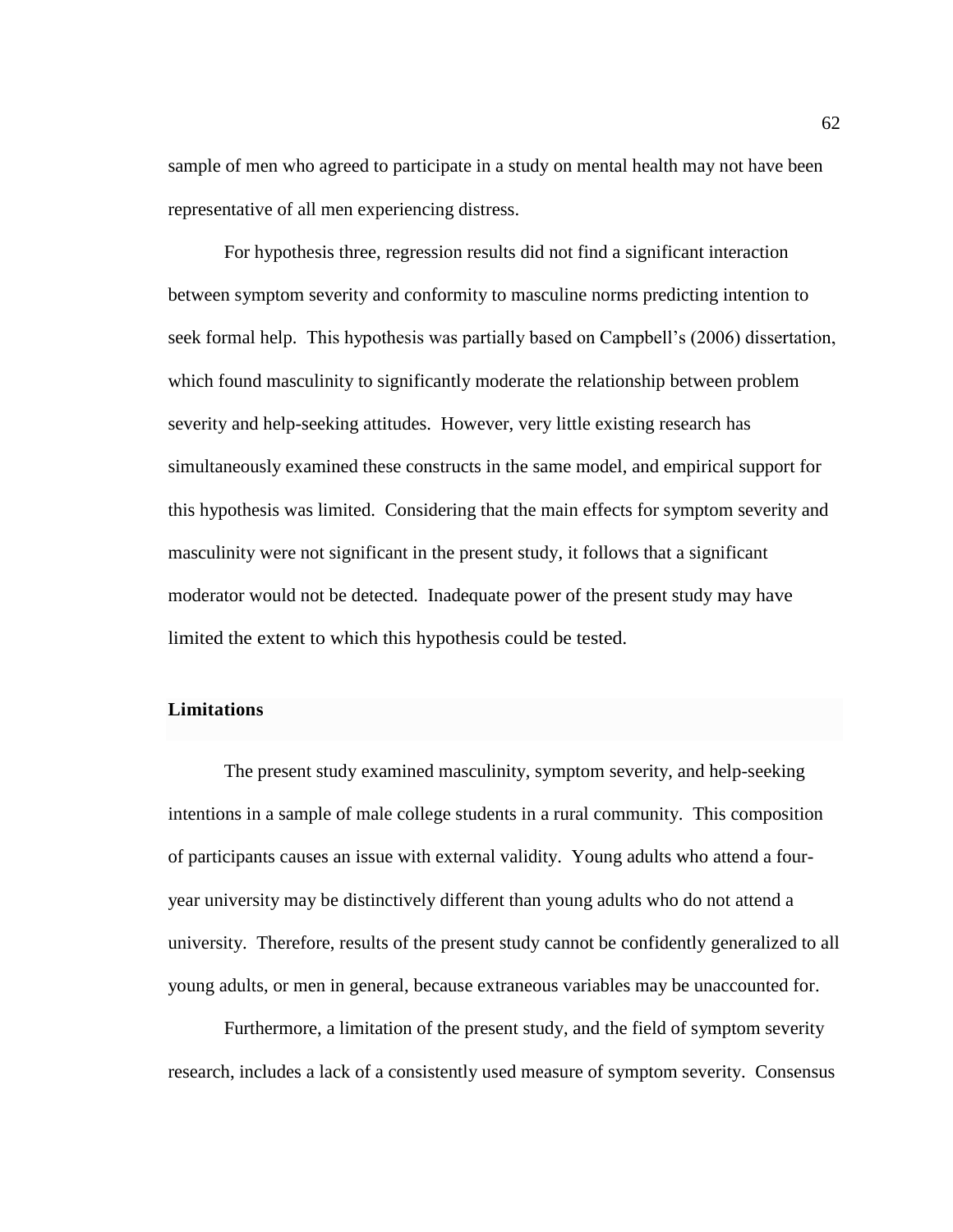on this matter is needed to create consistent criteria for symptom severity across studies. If the measurement of symptom severity were consistent, researchers could better examine the actual prevalence rates across populations and between studies. As of now, the lack of consistency in symptom severity research may be over- or under-inflating the prevalence rates of common psychological problems and acting as a barrier to clarifying the relationships between masculinity, symptom severity, and help seeking in men.

Scoring of the DSM Cross-Cutting measure in the present study presents another limitation regarding the measurement of symptom severity. Although the DSM Cross-Cutting measure was developed primarily as a clinical screening tool, its creators also sought to facilitate research on the dimensional nature of commonly experienced mental health symptoms. The measure was meant to address the issue of high comorbidity rates across diagnostic categories by assessing the dimensional versus categorical nature of mental health problems (Bravo et al., 2018). Considering that the present study endeavored to measure symptom severity across multiple domains, the DSM Cross-Cutting measure was selected. However, available scoring instructions for the measure were limited to clinical screening uses, and no alternative methods were found to assess total symptom severity scores across all domains for research purposes. Therefore, in the present study, total mean scores were calculated to assess general symptom severity across symptom types. However, the use of the mean as a total score may have contributed to the negative skew found regarding symptom severity. Future research utilizing the DSM Cross-Cutting measure to examine overall dimensional symptom severity should aim to develop alternative scoring methods.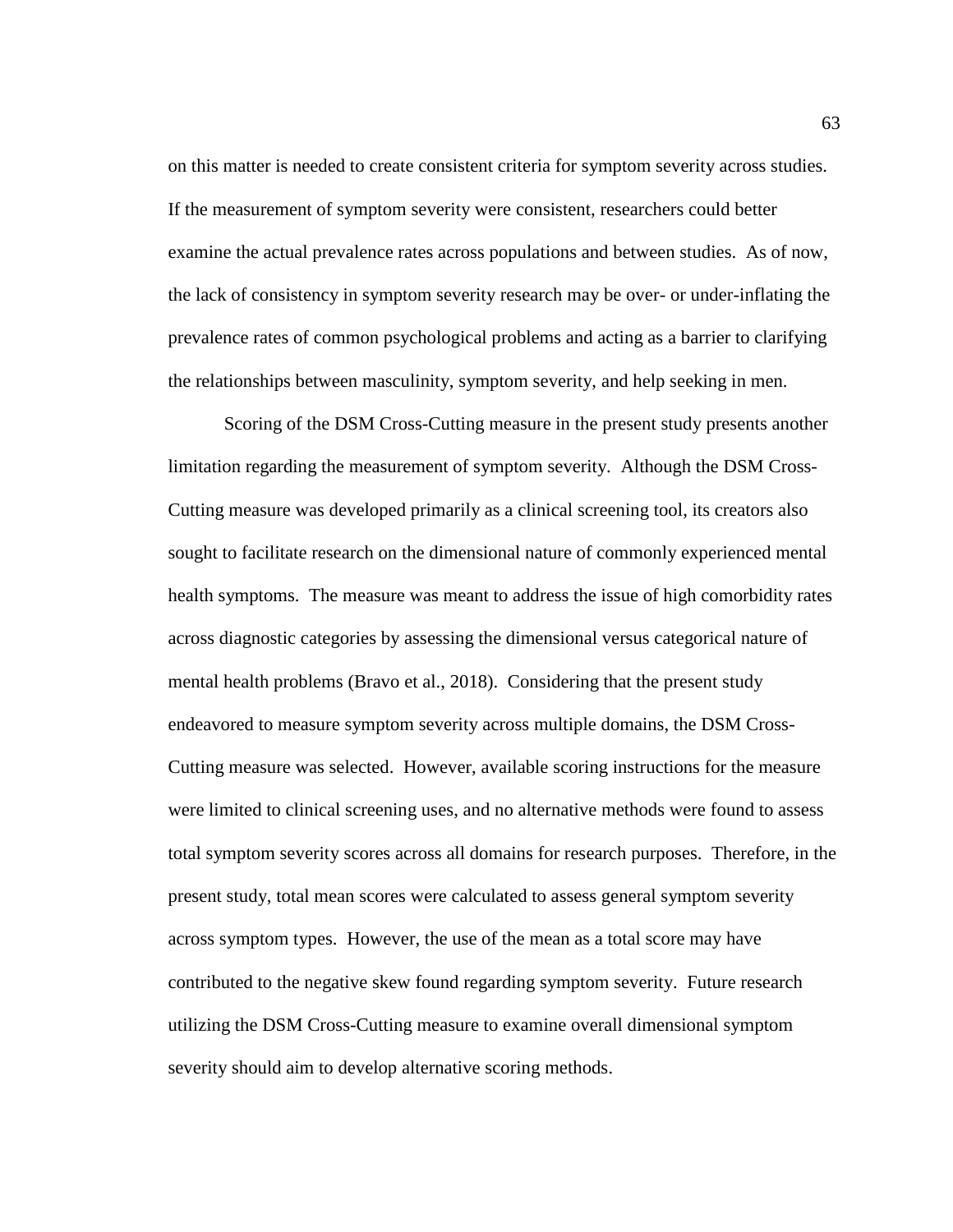Another factor that may be a limitation concerns inconsistencies in how constructs were measured in comparison with each other. For example, psychological symptom severity was measured over the past two weeks, while conformity to masculine norms and help-seeking intention were measured as generally stable non time-limited constructs. This could be a limitation in both the present study and previous research as temporal consistency across all measures could aid in assessing the mental health factors associated with masculinity and help-seeking intentions. In the present study, symptom severity was measured separately and not referred to when participants answered the items measuring intent to seek help for a non-specific emotional or psychological problem. In future research on the relationship between symptom severity and helpseeking, help-seeking intention might be better measured as related specifically to the psychological symptoms currently experienced.

An additional limitation is that the majority of masculinity research is conducted with cisgender, heterosexual men and frames gender into artificial binary categories of male and female. Although male gender was also categorized in the present study in binary terms, in order to place it within the context of previous research, such generalizations are clearly a limitation found in the literature on men and masculinity. The use of gender binary conceptualization in help-seeking research has resulted in a failure to examine factors related to within-group, or within-person variability among help-seeking (Addis & Mahalik, 2003). In order to better understand and respond to disparities in men's health and help-seeking rates, it is important to be able to compare the impact of variables such as conformity to masculine norms across gender identities.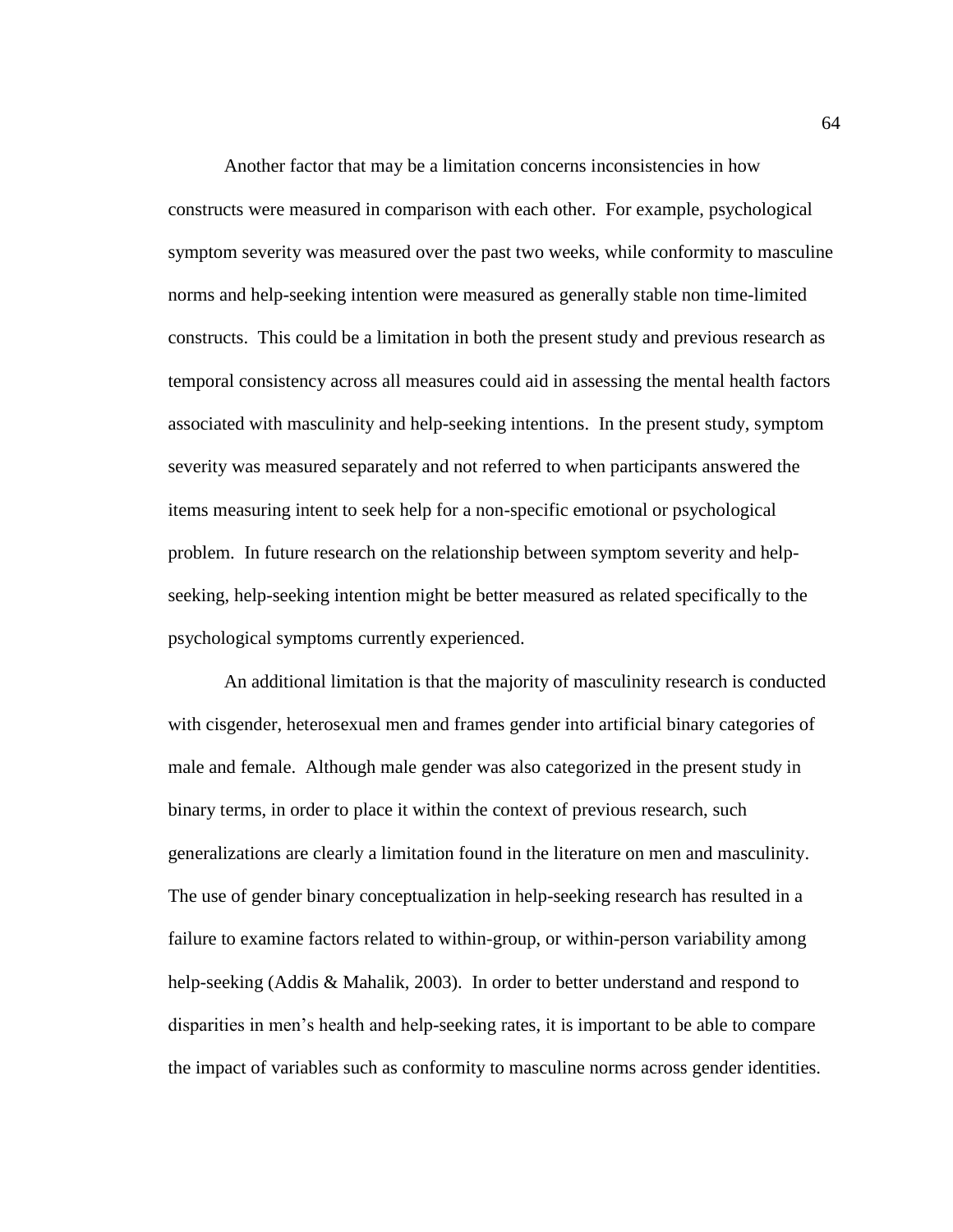## **Implications and Recommendations for Future Research**

The relationship between symptom severity, masculinity, and help-seeking intentions should be further evaluated given that the present research is lacking and somewhat inconsistent. Future research might also benefit from utilizing other research designs. Although correlational research measuring help-seeking attitudes or intentions contributes to our understanding of relationships between help-seeking and variables including masculinity, longitudinal research is needed to better understand the direction of these relationships.

Future research would benefit from utilizing samples of men experiencing a wider range of symptom severity, such as clinical samples. It would also be important to assess additional factors that could explain the relationship between masculinity and helpseeking. Vogel and Heath (2016), reviewed research on the relationship between masculinity and seeking mental health care, and stated the importance of examining how masculinity interacts with other identities held simultaneously by men, including age, race, geographic location, and sexual orientation, which may also affect mental health help-seeking behavior (Vogel & Heath, 2016).

The findings of the present study also serve to highlight the importance of measuring help-seeking intentions and symptom severity in men by linking help-seeking to current symptoms. As with the present study, the majority of research examining the relationship between symptom severity and help-seeking attitude and intention utilizes measures of general help-seeking, but fails to measure help-seeking in direct relation to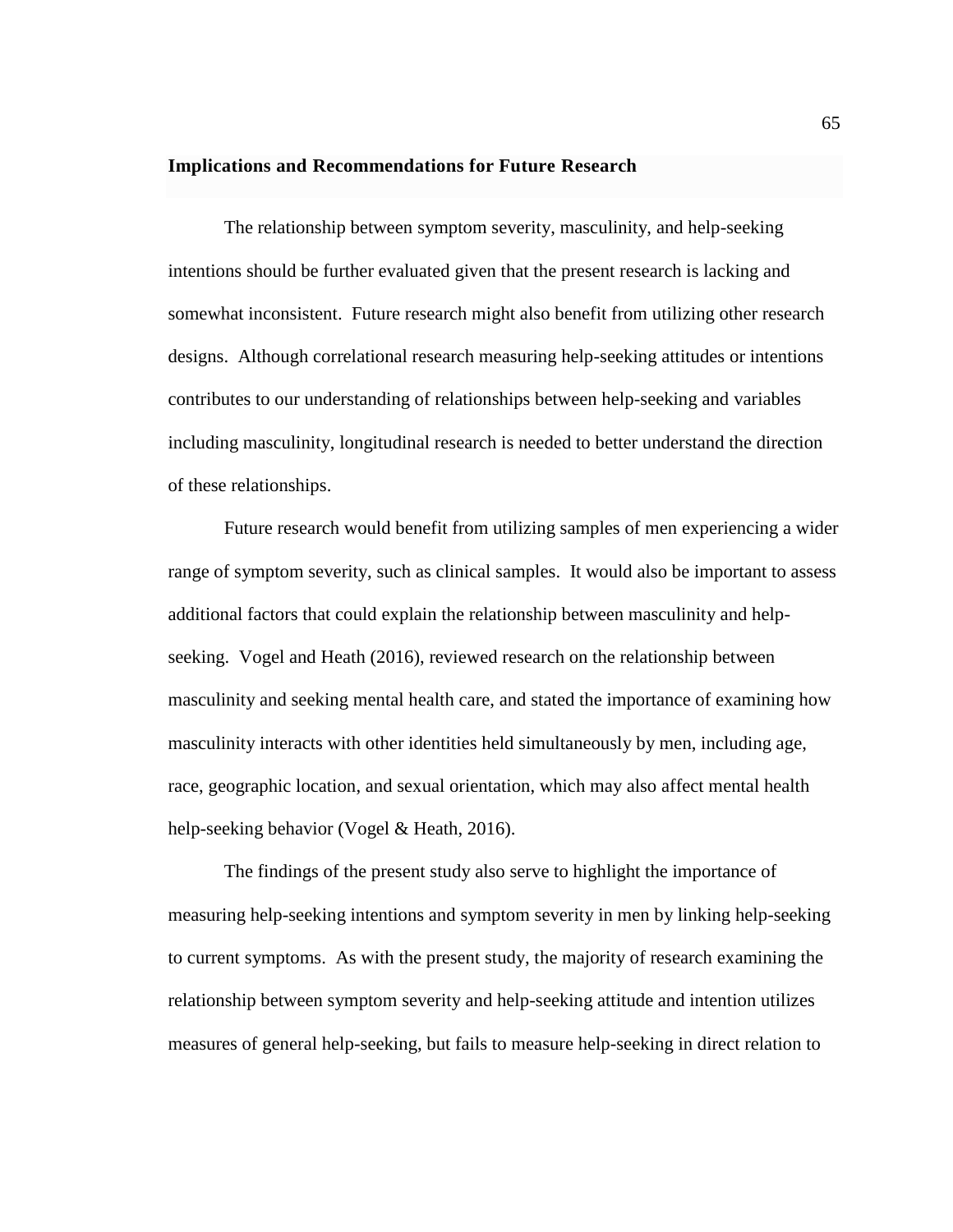current symptoms. This misalignment represents a major limitation in the current field of literature. As such, future research should include the development of new validated measures that examine these constructs as directly related to one another.

In addition, it would also benefit future research in this area to explore potential mediators and moderators of this relationship between symptom severity and lower informal help-seeking. For example, Chang (2007), found that among Chinese college students, gender interacted with depression and anxiety differently in relation to helpseeking attitudes specifically in males. Although male students with higher depression reported more negative attitudes toward help-seeking compared to females, males with higher anxiety reported more positive attitudes toward help-seeking compared to females. Therefore, perhaps males with depression symptoms have more difficulty seeking informal help compared to those experiencing anxiety symptoms. Findings such as these point to the need for future research to further investigate how different types of symptoms may interact separately with symptom severity and help-seeking in men. These types of studies could help inform both research and practice, and especially help clinicians understand how to support male clients seeking treatment for their specific symptoms.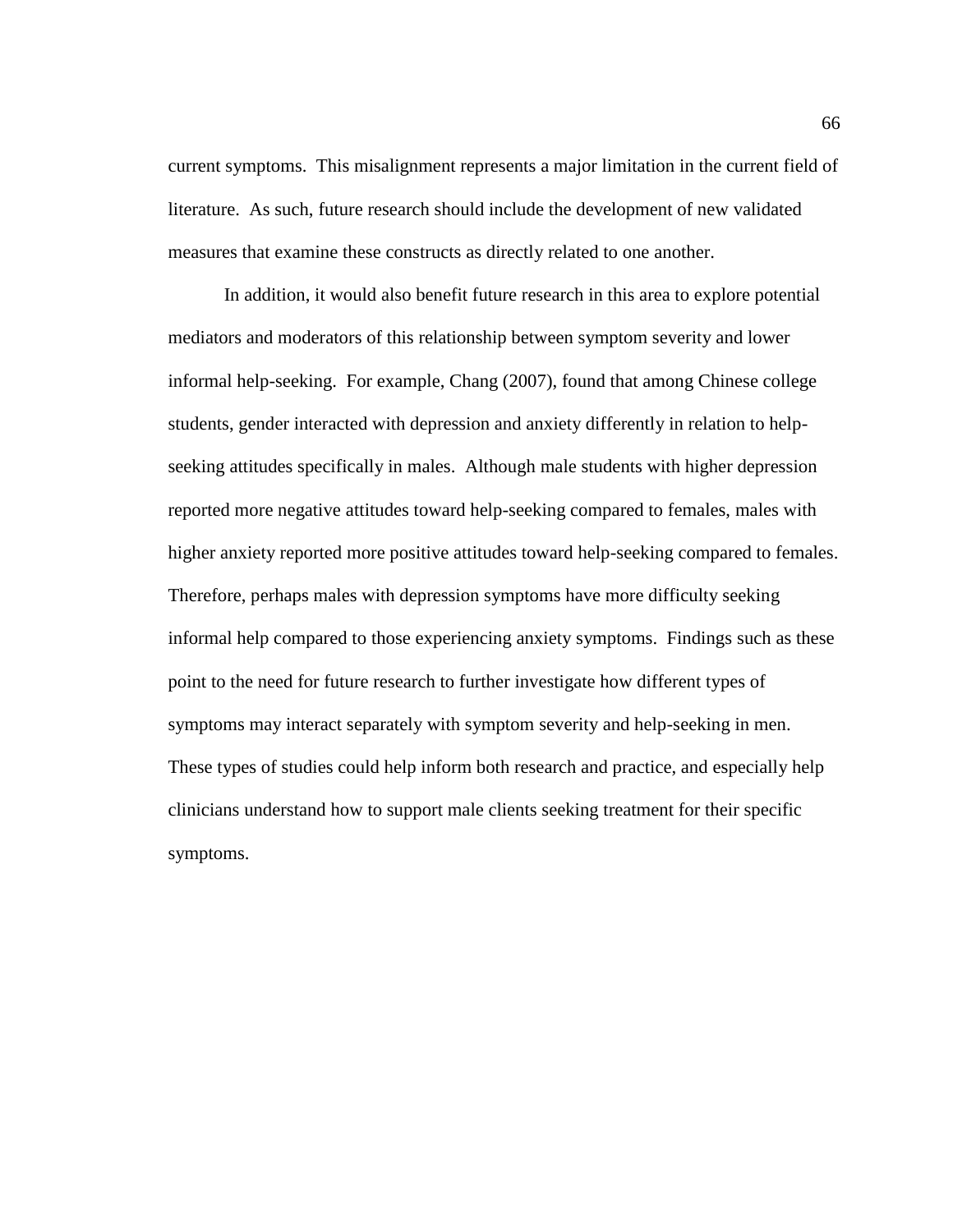#### **References**

- Acevedo, B. P., Lowe, S. R., Griffin, K. W., & Botvin, G. J. (2013). Predictors of intimate partner violence in a sample of multiethnic urban young adults. *Journal of Interpersonal Violence, 28*(15), 3004-3022. doi: [10.1177/0886260513488684](http://dx.doi.org/10.1177/0886260513488684)
- Addis, M. E., & Mahalik, J. R. (2003). Men, masculinity, and the contexts of helpseeking. *American Psychologist, 58*(1), 5-14. doi: [10.1037/0003-066X.58.1.5](http://dx.doi.org/10.1037/0003-066X.58.1.5)
- American College Health Association. (2017). American College Health Association-National College Health Assessment II: Reference Group Executive Summary Spring 2017. Hanover, MD: American College Health Association; Retrieved from: 2017.NCHA-

II\_SPRING\_2017\_REFERENCE\_GROUP\_EXECUTIVE\_SUMMARY.pdf

- American Psychiatric Association. (2013). The DSM–5 Self-Rated Level 1 Cross-Cutting Symptom Measure—Adult. Arlington, VA: American Psychiatric Publishing.
- American Psychological Association. (2015). Guidelines for psychological practice with transgender and gender nonconforming people. *American Psychologist, 70*(9), 832–864. Retrieved from

https://www.apa.org/practice/guidelines/transgender.pdf

- Bem, S. L. (1974). The measurement of psychological androgyny. *Journal of Consulting and Clinical Psychology*, 42, 155–162. doi: 10.1037/h0036215
- Benjamin, R. M., (2010). Surgeon General's report: Multiple chronic conditions: a public health challenge. *Public Health Reports, 125.* 626-627. Retrieved from: https://journals.sagepub.com/doi/pdf/10.1177/003335491012500502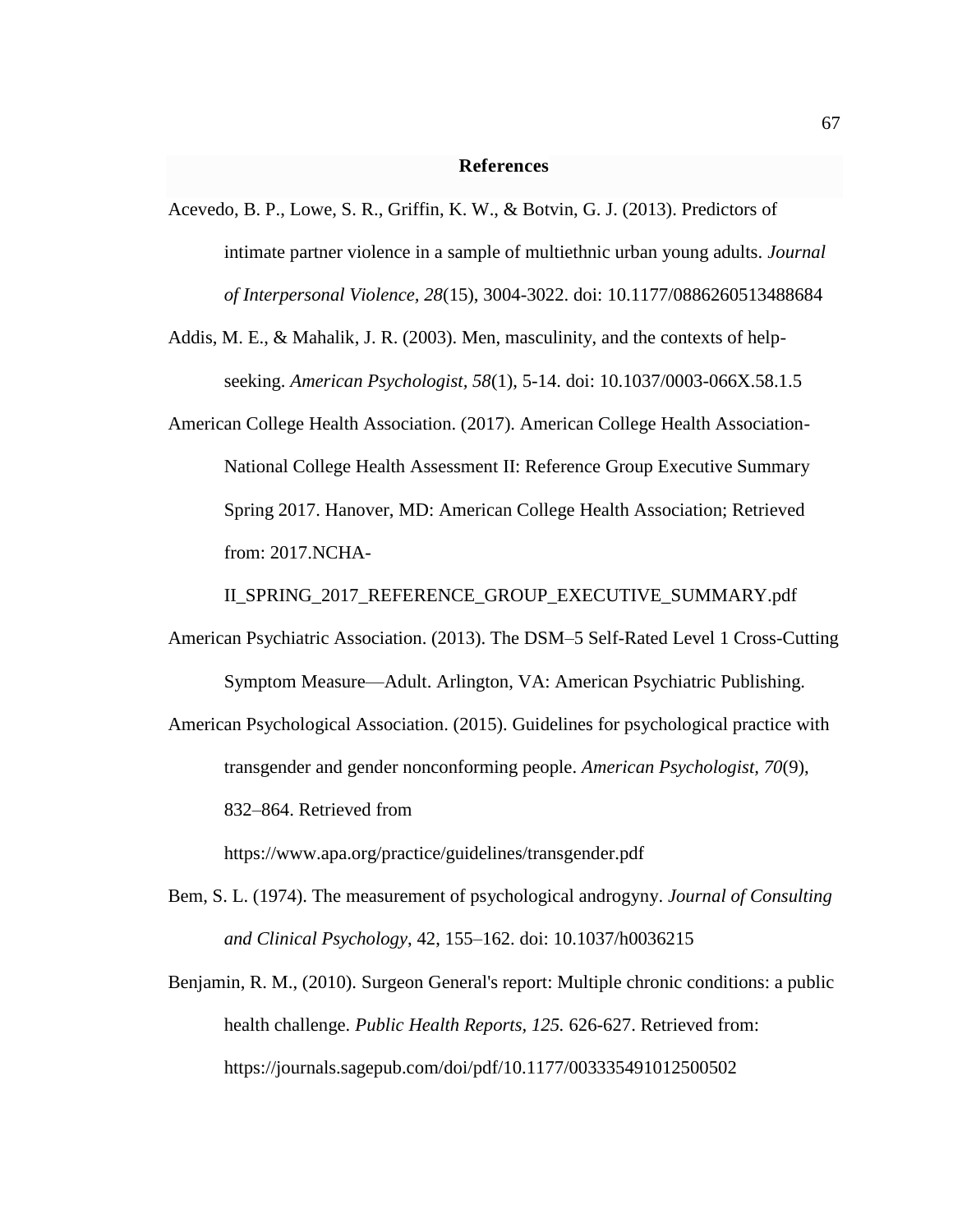Berger, J. M., Levant, R., McMillan, K. K., Kelleher, W., & Selles, A. (2005). Impact of gender role conflict, traditional masculinity ideology, alexithymia, and age on men's attitudes toward psychological help-seeking. *Psychology of Men & Masculinity, 6*(1), 73-78. doi:10.1037/1524-9220.6.1.73

Biddle, L., Gunnell, D., Sharpe, D., & Donovan, J. L. (2004). Factors influencing helpseeking in mentally distressed young adults: A cross-sectional survey. *British Journal of General Practice, 54,* 248-253. Retrieved from: <https://bjgp.org/content/bjgp/54/501/248.full.pdf>

Blackless, A., Charuvastra, A., Derryck, A., Fausto-Sterling, A., Lauzanne, K., Lee, E. (2000). How sexually dimorphic are we? Review and synthesis. *American Journal of Human Biology 12*(2), 151-166. doi: 10.1002/(SICI)1520- 6300(200003/04)12:2<151::AID-AJHB1>3.0.CO;2-F

Blake, J. P. (2008). Psychological distress, masculinity ideology, and self-threat: A model of men's attitudes toward help-seeking (Doctoral dissertation). Retrieved from: [http://ezproxy.humboldt.edu/login?url=https://search.proquest.com/docview/3046](http://ezproxy.humboldt.edu/login?url=https://search.proquest.com/docview/304642019?accountid=11532) [42019?accountid=11532](http://ezproxy.humboldt.edu/login?url=https://search.proquest.com/docview/304642019?accountid=11532)

- Bosson, J. K., Taylor, J. N., & Prewitt-Freilino, J. L. (2006). Gender Role Violations and Identity Misclassification: The Roles of Audience and Actor Variables. *Sex Roles, 55*(1/2), 13-24. doi: 10.1007/s11199-006-9056-5
- Bosson, J. K., Vandello, J. A., Burnaford, R. M., Weaver, J. R., & Wasti, S. A. (2009). Precarious Manhood and Displays of Physical Aggression. Personality & Social Psychology Bulletin, 35(5), 623-634. doi: 10.1177/0146167208331161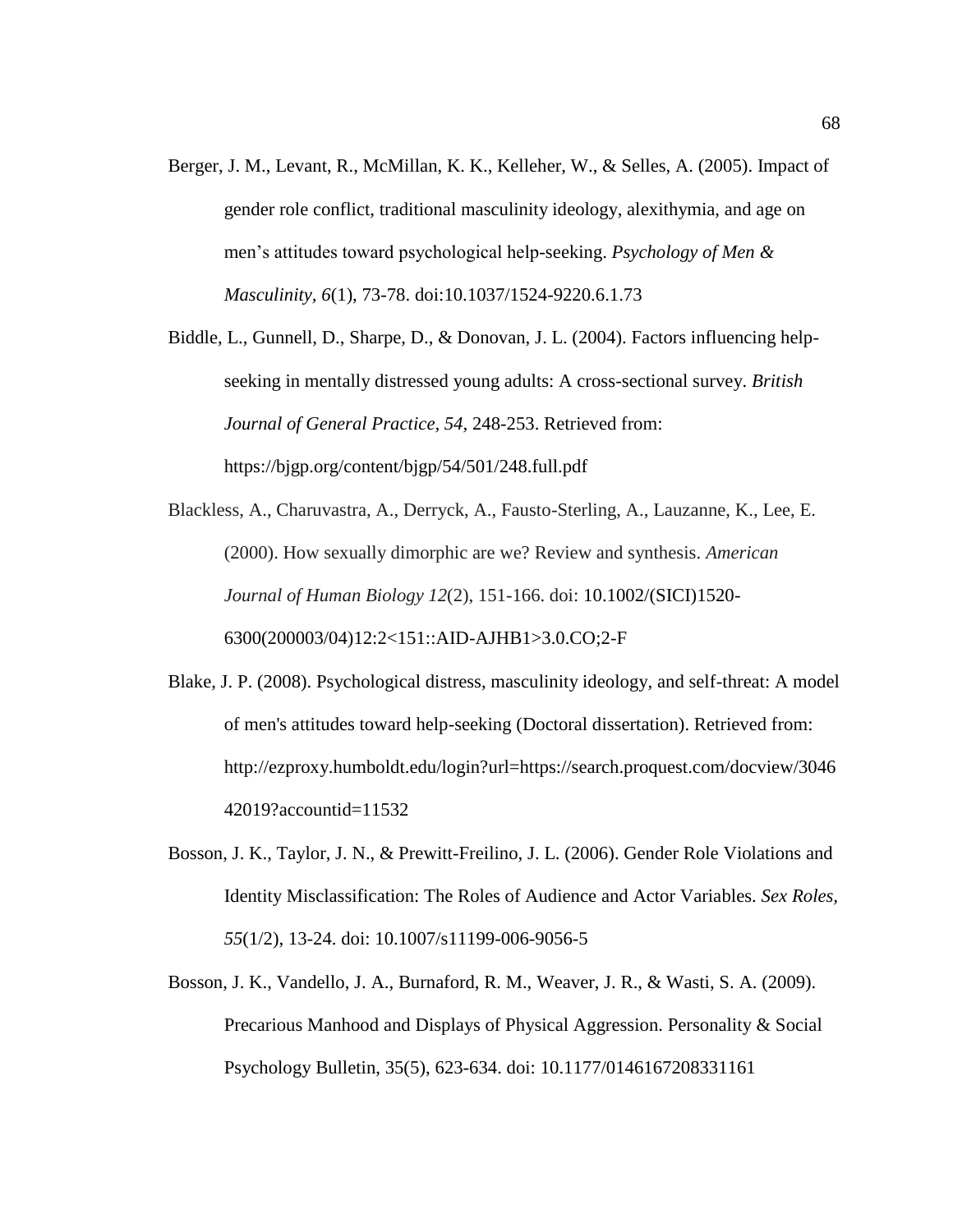Bosson, J. K., Vandello, J. A., (2011). Precarious manhood and its links to action and aggression. Precarious Manhood and Its Links to Action and Aggression. Current Directions in Psychological Science 20(2) 82-86. doi:

10.1177/0963721411402669

- Bravo, A. J., Villarosa-Hurlocker, M., & Pearson, M. R. (2018). College student mental health: An evaluation of the DSM–5 self-rated level 1 cross-cutting symptom measure. *Psychological Assessment, 30*(10), 1382-1389. doi: [10.1037/pas0000628](http://dx.doi.org/10.1037/pas0000628)
- Brown, J. S. L., Evans-Lacko, S., Aschan, L., Henderson, M. J., Hatch, S. L., & Hotopf, M. (2014). Seeking informal and formal help for mental health problems in the community: a secondary analysis from a psychiatric morbidity survey in South London. BMC Psychiatry, 14(1), 1–25. doi: 10.1186/s12888-014-0275-y
- Campbell, J. L. (1996). Traditional men in therapy: Obstacles and recommendations. Journal of Psychological Practice, 2(3), 40-45. Retrieved from: <http://psycnet.apa.org/record/1999-01627-005>
- Campbell, D. S. (2006). African American male college students' help-seeking attitudes as a function of problem severity and gender role. (Doctoral dissertation). Retrieved from [http://ezproxy.humboldt.edu/login?url=https://search.proquest.com/docview/6215](http://ezproxy.humboldt.edu/login?url=https://search.proquest.com/docview/621587982?accountid=11532)

[87982?accountid=11532](http://ezproxy.humboldt.edu/login?url=https://search.proquest.com/docview/621587982?accountid=11532)

Carter, M. J. (2014). Gender socialization and identity theory. *Social Sciences 3*, 242- 263. doi:10.3390/socsci3020242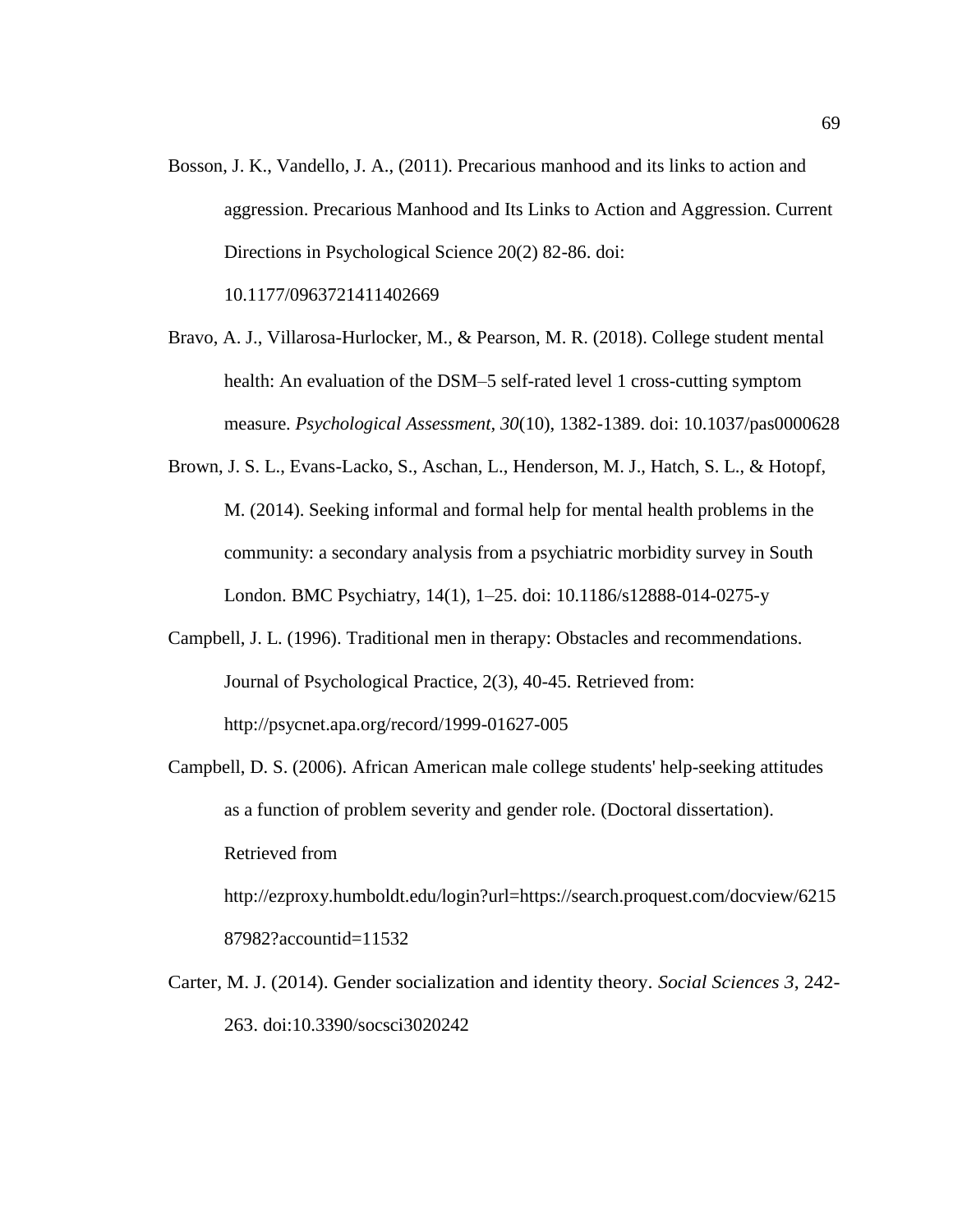- Chang, H. (2007). Psychological distress and help-seeking among Taiwanese college students: Role of gender and student status. *British Journal of Guidance & Counseling, 35,* 347-355. doi:10.1080/03069880701418789
- Courtenay, W. H. (2000). Constructions of masculinity and their influence on men's wellbeing: A theory of gender and health. Social Science & Medicine, 50(10), 1385. doi: 10.1016/S0277-9536(99)00390-1
- Cheryan, S., Schwartz Cameron, J., Katagiri, Z., & Monin, B. (2015). Manning up: Threatened men compensate by disavowing feminine preferences and embracing masculine attributes. *Social Psychology, 46*(4), 218-227. doi: 10.1027/1864- 9335/a000239
- Cole, B. P. (2013). An exploration of men's attitudes regarding depression and helpseeking. (Doctoral dissertation). Retrieved from <http://digitalcommons.unl.edu/cehsdiss>
- Cramer, K. M. (1999). Psychological antecedents to help-seeking behavior: A reanalysis using path modeling structures. *Journal of Counseling Psychology, 46,* 381-387. doi :10.1037/0022-0167.46.3.381
- de Jonghe, F., Kool, S., van Aalst, G., Dekker, J., & Peen, J. (2001). Combining psychotherapy and antidepressants in the treatment of depression. *Journal of Affective Disorders, 64*(2-3), 217-229. doi: 10.1016/S0165-0327(00)00259-7
- Downs, M. F., & Eisenberg, D. (2012). Help-seeking and treatment use among suicidal college students. *Journal of American College Health, 60*(2), 104-114. doi:10.1080/07448481.2011.619611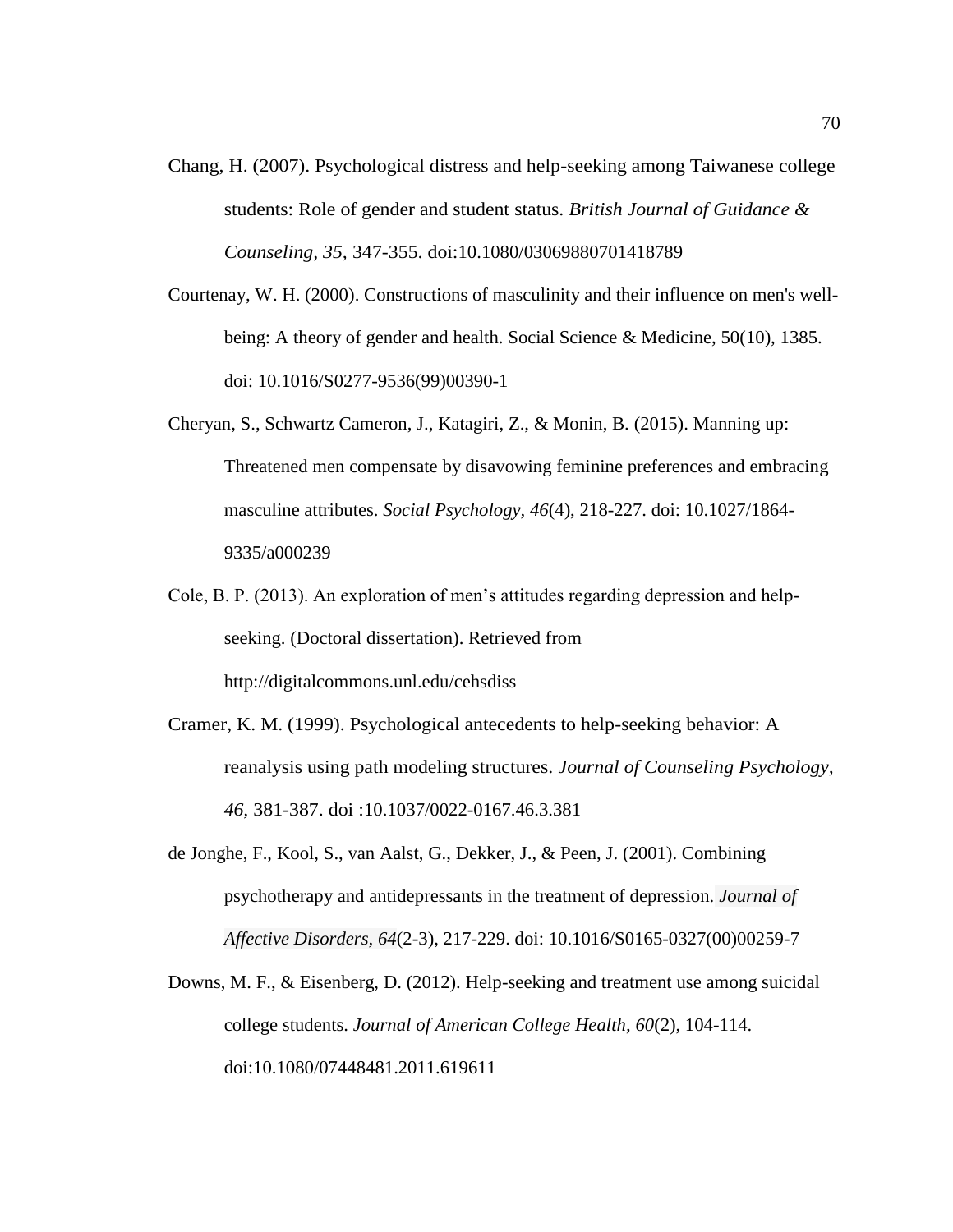Eaton, W. W., Chen, C. Y., Bromet, E. J. (2011). Epidemiology of Schizophrenia. In M. T. Tsuang, M. Tohen, P. B. Jones, (Eds.) *Textbook of Psychiatric Epidemiology.* Wiley Online Library. doi: 10.1002/9780470976739.ch16

Eisler, R. M., Skidmore, J. R., & Ward, C. H. (1988). Masculine gender-role stress: Predictor of anger, anxiety, and health-risk behaviors. *Journal of Personality Assessment, 52*(1), 133-141. Retrieved from: [http://ezproxy.humboldt.edu/login?url=http://search.ebscohost.com/login.aspx?dir](http://ezproxy.humboldt.edu/login?url=http://search.ebscohost.com/login.aspx?direct=true&db=aph&AN=6380210&site=ehost-live) [ect=true&db=aph&AN=6380210&site=ehost-live](http://ezproxy.humboldt.edu/login?url=http://search.ebscohost.com/login.aspx?direct=true&db=aph&AN=6380210&site=ehost-live)

Faul, F., Erdfelder, E., Buchner, A., & Lang, A.-G. (2008). G\*Power Version 3.1.2 [computer software]. Uiversität Kiel, Germany. Retrieved from [http://www.psycho.uni-duesseldorf.de/abteilungen/aap/gpower3/download-and](http://www.psycho.uni-duesseldorf.de/abteilungen/aap/gpower3/download-and-register)[register](http://www.psycho.uni-duesseldorf.de/abteilungen/aap/gpower3/download-and-register)

Field, A. (2009). Discovering statistics using SPSS. London: SAGE.

Flaskerud, J. H. (2014). Depression in men: Issues for practice and research. *Issues in Mental Health Nursing, 35*(8), 635-639. doi: 10.3109/01612840.2014.903015

Folden, H. E. (1996). *Close-in-time deaths: A phenomenological investigation of the bereavement-mortality relationship in a sample of now deceased older widowed men* (Order No. AAM9544563). Available from PsycINFO. (619001290; 1996- 95006-087). Retrieved from http://ezproxy.humboldt.edu/login?url=https://search.proquest.com/docview/6190

01290?accountid=11532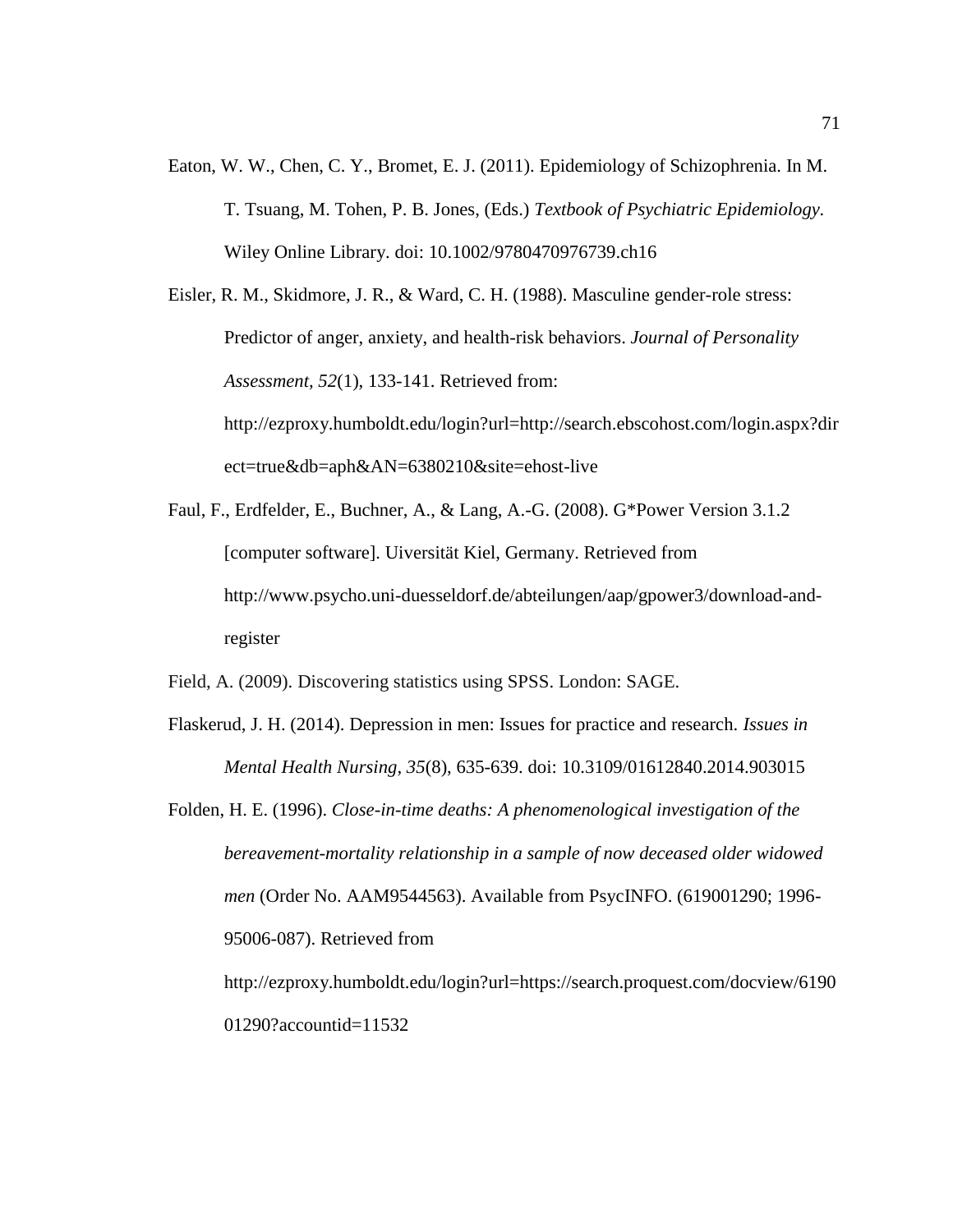- Gravetter, F., & Wallnau, L. (2014). Essentials of statistics for the behavioral sciences (8th ed.). Belmont, CA: Wadsworth.
- Goddard, E. (2002). Using the theory of reasoned action to predict undergraduate and graduate student help -seeking intentions: The effects of attitudes, subjective norms, "referral of others," and gender. (Doctoral dissertation). Retrieved from [http://ezproxy.humboldt.edu/login?url=https://search.proquest.com/docview/](http://ezproxy.humboldt.edu/login?url=https://search.proquest.com/docview/304643089?accountid=11532) [304643089?accountid=11532](http://ezproxy.humboldt.edu/login?url=https://search.proquest.com/docview/304643089?accountid=11532)
- Good, G. & Wood, P. (1995). Male Gender Role Conflict, Depression, and Help Seeking: Do College Men Face Double Jeopardy? J*ournal of Counseling & Development*. 74. 70-75. doi: 10.1002/j.1556-6676.1995.tb01825.x.
- Harvey, C, & Brophy, L. (2011). Social isolation in people with mental illness. *Psychological Medicine, 12*(10), 73-78. Retrieved from: https://medicinetoday.com.au/2011/october/regular-series/social-isolation-peoplemental-illness
- Himmelstein, M. S., Kramer, B. L., & Springer, K. W. (2018). Stress in strong convictions: Precarious manhood beliefs moderate cortisol reactivity to masculinity threats. *Psychology of Men & Masculinities,* doi: 10.1037/men0000187
- Hinson, J. A., & Swanson, J. L. (1993). Willingness to Seek Help as a Function of Self-Disclosure and Problem Severity. *Journal of Counseling & Development, 71*(4), 465-470.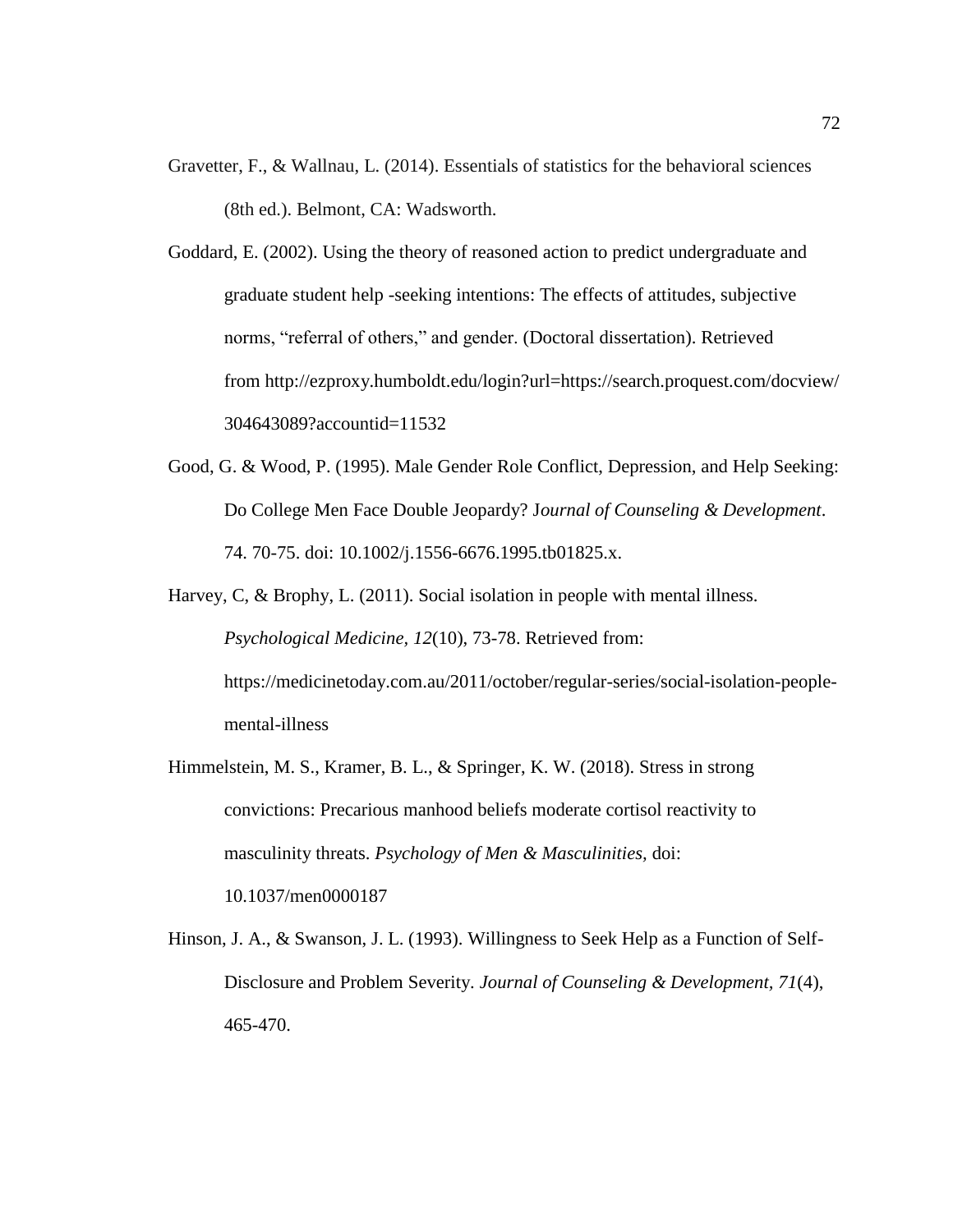Kauer, S., Buhagiar, K., & Sanci, L. (2017). Facilitating mental health help seeking in young adults: The underlying theory and development of an online navigation tool. *Advances in Mental Health, 15*(1), 71-87. doi:

10.1080/18387357.2016.1237856

- Kosakowska-Berezecka, N., Besta, T., Adamska, K., Jaśkiewicz, M., Jurek, P., & Vandello, J. A. (2016). If my masculinity is threatened I won't support gender equality? The role of agentic self-stereotyping in restoration of manhood and perception of gender relations. *Psychology of Men & Masculinity, 17*(3), 274- 284. [doi: 10.1037/men0000016](http://dx.doi.org/10.1037/men0000016)
- Lee, J., Friesen, B., Walker, J., Colman, D., & Donlan, W. (2014). Youth's Help-Seeking Intentions for ADHD and Depression: Findings from a National Survey. *Journal of Child & Family Studies, 23*(1), 144-156.
- Levant, R. F., & Richmond, K. (2007). A review of research on masculinity ideologies using the male role norms inventory. *Journal of Men's Studies, 15*(2), 130-146. doi: 10.3149/jms.1502.130
- Levant, R. F., Wimer, D. J., & Williams, C. M. (2011). An evaluation of the health behavior inventory-20 (HBI-20) and its relationships to masculinity and attitudes towards seeking psychological help among college men. *Psychology of Men & Masculinity, 12*(1), 26-41. doi: [10.1037/a0021014](http://dx.doi.org/10.1037/a0021014)
- Levant, R. F., Wimer, D. J., Williams, C. M., Smalley, K. B., & Noronha, D. (2009). The relationships between masculinity variables, health risk behaviors and attitudes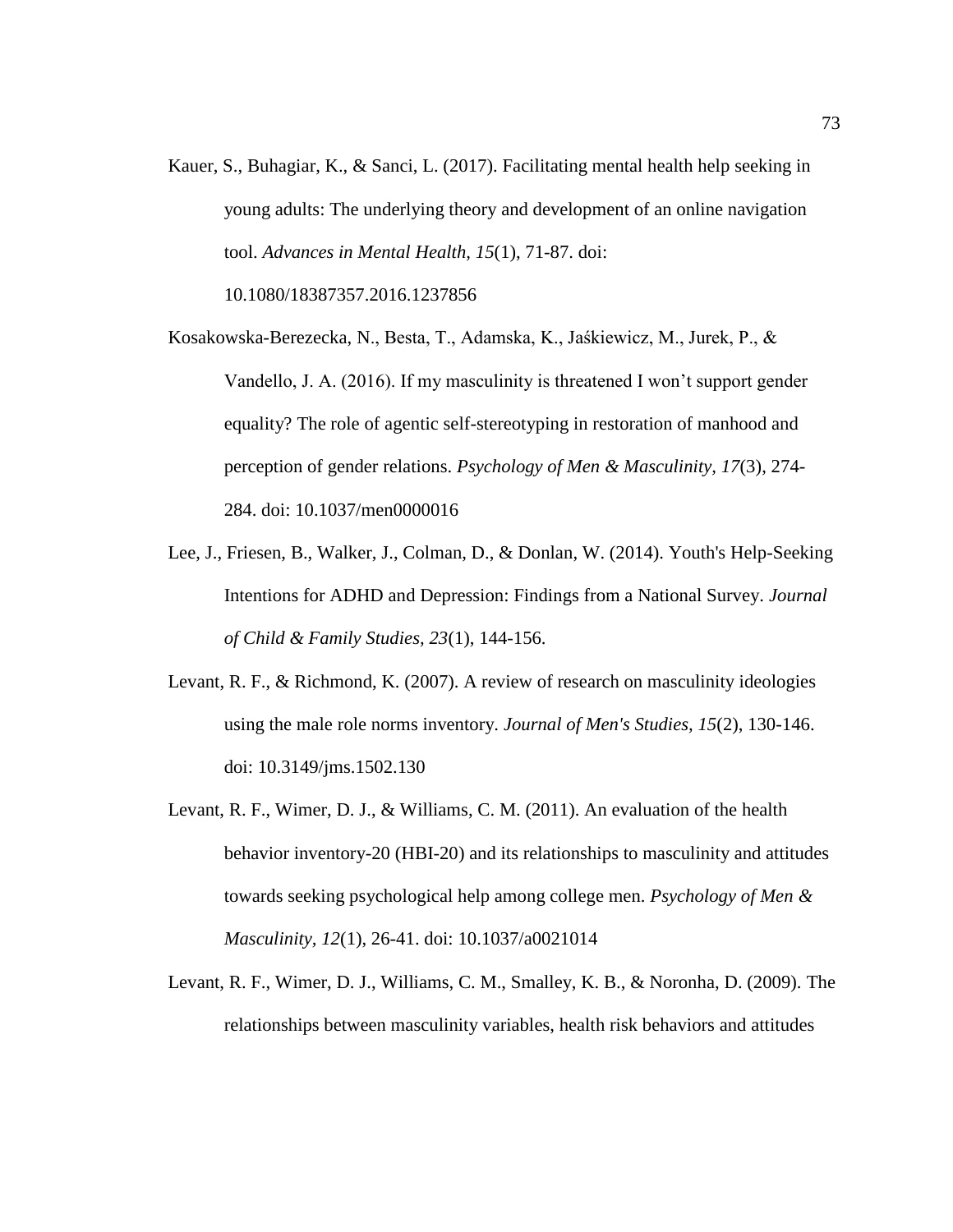toward seeking psychological help. *International Journal of Men's Health, 8*(1), 3-21. doi: [10.3149/jmh.0801.3](http://dx.doi.org/10.3149/jmh.0801.3)

- Lopez, F.G., Melendez, M. C., Sauer, E. M., Berger, E., & Wyssmann, J. (1998). Internal working models, self-reported problems, and help-seeking attitudes among college students. *Journal of Counseling Psychology, 45,* 79-83. doi: 10.1037/0022-0167.45.1.79
- Lorber, J., & Moore, L. J. (2002). Gender and the social construction of illness. Plymouth, UK: AltaMira Press.
- Maguen, S., Madden, E., Cohen, B. E., Bertenthal, D., & Seal, K. H. (2012). Time to treatment among veterans of conflicts in Iraq and Afghanistan with psychiatric diagnoses. *Psychiatric Services, 63*(12), 1206-1212. doi[:](http://dx.doi.org/10.1176/appi.ps.201200051)

[10.1176/appi.ps.201200051](http://dx.doi.org/10.1176/appi.ps.201200051)

- Mak, H. W., & Davis, J. M. (2009). The application of the theory of planned behavior to help-seeking intention in a Chinese society. *Social Psychiatry and Psychiatric Epidemiology: The International Journal for Research in Social and Genetic Epidemiology and Mental Health Services, 49*(9), 1517. doi: 10.1007/s00127-013- 0800-1
- Mahalik, J. R., Locke, B. D., Ludlow, L. H., Diemer, M. A., Scott, R. P. J., Gottfried, M., & Freitas, G. (2003a). Development of the conformity to masculine norms inventory. *Psychology of Men & Masculinity, 4*(1), 3-25. doi: [10.1037/1524-](http://dx.doi.org/10.1037/1524-9220.4.1.3) [9220.4.1.3](http://dx.doi.org/10.1037/1524-9220.4.1.3)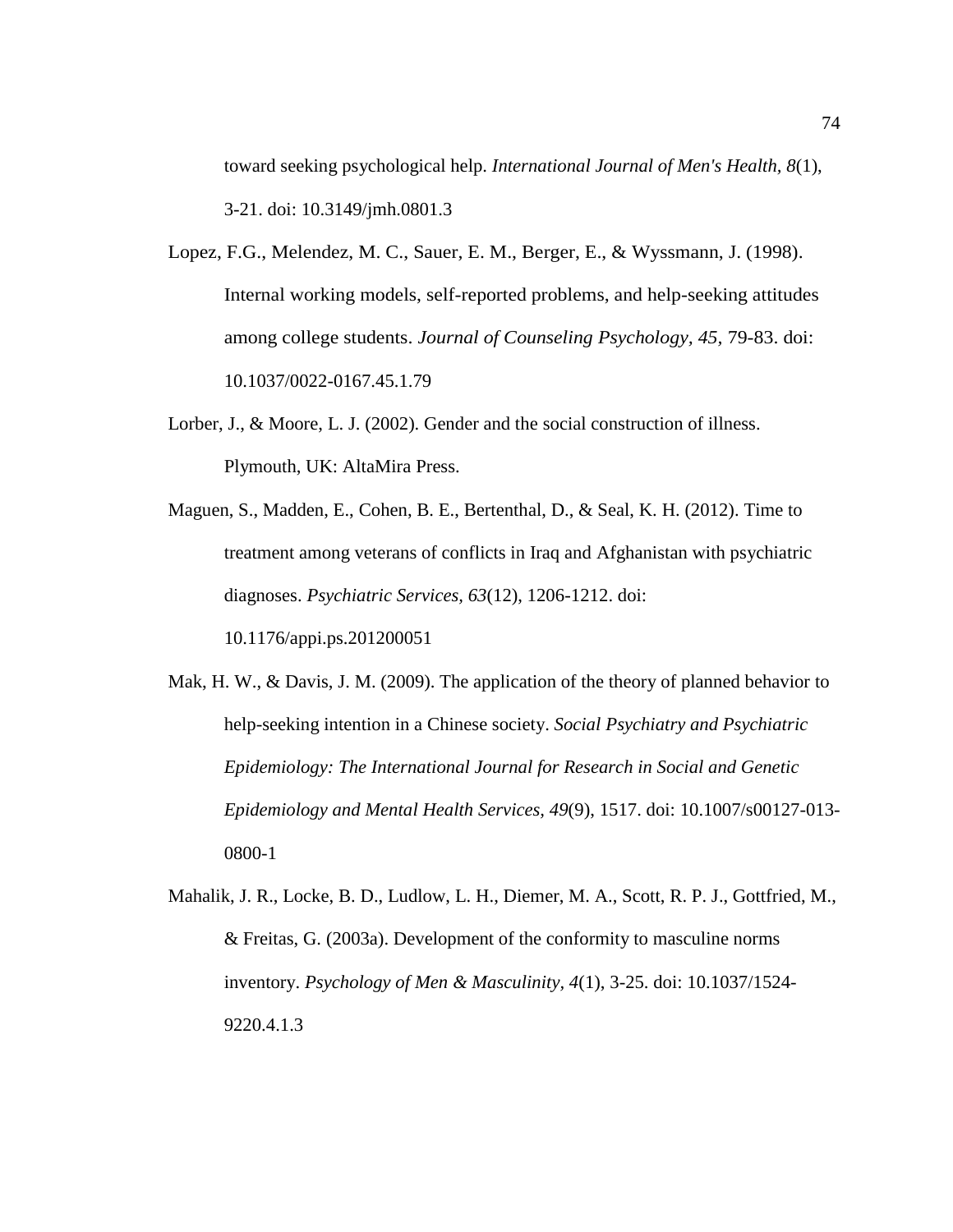- Mahalik, J. R., Good, G. E., & Englar-Carlson, M. (2003b). Masculinity scripts, presenting concerns, and help seeking: Implications for practice and training. *Professional Psychology: Research and Practice, 34*(2), 123-131. doi[:](http://dx.doi.org/10.1037/0735-7028.34.2.123) [10.1037/0735-7028.34.2.123](http://dx.doi.org/10.1037/0735-7028.34.2.123)
- Mahalik, J. R., & Rochlen, A. B. (2006). Men's likely responses to clinical depression: What are they and do masculinity norms predict them? *Sex Roles, 55*(9-10), 659- 667. doi: 10.1007/s11199-006-9121-0
- Mansfield, A. K., Addis, M. E., & Courtenay, W. (2005). Measurement of men's help seeking: Development and evaluation of the barriers to help seeking scale. *Psychology of Men & Masculinity, 6*(2), 95-108. doi: [10.1037/1524-9220.6.2.95](http://dx.doi.org/10.1037/1524-9220.6.2.95)
- McDermott, R. C., Smith, P. N., Borgogna, N., Booth, N., Granato, S., & Sevig, T. D. (2018). College students' conformity to masculine role norms and help-seeking intentions for suicidal thoughts. *Psychology of Men & Masculinity, 19*(3), 340- 351. doi: 10.1037/men0000107
- Mckenzie, S. K., Jenkin, G., & Collins, S. (2016). Men's perspectives of common mental health problems: A metasynthesis of qualitative research. International Journal of Men's Health, 15(1), 80–104. doi: 10.3149/jmh.1501.80

McLean, C. P., Asnaani, A., Litz, B. T., & Hofmann, S. G. (2011). Gender differences in anxiety disorders: Prevalence, course of illness, comorbidity and burden of illness. *Journal of Psychiatric Research, 45*(8), 1027-1035. doi[:](http://dx.doi.org/10.1016/j.jpsychires.2011.03.006) [10.1016/j.jpsychires.2011.03.006](http://dx.doi.org/10.1016/j.jpsychires.2011.03.006)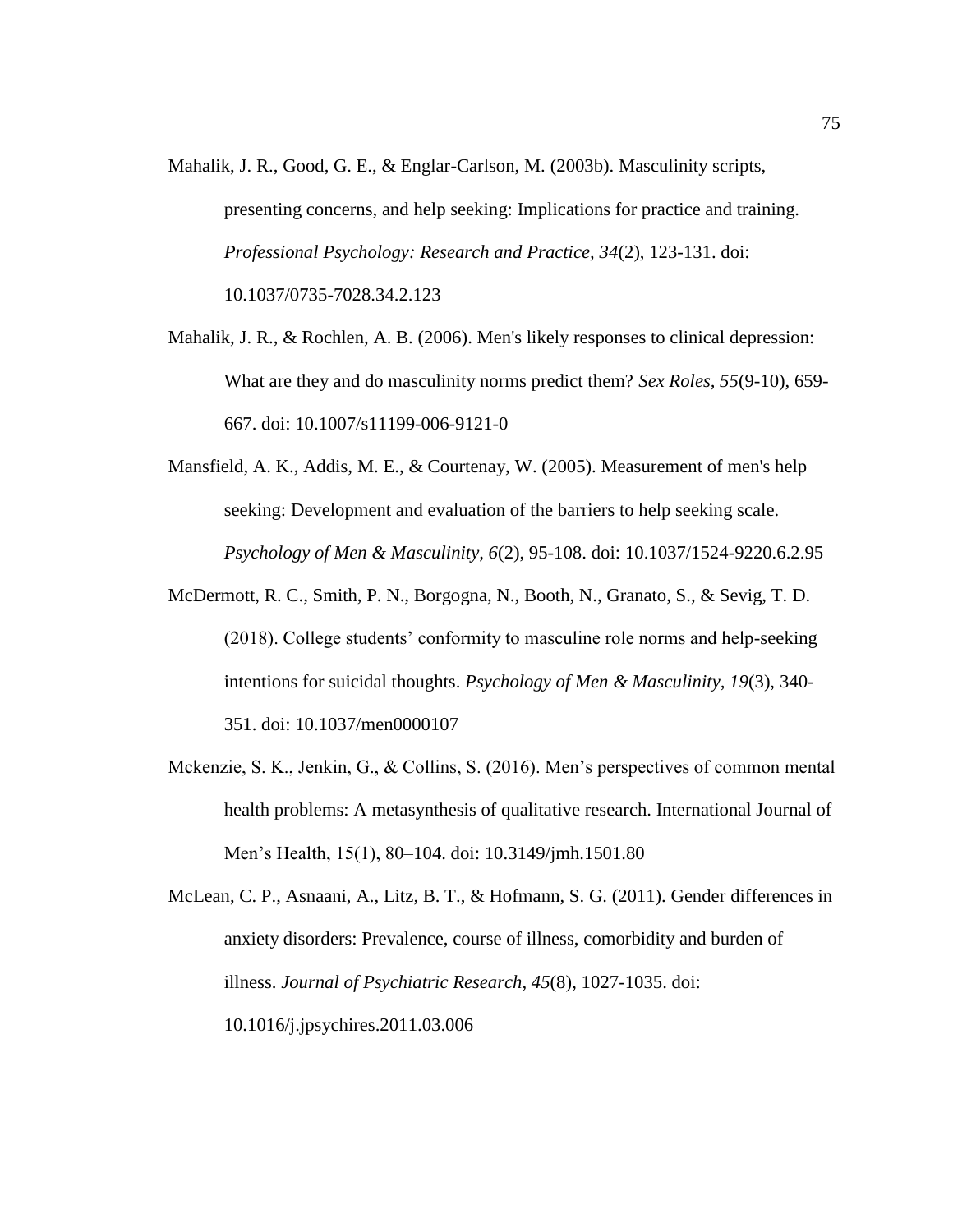- Murphy, S. L., Xu, J., Kochanek, K. D., Curtin, S. C., & Arias, E., (2017). Deaths: Final data for 2015. *National Vital Statistics Reports 66(6*). Retrieved from: https://www.cdc.gov/nchs/data/nvsr/nvsr66/nvsr66\_06.pdf
- Nam, S. K., Chu, H. J., Lee, M. K., Lee, J. H., Kim, N., & Lee, S. M. (2010). A Metaanalysis of gender differences in attitudes toward seeking professional psychological help. *Journal of American College Health, 59(2*), 110-116.
- National Institute of Mental Health. (2019). *Suicide.* Retrieved from <https://www.nimh.nih.gov/health/statistics/suicide.shtml>
- Narrow, W. E., Clarke, D. E., Kuramoto, S. J., Kraemer, H. C., Kupfer, D. J., Greiner, L., & Regier, D. A. (2013). DSM-5 field trials in the United States and Canada, part III: Development and reliability testing of a cross-cutting symptom assessment for DSM-5. *The American Journal of Psychiatry, 170*(1), 71-82. doi[:10.1176/appi.ajp.2012.12071000](http://dx.doi.org/10.1176/appi.ajp.2012.12071000)
- O'Hara, B., & Caswell, K. (2012). Health status, health insurance, and medical services utilization: 2010. *Current population reports.* Washington, DC: U.S. Census Bureau.
- Oliffe, J. L., Phillips, M, J, (2008). Men, depression and masculinities: A review and recommendations. *Journal of Men's Health, 5*(3). doi:10.1016/j.jomh.2008.03.016
- Piccinelli, M., & Wilkinson, G. (2000). Gender differences in depression: Critical review. *British Journal of Psychiatry,* 177, 486–492.
- Potts, M. K., Burnam, M. A., & Wells, K. B. (1991). Gender differences in depression detection: A comparison of clinician diagnosis and standardized assessment.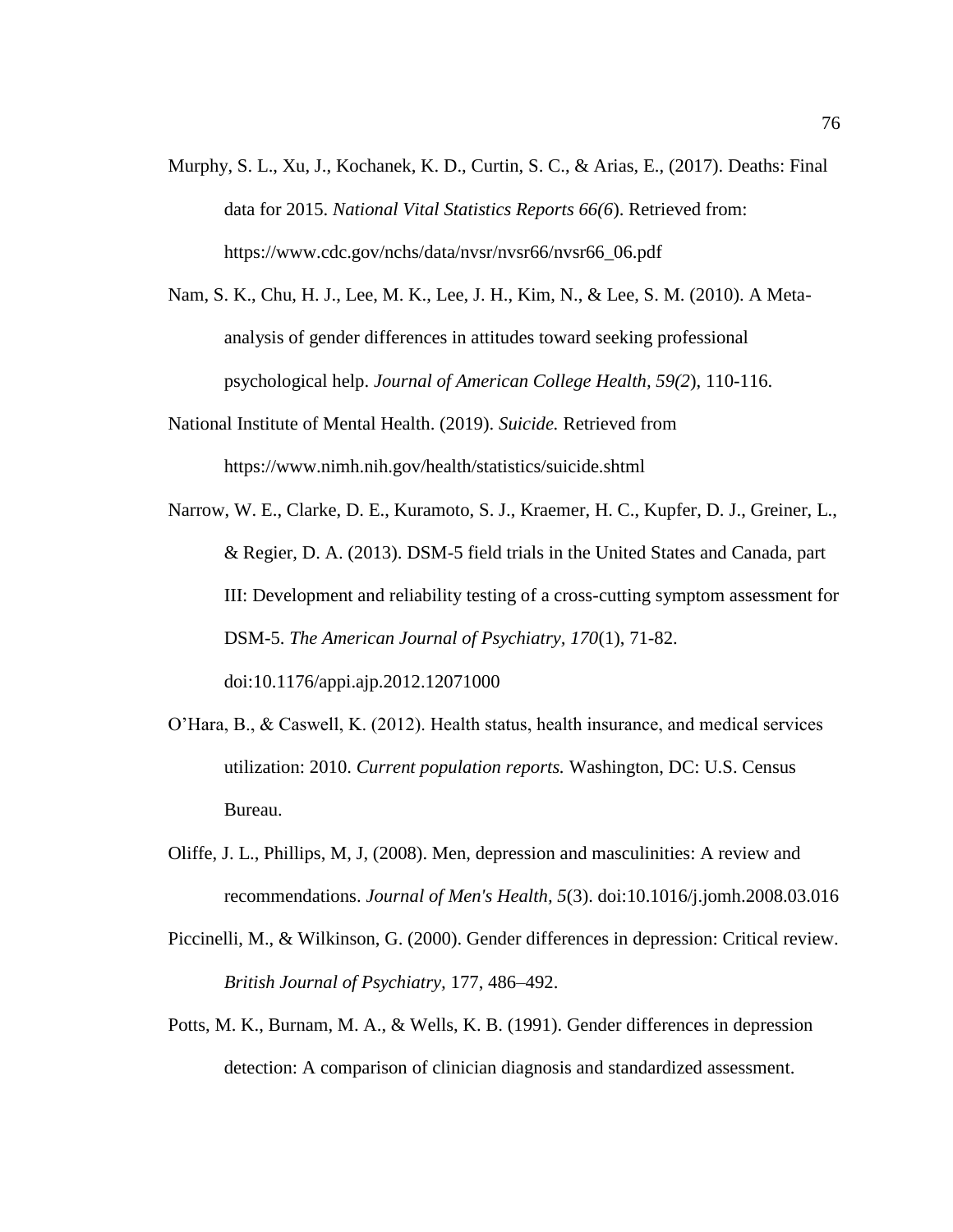*Psychological Assessment: A Journal of Consulting and Clinical Psychology, 3*(4), 609-615. doi: 10.1037/1040-3590.3.4.609

- Pederson, E. L., & Vogel, D. L. (2007). Male gender role conflict and willingness to seek counseling: Testing a mediation model on college-aged men. *Journal of Counseling Psychology, 54*(4), 373-384. [doi: 10.1037/0022-0167.54.4.373](http://dx.doi.org/10.1037/0022-0167.54.4.373)
- Rickwood, D., & Thomas, K. (2012). Conceptual measurement framework for helpseeking for mental health problems. *Psychology Research and Behavior Management, 5*, 173-183. doi:10.2147/PRBM.S38707
- Robertson, J. M., & Fitzgerald, L. F. (1992). Overcoming the masculine mystique: Preferences for alternative forms of assistance among men who avoid counseling. *Journal of Counseling Psychology, 39*(2), 240-246. [doi: 10.1037/0022-](http://dx.doi.org/10.1037/0022-0167.39.2.240) [0167.39.2.240](http://dx.doi.org/10.1037/0022-0167.39.2.240)
- Rogers, T. E. (2009). Using the theory of reasoned action to predict college men's intentions to seek psychological help. (Doctoral dissertation). Retrieved from [http://ezproxy.humboldt.edu/login?url=https://search.proquest.com/docview/3048](http://ezproxy.humboldt.edu/login?url=https://search.proquest.com/docview/304831112?accountid=11532) [31112?accountid=11532](http://ezproxy.humboldt.edu/login?url=https://search.proquest.com/docview/304831112?accountid=11532)
- Salk, R. H., Hyde, J. S., & Abramson, L. Y. (2017). Gender differences in depression in representative national samples: Meta-analyses of diagnoses and symptoms. *Psychological Bulletin, 143*(8), 783-822. doi: [10.1037/bul0000102](http://dx.doi.org/10.1037/bul0000102)
- Scherrer, J. F., Xian, H., Bucholz, K., Eisen, S. A., Lyons, M. J., Goldberg, J., True, W. R. (2003). A twin study of depression symptoms, hypertension, and heart disease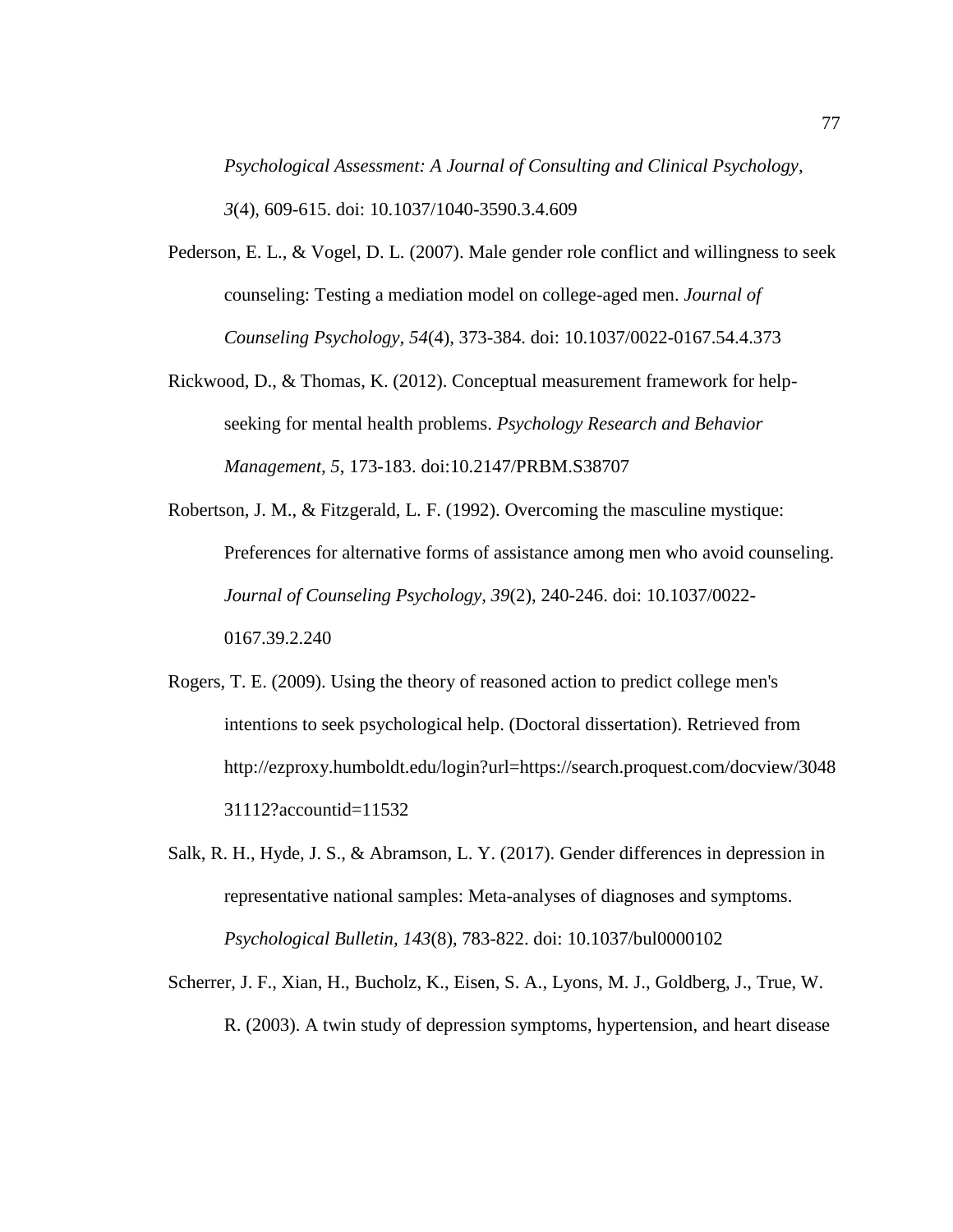in middle-aged men. *Psychosomatic Medicine, 65*(4), 548-557. doi:

10.1097/01.PSY.0000077507.29863.CB

- Schomerus, G., Matschinger, H., & Angermeyer, M. C. (2009). Attitudes that determine willingness to seek psychiatric help for depression: A representative population survey applying the Theory of Planned Behaviour. *Psychological Medicine, 39*(11), 1855-1865. doi: 10.1017/S0033291709005832
- Seidler, Z. E., Dawes, A. J., Rice, S. M., Oliffe, J. L., & Dhillon, H. M. (2016). The role of masculinity in men's help-seeking for depression: A systematic review. *Clinical Psychology Review*, 49, 106-118. doi: [10.1016/j.cpr.2016.09.002](http://dx.doi.org/10.1016/j.cpr.2016.09.002)
- Sloan, C., Conner, M., & Gough, B. (2015). How does masculinity impact on health? A quantitative study of masculinity and health behavior in a sample of UK men and women. *Psychology of Men & Masculinity, 16*(2), 206-217. doi[:](http://dx.doi.org/10.1037/a0037261) [10.1037/a0037261](http://dx.doi.org/10.1037/a0037261)
- Smith, J. P., Tran, G. Q., & Thompson, R. D. (2008). Can the theory of planned behavior help explain men's psychological help-seeking? Evidence for a mediation effect and clinical implications. *Psychology of Men & Masculinity, 9*(3), 179-192. doi: 10.1037/a0012158
- Sullivan, K. T., Ramos-Sánchez, L., & McIver, S. D. (2007). Predicting the use of campus counseling services for Asian/Pacific islander, Latino/Hispanic, and white students: Problem severity, gender, and generational status. *Journal of College Counseling, 10*(2), 103-116. doi: 10.1002/j.2161-1882.2007.tb00011.x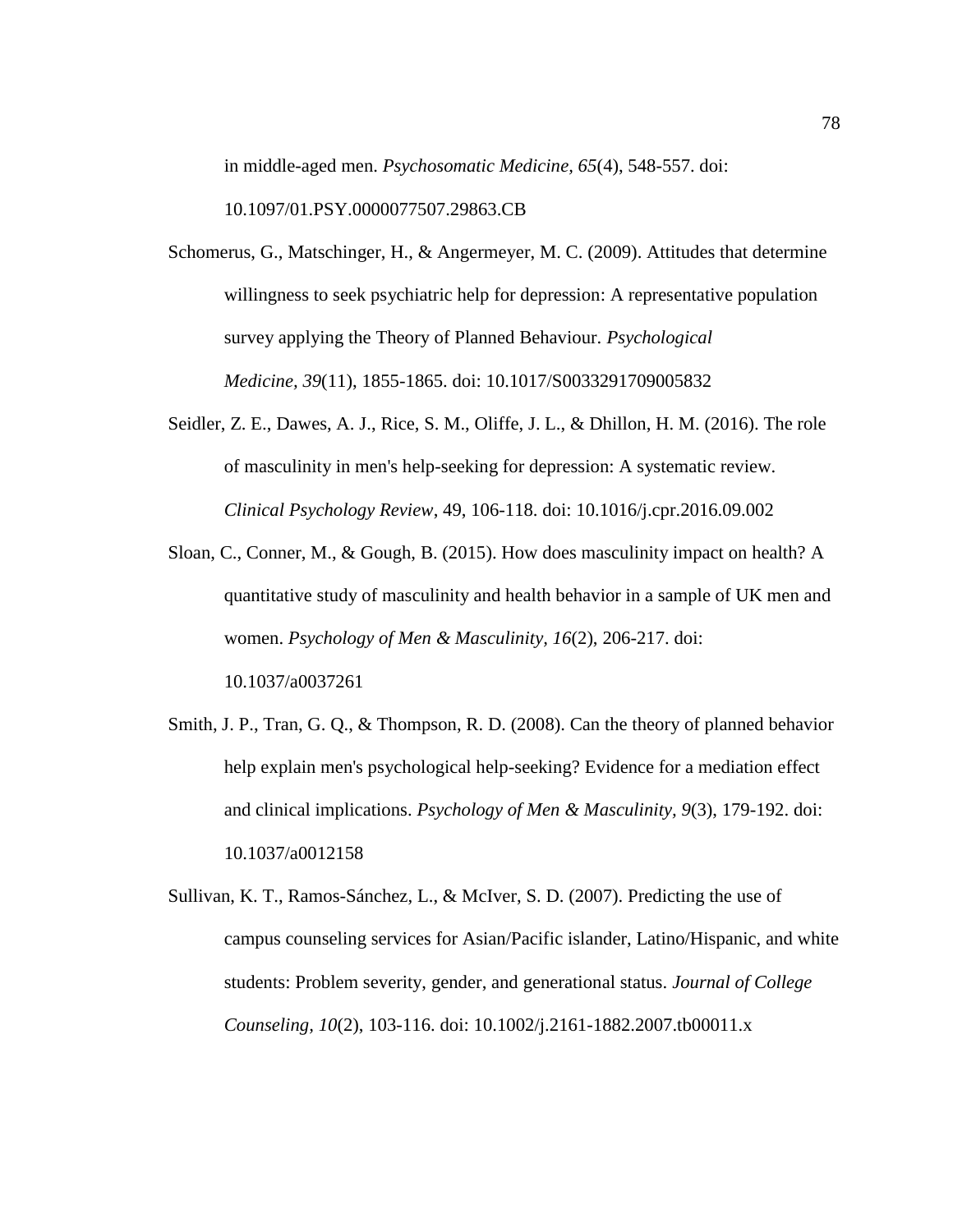- Thompson, E., & Pleck, J. (1986). The Structure of Male Role Norms. *The American Behavioral Scientist, 29*(5), 531-543. Retrieved from: https://search-proquestcom.ezproxy.humboldt.edu/docview/61237015?accountid=11532&rfr\_id=info%3 Axri%2Fsid%3Aprimo
- Thompson, E. H., & Pleck, J. H. (1995). Masculine ideologies: A review of research instrumentation on men and masculinities. In R. F. Levant  $\&$  W. S. Pollack (Eds.), *The new psychology of men* (pp. 129–163). New York: Basic Books.
- Vandello, J. A., Bosson, J. K., Cohen, D., Burnaford, R. M., & Weaver, J. R. (2008). Precarious manhood. *Journal of Personality and Social Psychology, 95*(6), 1325- 1339. doi: 10.1037/a0012453
- Vandello, J. A., & Bosson, J. K. (2013). Hard won and easily lost: A review and synthesis of theory and research on precarious manhood. *Psychology of Men & Masculinity, 14*(2), 101-113. doi: 10.1037/a0029826
- Vogel, D. L., & Heath, P. J. (2016). Men, masculinities, and help-seeking patterns. In Y. J. Wong, & S. R. Wester (Eds.), *APA handbook of men and masculinities* (pp. 685-707) American Psychological Association, Washington, DC.
- Vogel, D. L., Heimerdinger-Edwards, S., Hammer, J. H., & Hubbard, A. (2011). "Boys don't cry": Examination of the links between endorsement of masculine norms, self-stigma, and help-seeking attitudes for men from diverse backgrounds. *Journal of Counseling Psychology, 58*(3), 368-382. [doi: 10.1037/a0023688](http://dx.doi.org/10.1037/a0023688)
- Wang, P. S., Berglund, P., Olfson, M., Pincus, H. A., Wells, K. B., & Kessler, R. C. (2005). Failure and delay in initial treatment contact after first onset of mental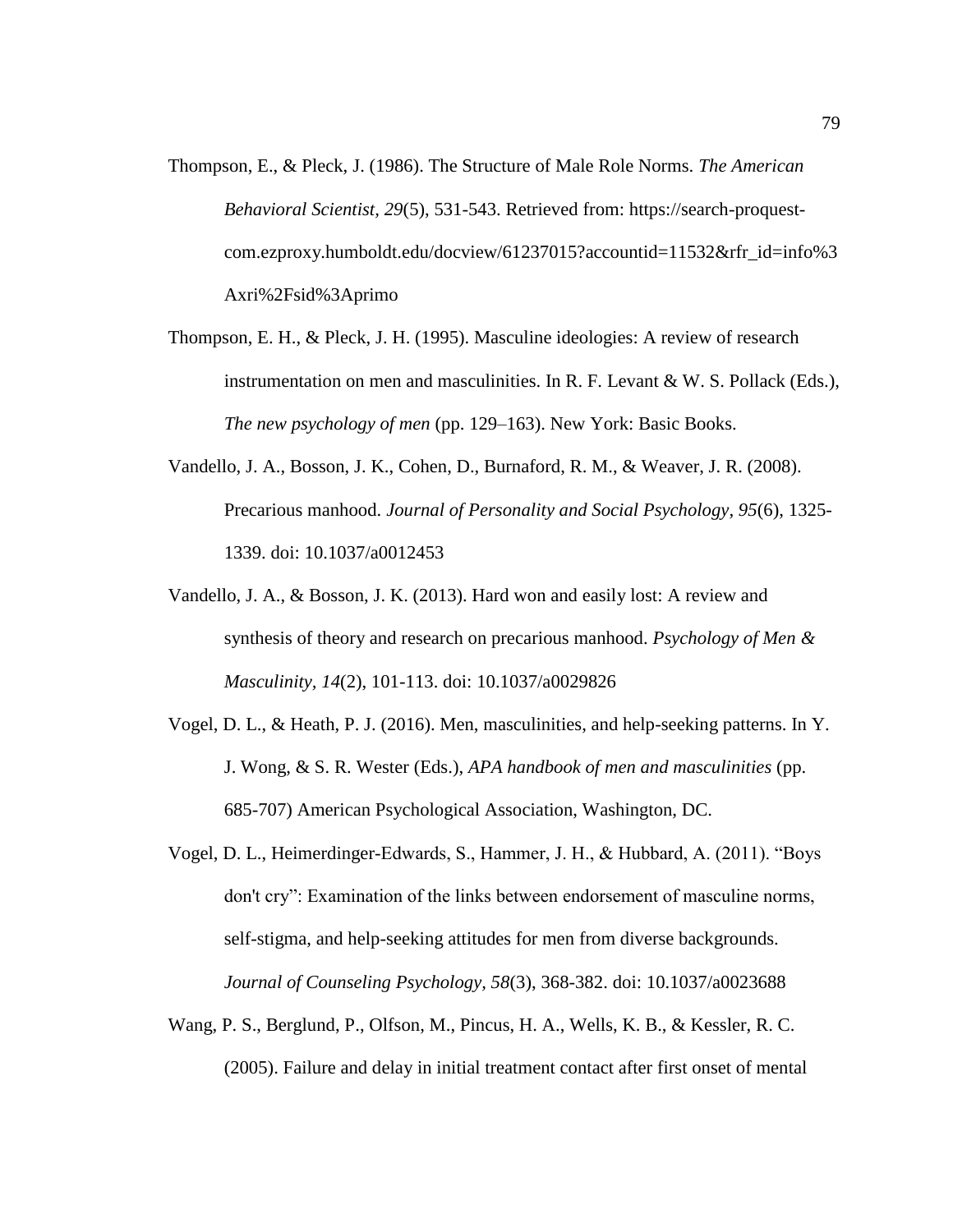disorders in the national comorbidity survey replication. *Archives of General Psychiatry, 62*(6), 603-613. doi: 10.1001/archpsyc.62.6.603

- Wang, P. S., Lang, M., & Olfson, M. (2005). Twelve-month use of mental health services in the United States: results from the National Comorbidity Survey Replication*. Archives of general psychiatry 62*(6) 629-40.
- Weaver, J., Vandello, J., Bosson, J., & Burnaford, R. (2010). The proof is in the punch: Gender differences in perceptions of action and aggression as components of manhood. *Sex Roles, 62*(3-4), 241-251. doi: 10.1007/s11199-009-9713-6
- Wendt, D., & Shafer, K. k. (2016). Gender and attitudes about mental health help seeking: Results from national data. *Health & Social Work, 41*(1), e20-e28. doi: 10.1093/hsw/hlv089.
- Wilson, C. J., Deane, F. P., Ciarrochi, J., & Rickwood, D. (2005). Measuring helpseeking intentions: Properties of the General Help-Seeking Questionnaire. *Canadian Journal of Counselling, 39*(1), 15-28.
- Yousaf, O., Grunfeld, E. A., & Hunter, M. S. (2015). A systematic review of the factors associated with delays in medical and psychological help-seeking among men. *Health Psychology Review, 9*(2), 264-276. doi: 10.1080/17437199.2013.840954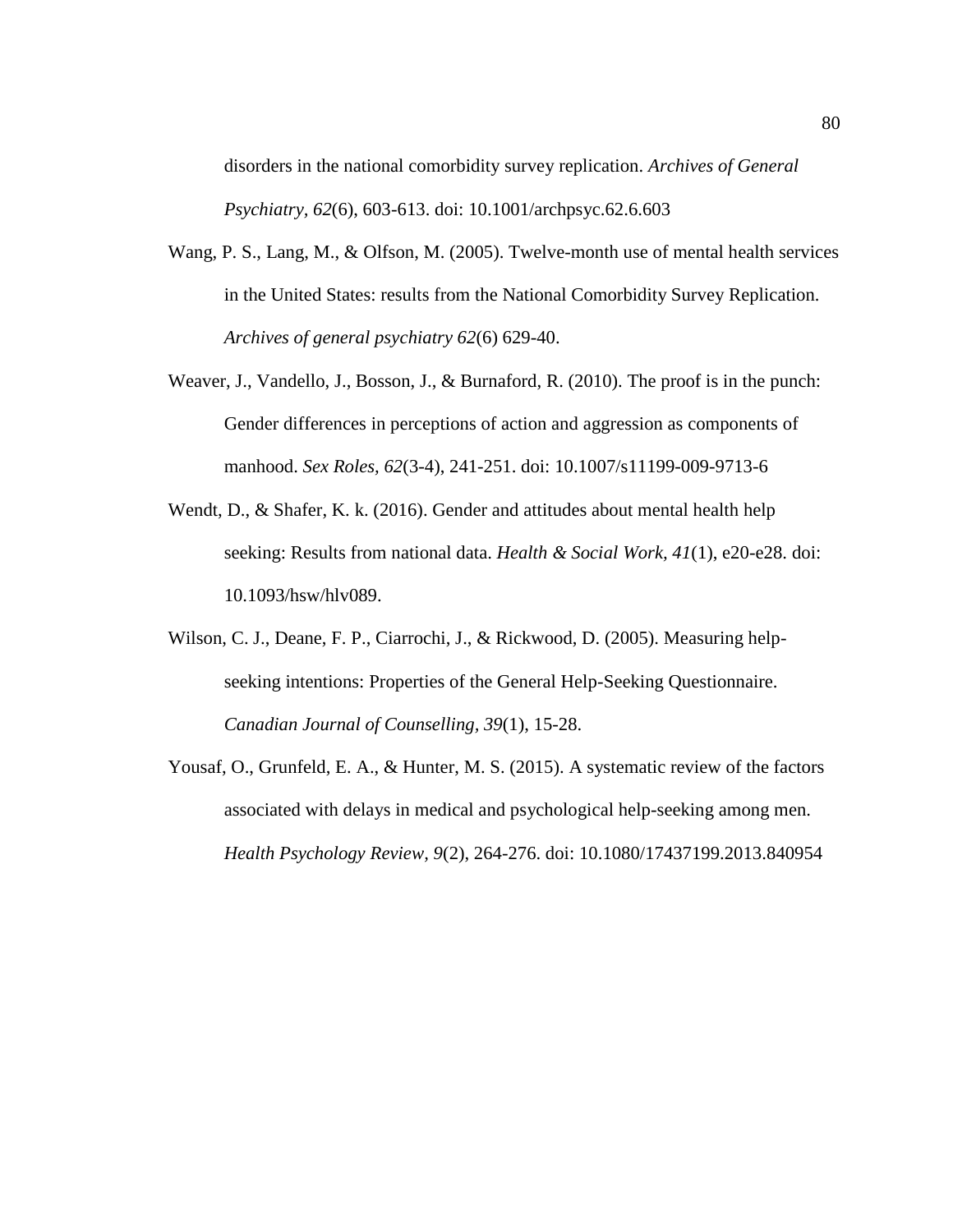## **APPENDIX A**

# **General Help Seeking Questionnaire (GHSQ)**

If you were having a personal or emotional problem, how likely is it that you would seek help from the following people?

Please indicate your response by putting a line through the number that best describes your intention to seek help from each help source that is

 $1 =$  Extremely Unlikely,  $3 =$  Unlikely,  $5 =$  Likely,  $7 =$  Extremely Likely

| a. Intimate partner (e.g., girlfriend, boyfriend, husband, wife,<br>de' facto)                                                             |   | 2              | 3             | 4              | 5 | h | 7              |
|--------------------------------------------------------------------------------------------------------------------------------------------|---|----------------|---------------|----------------|---|---|----------------|
| b. Friend (not related to you)                                                                                                             | 1 | 2              | 3             | 4              | 5 | 6 | 7              |
| c. Parent                                                                                                                                  | 1 | $\overline{2}$ | 3             | $\overline{A}$ | 5 | 6 | 7              |
| d. Other relative/family member                                                                                                            | 1 | $\overline{2}$ | 3             | 4              | 5 | 6 | 7              |
| e. Mental health professional (e.g. psychologist, social worker,<br>counsellor)                                                            |   | $\overline{2}$ | $\mathcal{R}$ | $\overline{A}$ | 5 | 6 | $\overline{7}$ |
| f. Phone helpline (e.g. Lifeline)                                                                                                          | 1 | $\overline{2}$ | $\mathcal{R}$ | $\overline{A}$ | 5 | 6 | $\overline{7}$ |
| g. Doctor/GP                                                                                                                               | 1 | $\overline{2}$ | 3             | $\overline{4}$ | 5 | 6 | $\overline{7}$ |
| h. Minister or religious leader (e.g. Priest, Rabbi, Chaplain)                                                                             | 1 | $\mathfrak{D}$ | $\mathcal{R}$ | 4              | 5 | 6 | 7              |
| i. I would not seek help from anyone                                                                                                       | 1 | $\overline{2}$ | 3             | 4              | 5 | 6 | 7              |
| j. I would seek help from another not listed above (please list in 1)<br>the space provided,<br>(e.g., work colleague. If no, leave blank) |   | $\overline{2}$ | $\mathcal{R}$ | $\overline{4}$ | 5 | 6 | $\overline{7}$ |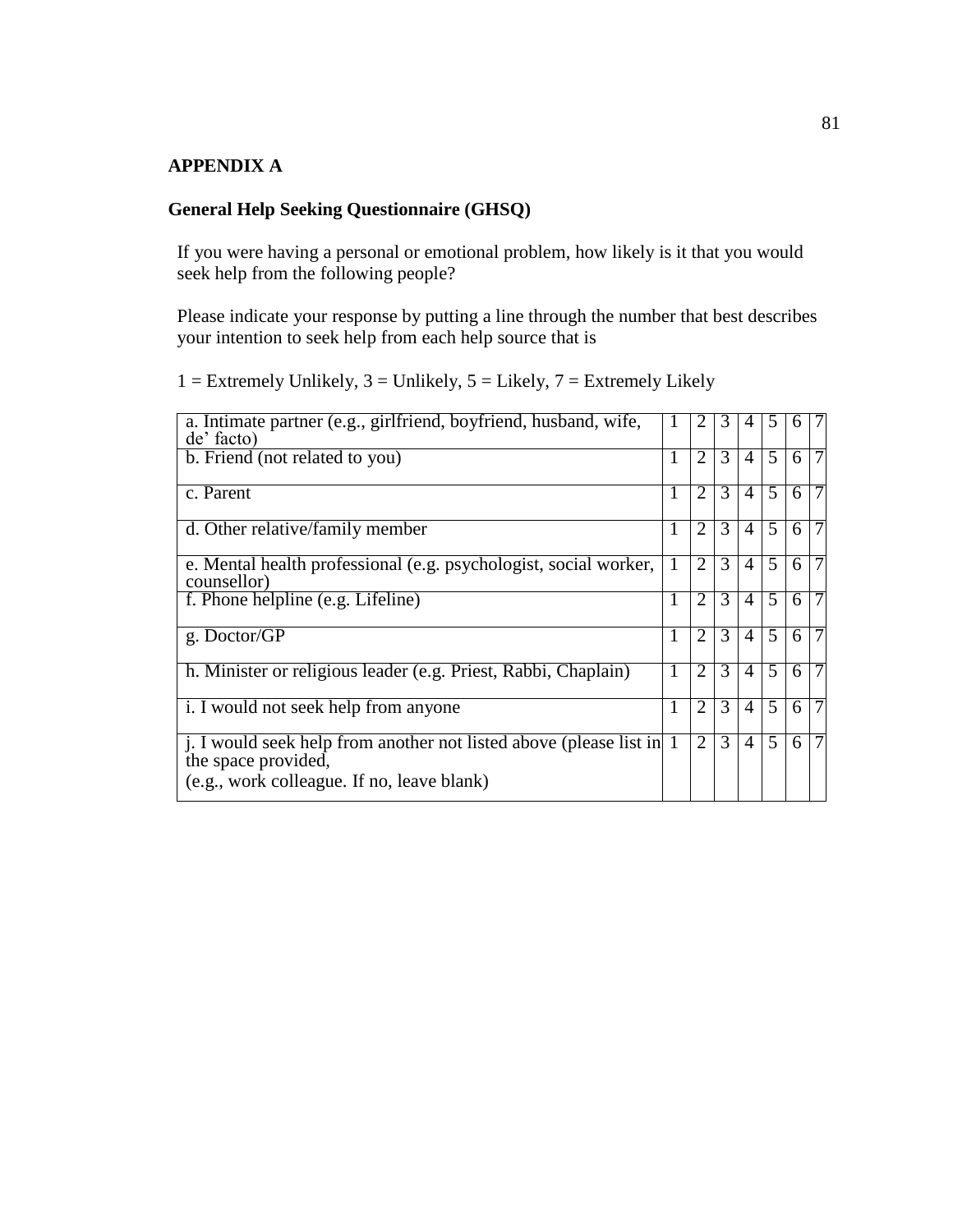### **APPENDIX B**

#### **DSM-5 Self-Rated Level 1 Cross-Cutting Symptom Measure—Adult**

**Instructions:** The questions below ask about things that might have bothered you. For each question, circle the number that best describes how much (or how often) you have been bothered by each problem during the **past TWO (2) WEEKS**.

During the past **TWO (2) WEEKS**, how much (or how often) have you been bothered by the following problems?

 $0 =$  **None** Not at all,  $1 =$  **Slight** Rare, less than a day or two,  $2 =$  **Mild** Several days,  $3 =$ **Moderate** More than half the days, 4 = **Severe** Nearly every Day.

- I. 1. Little interest or pleasure in doing things?
	- 2. Feeling down, depressed, or hopeless?
- II. 3. Feeling more irritated, grouchy, or angry than usual?
- III. 4. Sleeping less than usual, but still have a lot of energy?
- IV. 6. Feeling nervous, anxious, frightened, worried, or on edge?
	- 7. Feeling panic or being frightened?
	- 8. Avoiding situations that make you anxious?
- V. 9. Unexplained aches and pains (e.g., head, back, joints, abdomen, legs)? 10. Feeling that your illnesses are not being taken seriously enough?
- VI. 11. Thoughts of actually hurting yourself?

VII. 12. Hearing things other people couldn't hear, such as voices even when no one was around?

13. Feeling that someone could hear your thoughts, or that you could hear what another person was thinking?

VIII. 14. Problems with sleep that affected your sleep quality over all?

- IX. 15. Problems with memory (e.g., learning new information) or with location (e.g., finding your way home)?
- X. 16. Unpleasant thoughts, urges, or images that repeatedly enter your mind?

17. Feeling driven to perform certain behaviors or mental acts over and over again?

XI. 18. Feeling detached or distant from yourself, your body, your physical surroundings, or your memories?

XII. 19. Not knowing who you really are or what you want out of life?

20. Not feeling close to other people or enjoying your relationships with them?

XIII. 21. Drinking at least 4 drinks of any kind of alcohol in a single day?

22. Smoking any cigarettes, a cigar, or pipe, or using snuff or chewing tobacco?